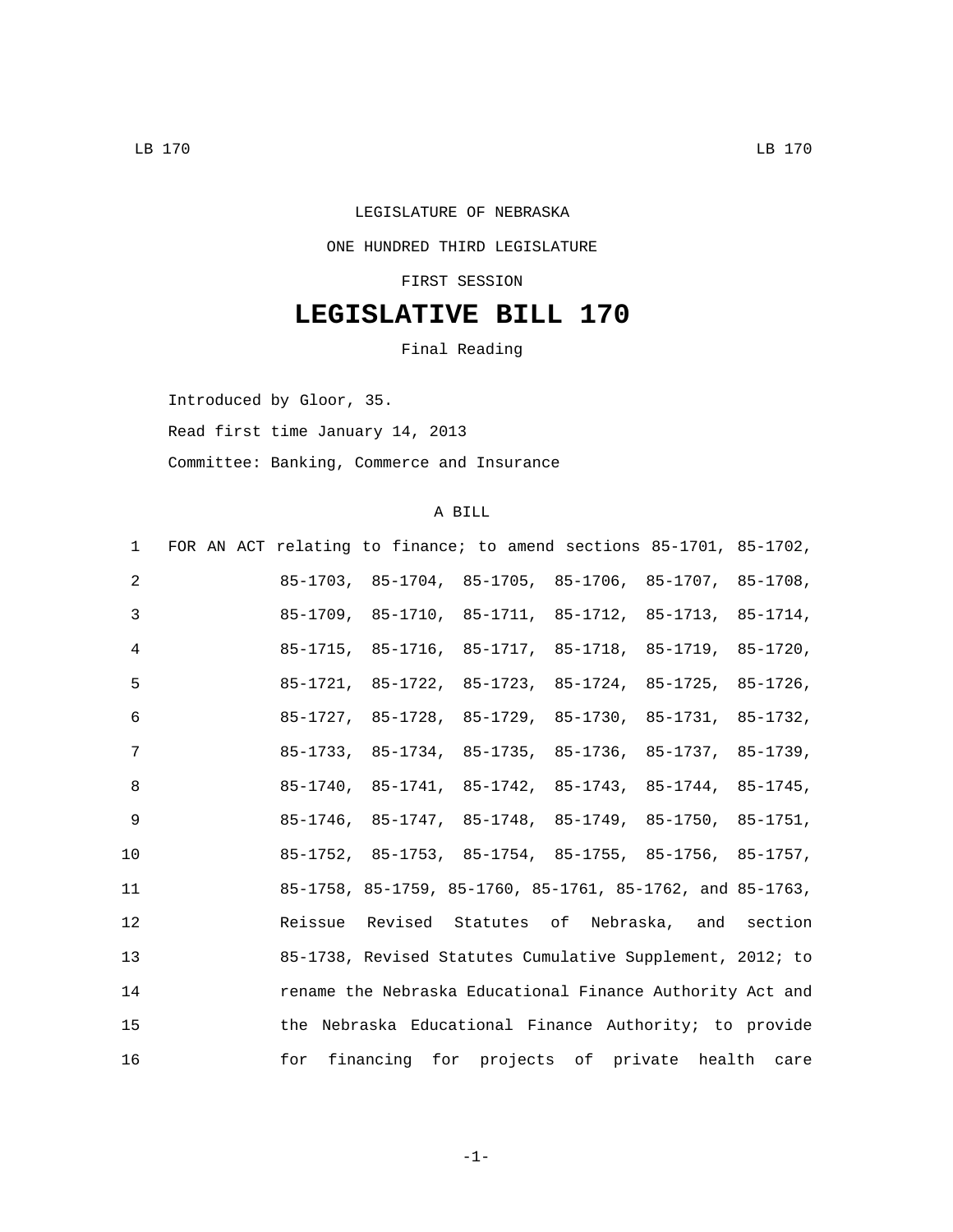|                | institutions and private social services institutions; to |
|----------------|-----------------------------------------------------------|
| 2              | define and redefine terms; to change provisions relating  |
| -3             | to the authority, bonds, and the effect of name changes;  |
| $\overline{4}$ | to harmonize provisions; and to repeal the original       |
| -5             | sections.                                                 |
|                |                                                           |

Be it enacted by the people of the State of Nebraska,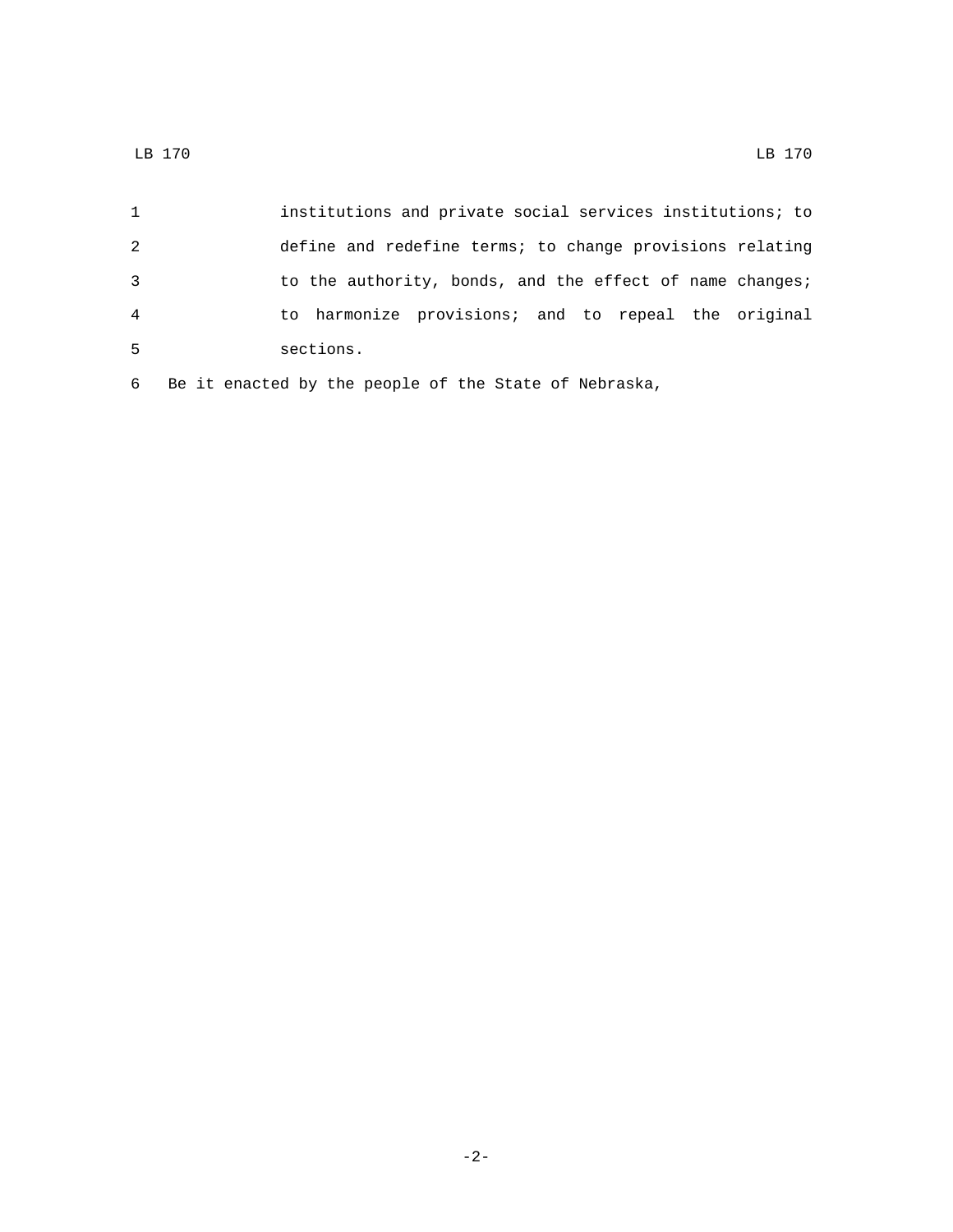| 1  | Section 1. Section 85-1701, Reissue Revised Statutes of               |
|----|-----------------------------------------------------------------------|
| 2  | Nebraska, is amended to read:                                         |
| 3  | 85-1701 Sections 85-1701 to 85-1763-1 to 66 of this act               |
| 4  | shall be known and may be cited as the Nebraska Educational, Health,  |
| 5  | and Social Services Finance Authority Act.                            |
| 6  | Sec. 2. Section 85-1702, Reissue Revised Statutes of                  |
| 7  | Nebraska, is amended to read:                                         |
| 8  | 85-1702 The Legislature finds and declares that:                      |
| 9  | (1) For the benefit of the people of the State of                     |
| 10 | Nebraska, the increase of their commerce, welfare, and prosperity,    |
| 11 | and the fostering, protection, and improvement of their health and    |
| 12 | living conditions, it is essential that this and future generations   |
| 13 | of youth be given the greatest opportunity to learn and to fully      |
| 14 | develop their intellectual and mental capacities and skills and that  |
| 15 | there be encouraged, promoted, and supported adequate health, social, |
| 16 | and emergency services for the care of and assistance to the people   |
| 17 | of the state;                                                         |
| 18 | (2) To achieve these ends it is of the utmost importance              |
| 19 | and in the public interest that private institutions of higher        |
| 20 | education within the state be provided with appropriate additional    |
| 21 | means of assisting such youth in achieving the required levels of     |
| 22 | learning and development of their intellectual and mental capacities  |
| 23 | and skills and that private health care institutions and private      |
| 24 | social services institutions within the state be provided with        |
| 25 | appropriate additional means of caring for and protecting the public  |

-3-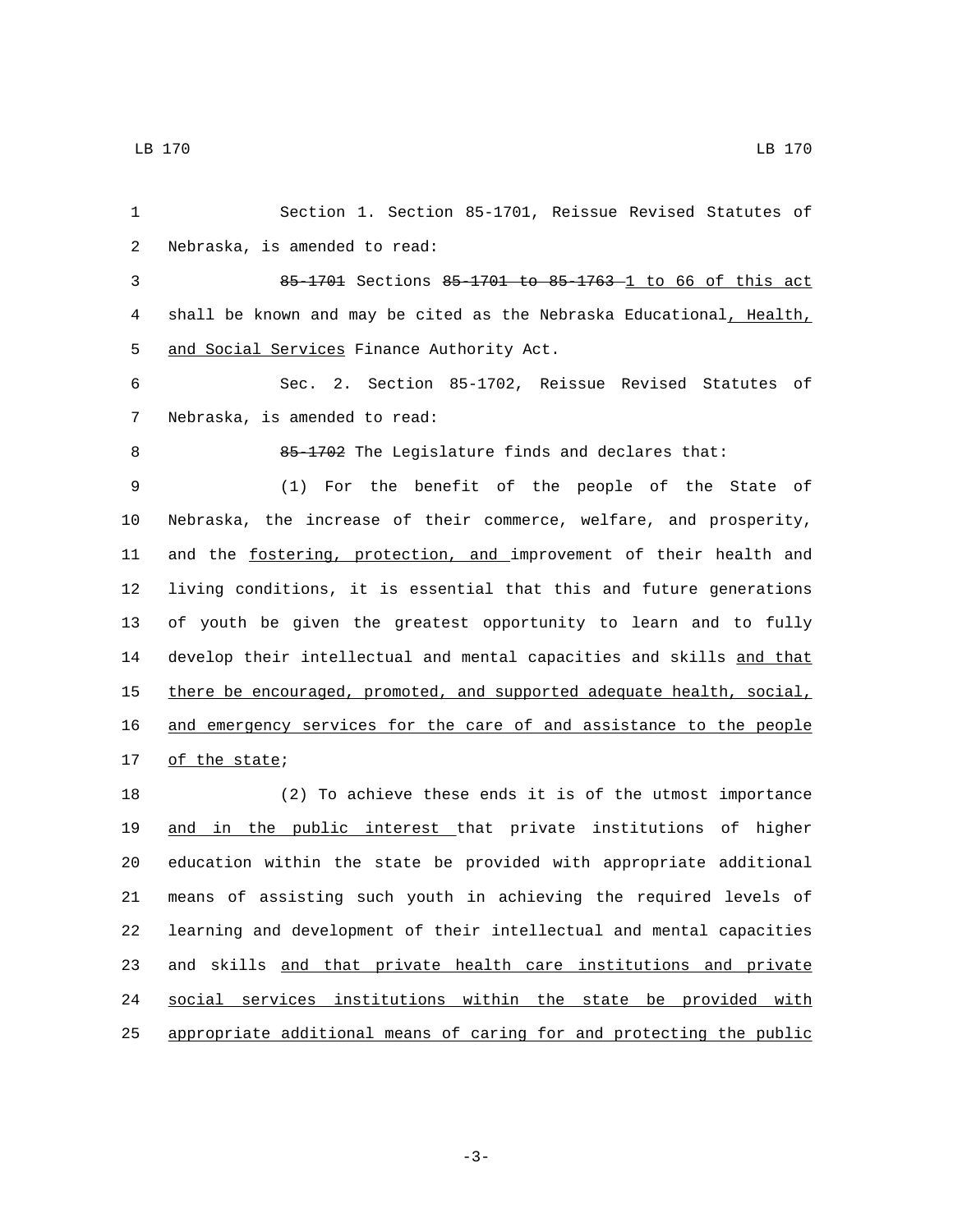### 1 health and welfare;

 (3) It is the purpose of the Nebraska Educational, Health, and Social Services Finance Authority Act to provide a measure of assistance and an alternative method of enabling private institutions of higher education, private health care institutions, and private social services institutions in the state to finance the acquisition, construction, improvement, equipment, and renovation of 8 needed educational, health care, and social services facilities and structures and to refund, refinance, or reimburse outstanding indebtedness incurred by them or advances made by them, including advances from an endowment or any other similar fund, for the 12 acquisition, construction, acquisition, improvement, equipment, or renovation of needed educational, health care, and social services 14 facilities and structures<sub>i</sub>, whether or not constructed, acquired, or 15 renovated prior to August 30, 1981;

 (4) The financing and refinancing of educational, health 17 care, and social services facilities, through means other than the appropriation of public funds to private institutions of higher education, private health care institutions, and private social services institutions, as described in the act, is a valid public 21 purpose;

 (5) The availability of improved access to health profession schools will benefit the people of the State of Nebraska and improve their health, welfare, and living conditions;

(6) The establishment of a health education loan program,

-4-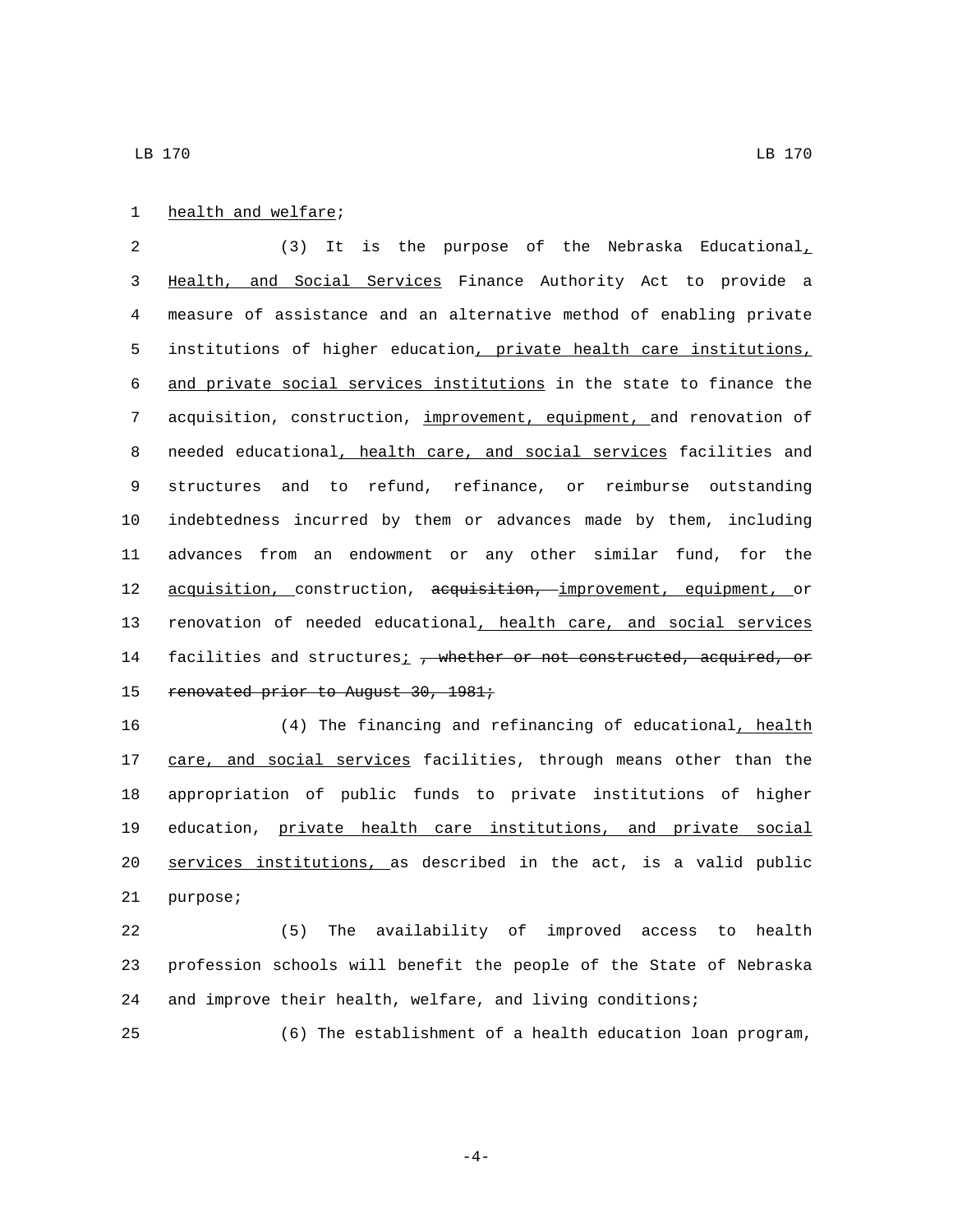with the proceeds of bonds to be used for the purchase or making of loans to students or certain former students of health profession schools, will improve the access to such schools and assist such persons in meeting the expenses incurred in availing themselves of 5 health education opportunities; and

 (7) The establishment of a program to assist private institutions of higher education to provide loans to their full-time students pursuing an academic degree will improve access to higher education and contribute to the health, welfare, and living 10 conditions in Nebraska.

11 Sec. 3. Section 85-1703, Reissue Revised Statutes of 12 Nebraska, is amended to read:

13 85-1703 For purposes of the Nebraska Educational, Health, 14 and Social Services Finance Authority Act, unless the context 15 otherwise requires, the definitions found in sections 85-1704 to 16  $85-1709-4$  to 12 of this act shall apply.

17 Sec. 4. Section 85-1704, Reissue Revised Statutes of 18 Nebraska, is amended to read:

19 65-1704 Authority shall mean means the Nebraska 20 Educational, Health, and Social Services Finance Authority created by 21 the Nebraska Educational, Health, and Social Services Finance 22 Authority Act or any board, body, commission, department, or office 23 succeeding to the principal functions thereof or to whom the powers 24 conferred upon such authority by the act are given by law.

25 Sec. 5. Section 85-1705, Reissue Revised Statutes of

-5-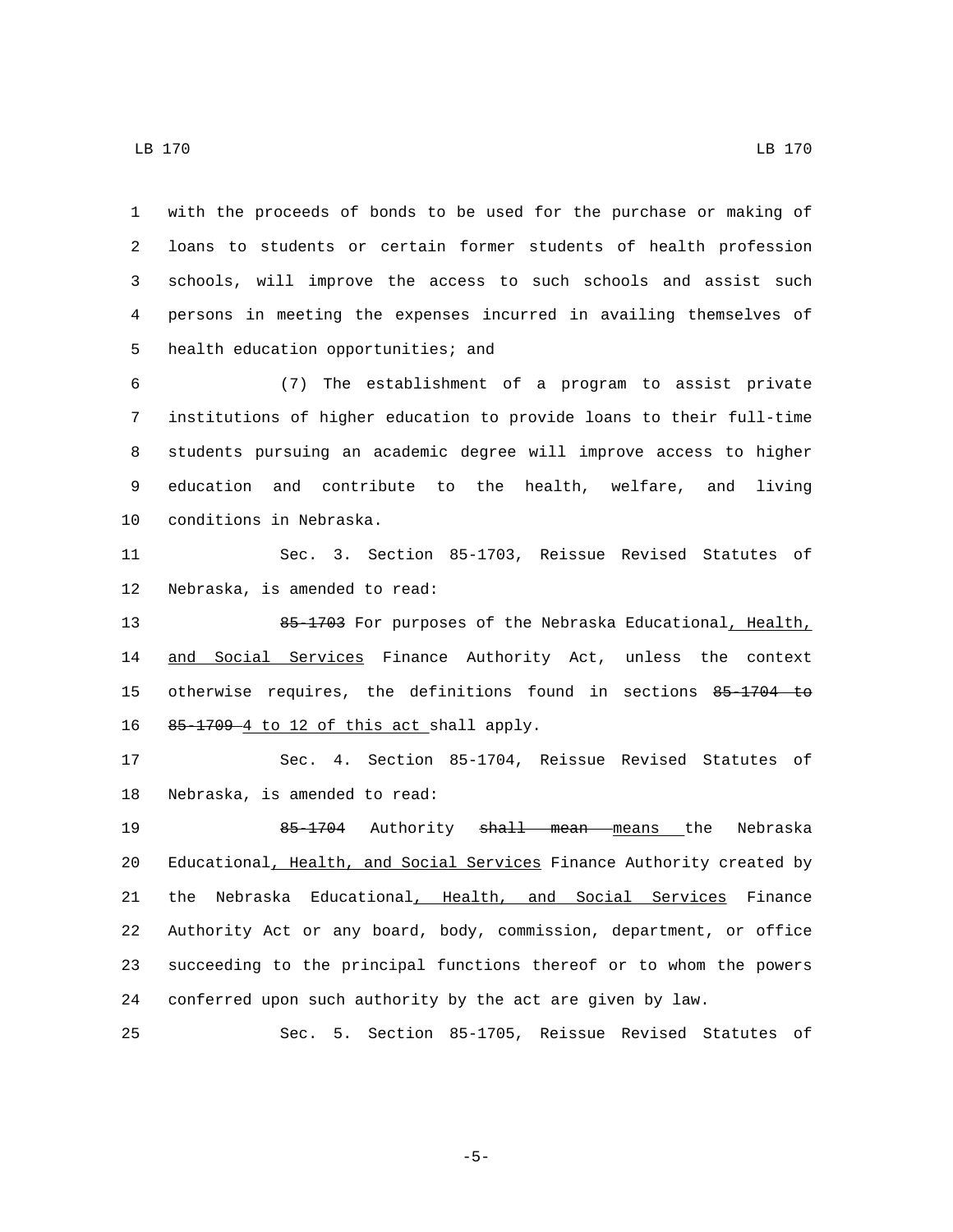1 Nebraska, is amended to read:

2 85-1705 Bonds shall mean means bonds, notes, or other 3 obligations of the authority issued under the Nebraska Educational<sub>1</sub> 4 Health, and Social Services Finance Authority Act, including 5 refunding bonds, notwithstanding that the same may be secured by the 6 full faith and credit of a private an eligible institution of higher 7 education or any other lawfully pledged security of a private an 8 eligible institution. of higher education.

9 Sec. 6. Section 85-1706, Reissue Revised Statutes of 10 Nebraska, is amended to read:

11 85-1706 Cost as applied to a project or any portion thereof financed under the Nebraska Educational, Health, and Social 13 Services Finance Authority Act shall mean means all or any part of 14 the cost of acquisition, construction, improvement, equipment, and 15 aequisition renovation of all land, buildings, or structures including the cost of machinery and equipment; finance charges; interest prior to, during, and after completion of such construction for a reasonable period as determined by the authority; reserves for principal and interest; extensions, enlargements, additions, replacements, renovations, and improvements; engineering, financial, and legal services; plans, specifications, studies, surveys, estimates of cost of revenue, administrative expenses, bond issuance 23 costs, and expenses necessary or incidental to determining the feasibility or practicability of constructing the project; and such other expenses as the authority determines may be necessary or

-6-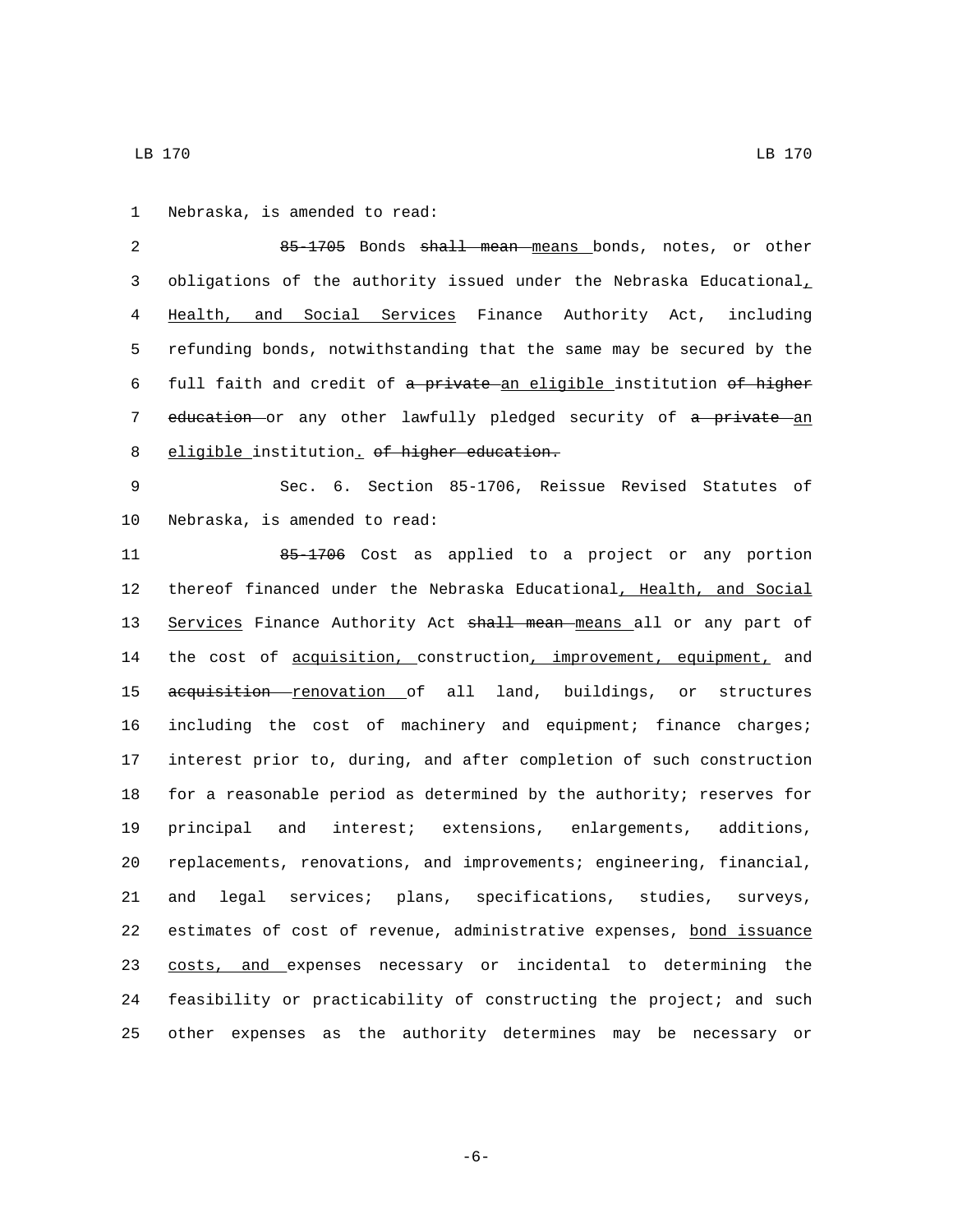| $\mathbf{1}$ | incidental to the acquisition, construction, improvement, equipment, |
|--------------|----------------------------------------------------------------------|
| 2            | and acquisition renovation of the project, the financing of such     |
| 3            | acquisition, construction, improvement, equipment, and acquisition,  |
| 4            | renovation, and the placing of the project in operation.             |
| 5            | Sec. 7. Eligible institution means a private institution             |
| 6            | of higher education, a private health care institution, or a private |
| 7            | social services institution.                                         |
| 8            | Sec. 8. Private health care institution means any private            |
| 9            | not-for-profit corporation or institution that (1) is licensed under |
| $10$         | the Health Care Facility Licensure Act, (2) is described in section  |
| 11           | $501(c)(3)$ of the Internal Revenue Code and is exempt from federal  |
| 12           | income taxation under section 501(a) of the Internal Revenue Code,   |
| 13           | (3) is located within this state and is not owned or controlled by   |
| 14           | the state or any political subdivision, agency, instrumentality,     |
| 15           | district, or municipality thereof, and (4) does not violate any      |
| 16           | Nebraska or federal law against discrimination on the basis of race, |
| 17           | color, creed, national origin, ancestry, age, gender, or handicap.   |
| 18           | Sec. 9. Section 85-1707, Reissue Revised Statutes of                 |
| 19           | Nebraska, is amended to read:                                        |
| 20           | 85-1707 Private institution of higher education shall                |
| 21           | mean means a not-for-profit educational institution located within   |
| 22           | this state which is not owned or controlled by the state or any      |
| 23           | political<br>subdivision, agency,<br>instrumentality, district, or   |

of education beyond the high school level, and which:

-7-

municipality thereof, which is authorized by law to provide a program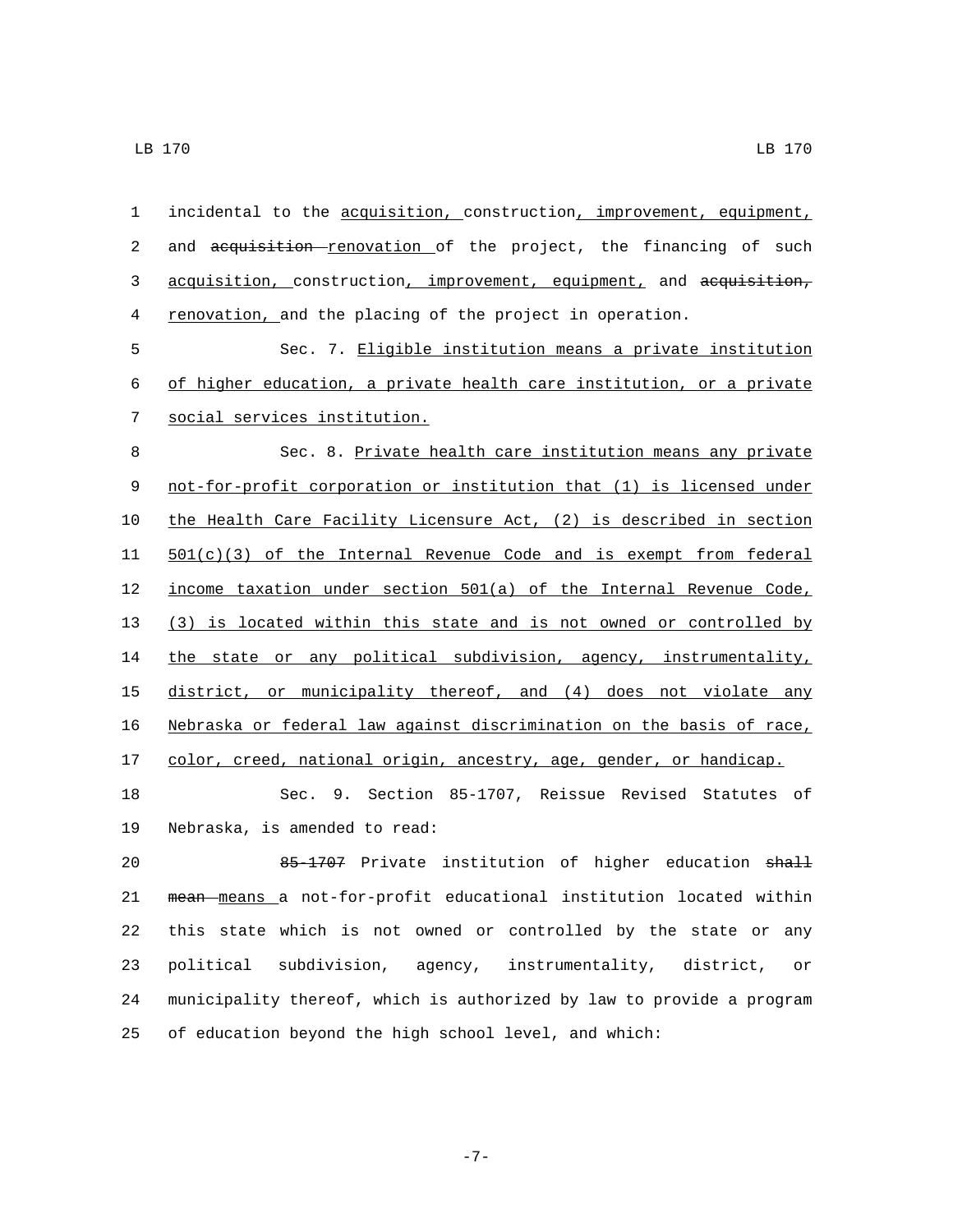(1) Admits as regular students only individuals having a certificate of graduation from a high school or the recognized 3 equivalent of such a certificate;

 (2) Provides an educational program for which it awards a bachelor's degree; provides an educational program, admission into which is conditioned upon the prior attainment of a bachelor's degree or its equivalent, for which it awards a postgraduate degree; provides a program of not less than two years in length which is acceptable for full credit toward a bachelor's degree; or offers a two-year program in engineering, mathematics, or the physical or biological sciences which is designed to prepare the student to work as a technician and at a semiprofessional level in engineering, research, medicine, or other technological fields which require the understanding and application of basic engineering, scientific, or 15 mathematical principles or knowledge;

 (3) Is accredited by a regionally recognized accrediting agency or association or, if not so accredited, is an institution whose credits are accepted, on transfer, by not less than three institutions which are so accredited, for credit on the same basis as if transferred from an institution so accredited; and

21 (4) Has a student admissions policy which that does not violate any other Nebraska or federal law against discrimination on the basis of race, color, creed, national origin, ancestry, age, 24 gender, or handicap.

Sec. 10. Private social services institution means any

-8-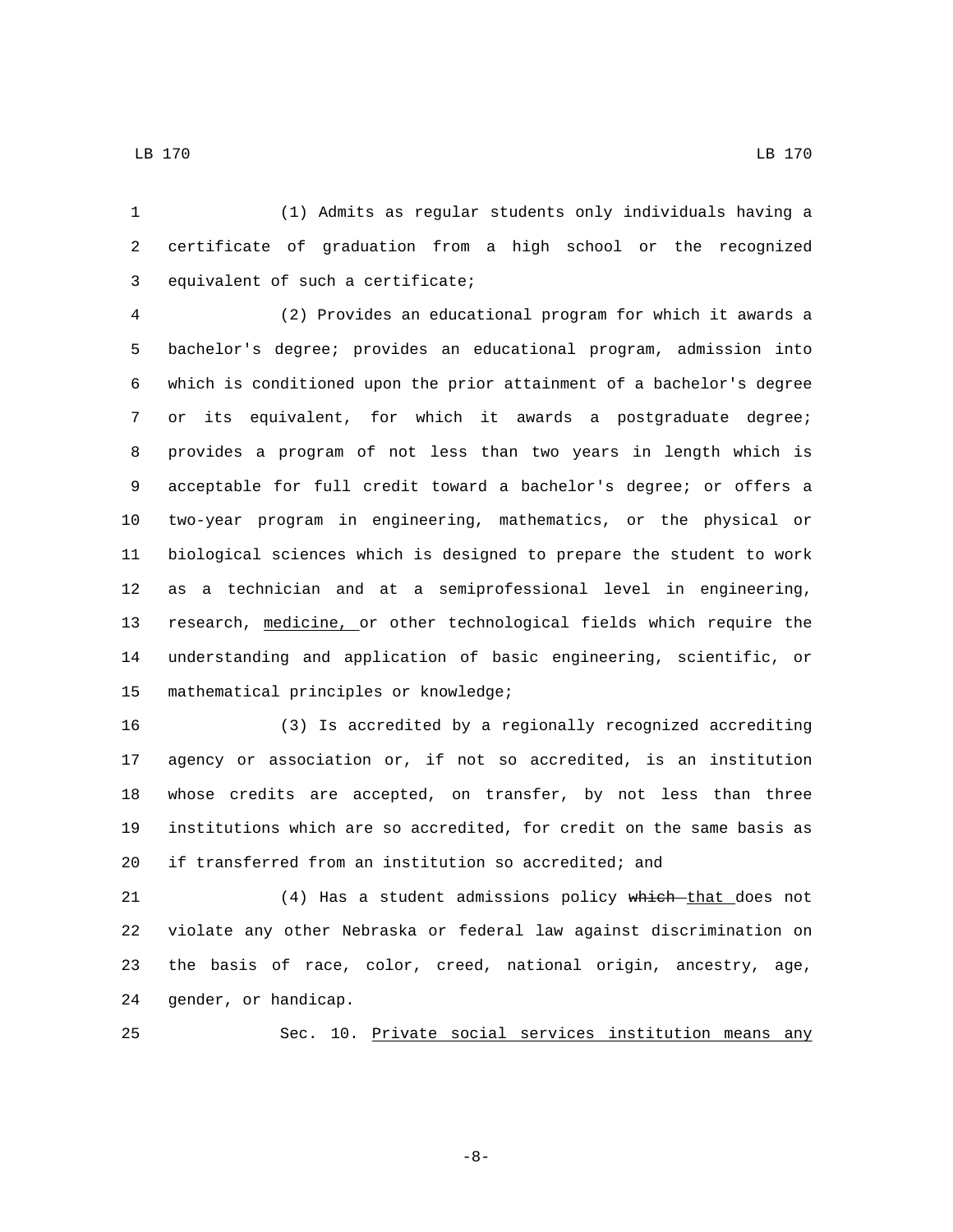private not-for-profit corporation or institution that (1) provides health, safety, and welfare assistance, including emergency, social, housing, and related support services, to members of the general 4 public in the state, (2) is described in section  $501(c)(3)$  of the Internal Revenue Code and is exempt from federal income taxation under section 501(a) of the Internal Revenue Code, (3) is located within this state and is not owned or controlled by the state or any political subdivision, agency, instrumentality, district, or municipality thereof, and (4) does not violate any Nebraska or federal law against discrimination on the basis of race, color, creed, national origin, ancestry, age, gender, or handicap.

12 Sec. 11. Section 85-1708, Reissue Revised Statutes of 13 Nebraska, is amended to read:

14 65-1708 (1) Project shall mean means any property located 15 within the state, constructed or acquired before or after August 30, 16 1981, that may be used or will be useful in connection with the 17 instruction, feeding, recreation, or housing of students, the 18 provision of health care services to members of the general public, 19 the provision of social services to members of the general public, 20 the conducting of research, administration, or other work of a 21 private an eligible institution, of higher education, or any 22 combination of the foregoing. Project shall include, includes, but is 23 not be-limited to, an academic facility, administrative facility, 24 agricultural facility, assembly hall, assisted-living facility, 25 athletic facility, auditorium, campus, communication facility,

-9-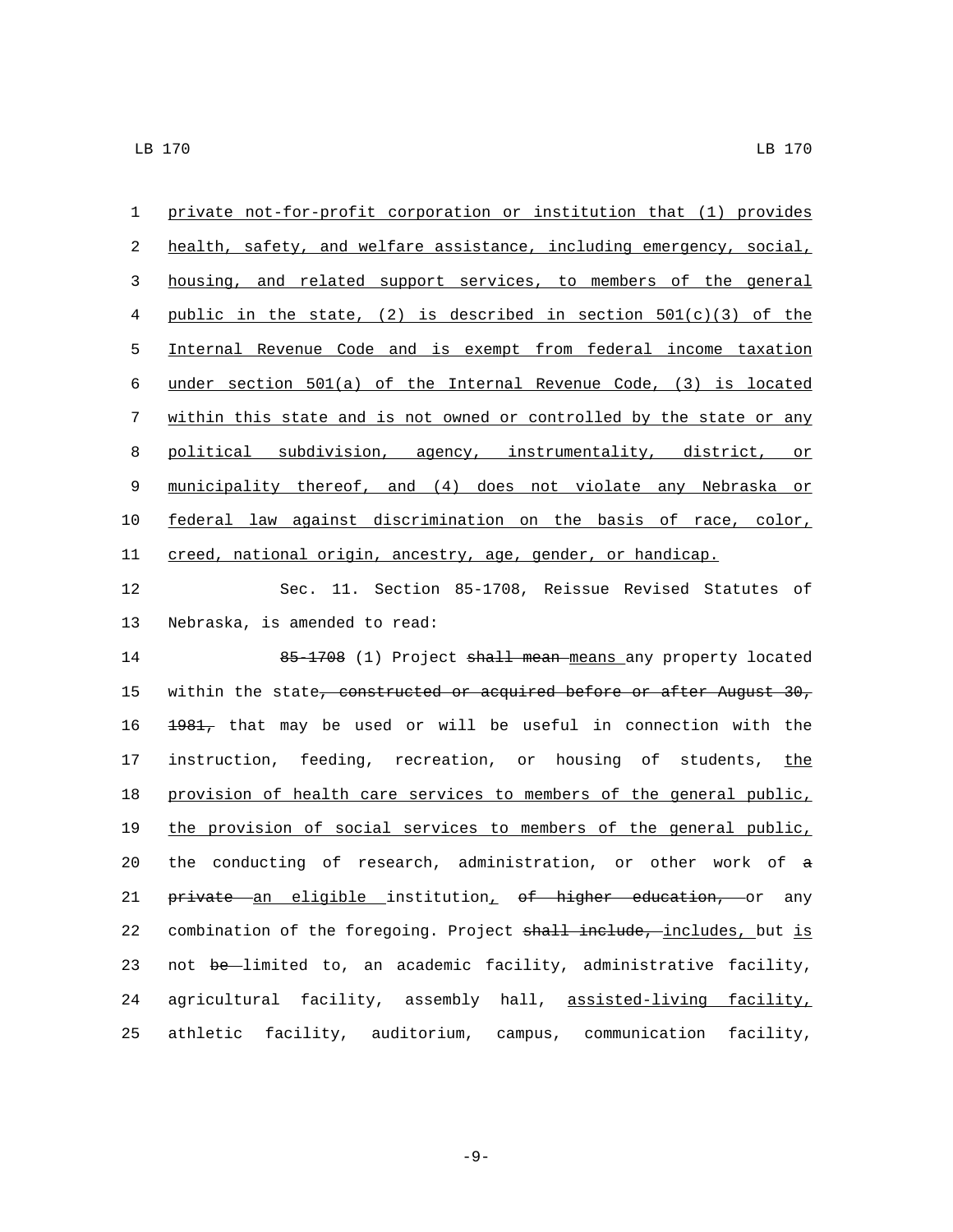congregate care housing, emergency services facility, exhibition hall, health care facility, health service institution, hospital, housing for faculty and other staff, instructional facility, laboratory, library, maintenance facility, medical clinic, medical services facility, museum, nursing or skilled nursing services facility, offices, parking area, personal care services facility, physical educational facility, recreational facility, research facility, senior, retirement, or home care services facility, social services facility, stadium, storage facility, student facility, student health facility, student housing, student union, theatre, or 11 utility facility.

12 (2) Project shall also mean means and include includes 13 the refunding or refinancing of outstanding obligations, mortgages, 14 or advances, including advances from an endowment or similar fund, 15 originally issued, made, or given by such private the eligible 16 institution of higher education to finance the cost of a project or 17 projects, and including the financing of eligible swap termination 18 payments, whenever the authority finds that such refunding or 19 refinancing is in the public interest and either:

20 (a) Alleviates a financial hardship upon the private 21 eligible institution; of higher education;

22 (b) Results in a lesser cost of education, health care, 23 housing, or social and related support services to its the eligible 24 institution's students, patients, residents, clients, and other 25 general public consumers; or

 $-10-$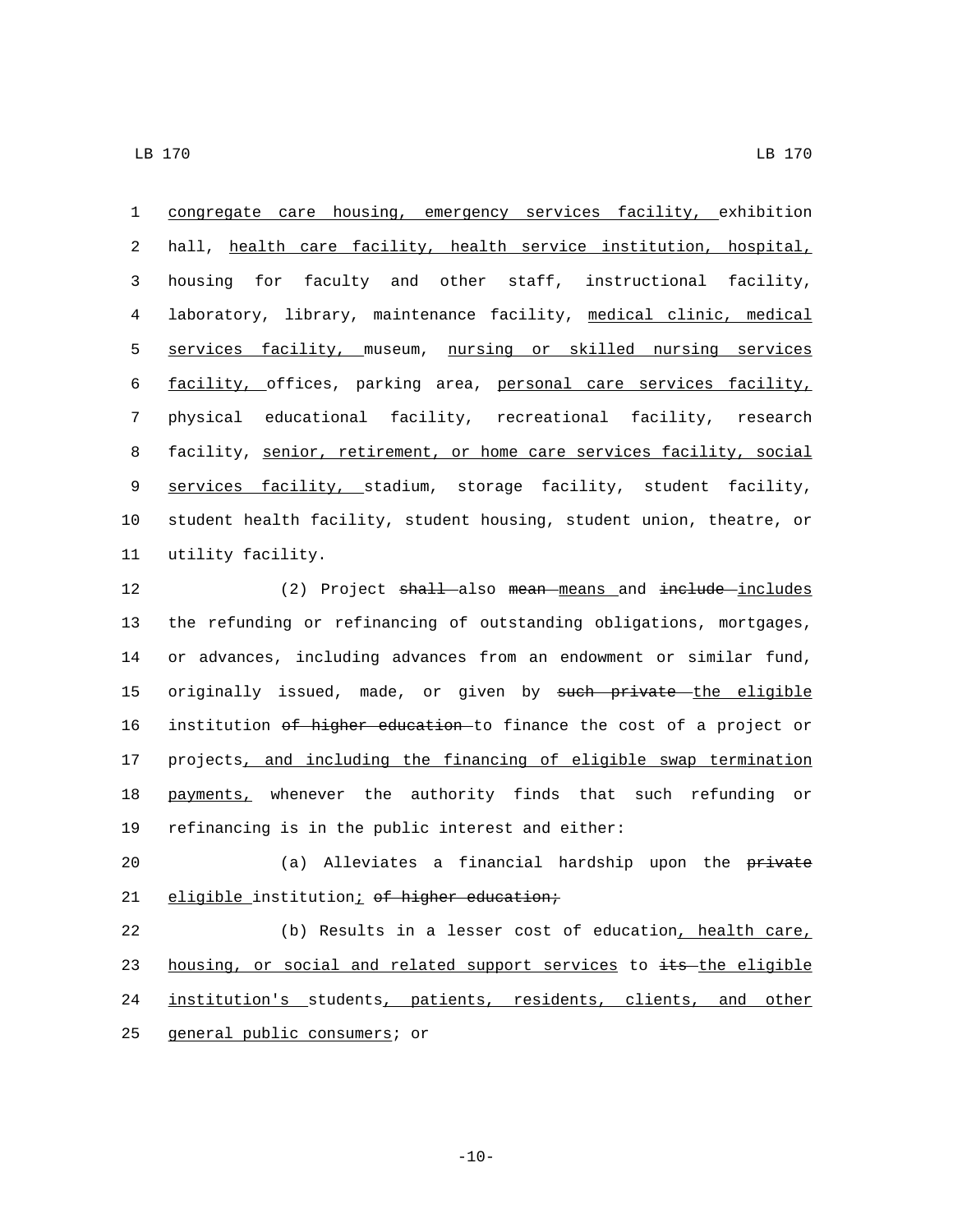(c) Enables the private eligible institution of higher 2 education to offer greater security for the financing of a new project or projects or to effect savings in interest costs or more 4 favorable amortization terms.

 Sec. 12. Section 85-1709, Reissue Revised Statutes of 6 Nebraska, is amended to read:

7 85-1709 Property shall mean means the real estate upon which a project is or will be located, including equipment, machinery, and other similar items necessary or convenient for the operation of the project in the manner for which its use is intended, but not including such items as fuel, supplies, or other items that are customarily deemed to result in a current operation charge. 13 Property shall does not include any property used or to be used primarily for sectarian instruction or study or as a place for devotional activities or religious worship nor any property which is used or to be used primarily in connection with any part of the program of a school or department of divinity for any religious denomination or the training of ministers, priests, rabbis, or other 19 professional persons in the field of religion.

 Sec. 13. Section 85-1710, Reissue Revised Statutes of 21 Nebraska, is amended to read:

 85-1710 There is hereby created a body politic and 23 corporate to be known as the Nebraska Educational, Health, and Social Services Finance Authority. The authority is constituted a public instrumentality, and the exercise by the authority of the powers

LB 170 LB 170

-11-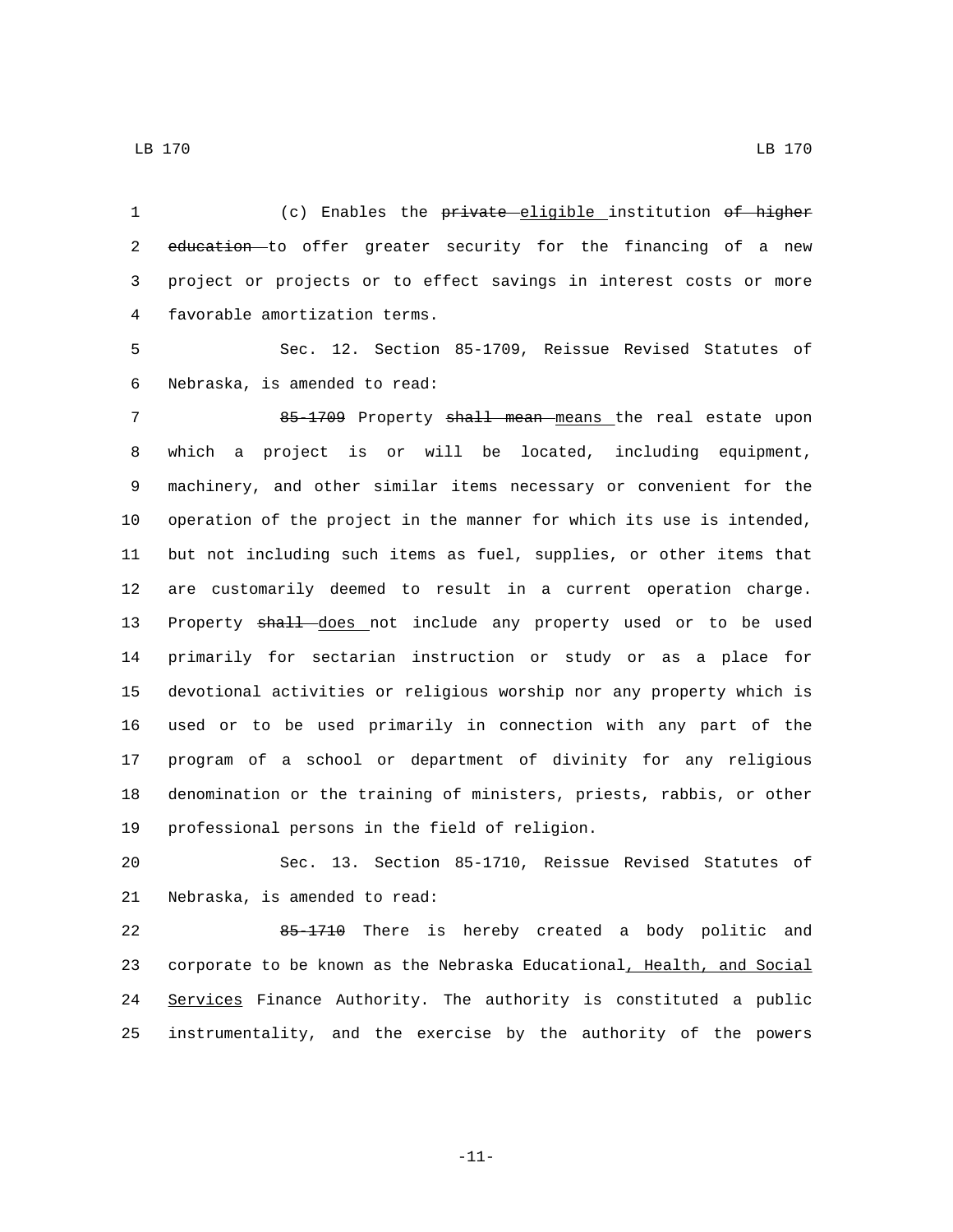1 conferred by the Nebraska Educational, Health, and Social Services 2 Finance Authority Act shall be deemed and held to be the performance 3 of an essential public function of the state. 4 Sec. 14. Section 85-1711, Reissue Revised Statutes of 5 Nebraska, is amended to read: 6 85-1711 (1) The authority shall consist of seven members, 7 to be appointed by the Governor, who shall be residents of the state, 8 not more than four of whom shall be members of the same political 9 party. 10 (2) Of the seven members: 11 (a) At least one <del>of the members s</del>hall be a trustee, 12 director, officer, or employee of one or more private institutions of 13 higher education in the state $\frac{i}{r}$ . 14 (b) At least one shall be a person having a favorable 15 reputation for skill, knowledge, and experience in the field of 16  $f$ inance $\frac{1}{f}$ . 17 (c) At least one shall be a person experienced in and 18 having a favorable reputation for skill, knowledge, and experience in 19 the educational building construction field;  $\div$ 20 (d) At least one shall be a person experienced in and 21 having a favorable reputation in the field of public accounting:  $\pm$ 22 (e) After the initial appointment provided for in 23 subdivision (3)(a) of this section is made, at least one shall be a 24 trustee, director, officer, or employee of one or more private health 25 care institutions in the state; and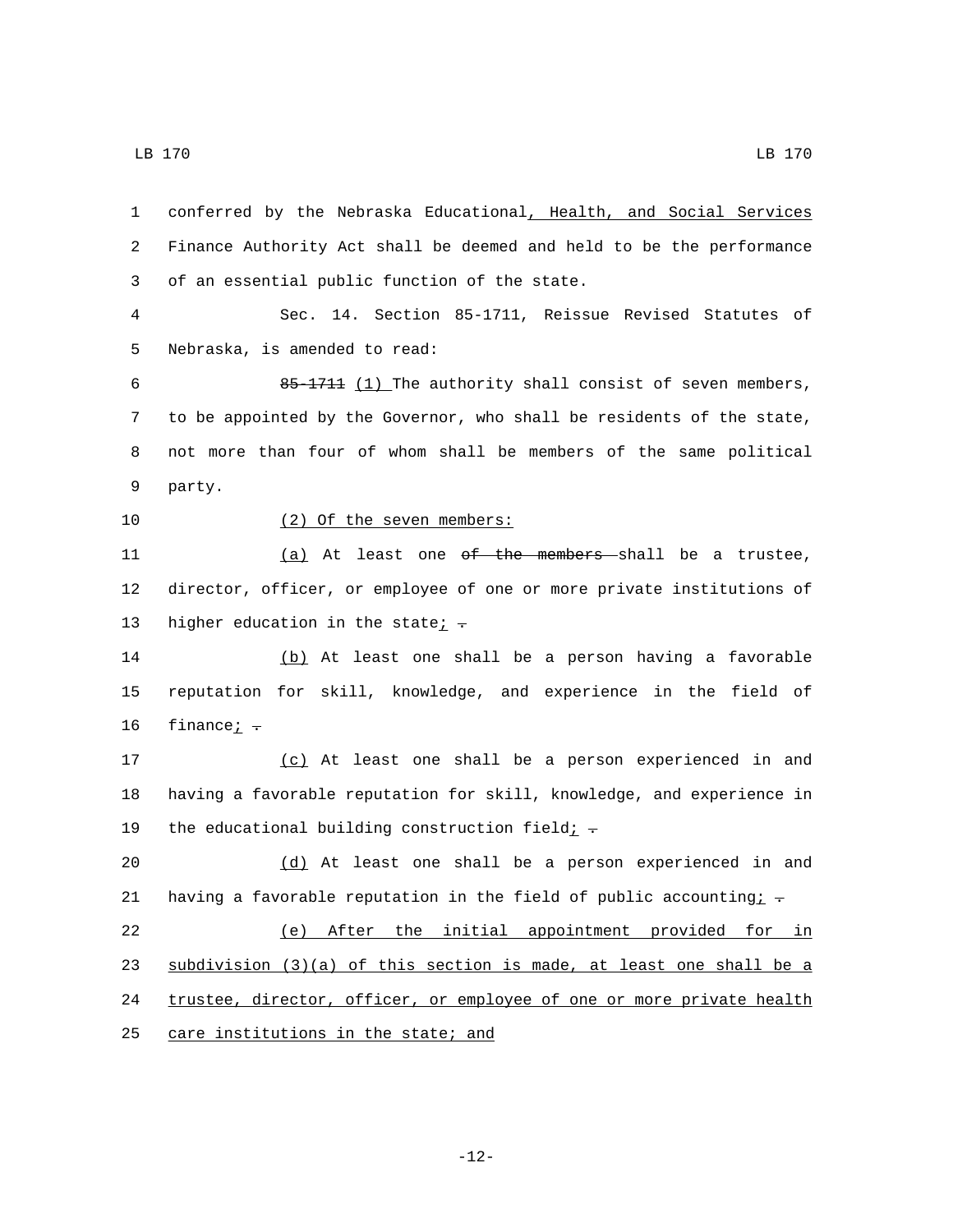| 1           | (f) After the initial appointment provided for in                                |
|-------------|----------------------------------------------------------------------------------|
| 2           | subdivision $(3)(b)$ of this section is made, at least one shall be a            |
| 3           | trustee, director, officer, or employee of one or more private social            |
| 4           | services institutions in the state.                                              |
| 5           | (3) The initial appointments of the members described in                         |
| 6           | subdivisions $(2)(e)$ and $(2)(f)$ of this section shall be made as              |
| 7           | follows:                                                                         |
| 8           | (a) For the first member whose term expires after the                            |
| $\mathsf 9$ | effective date of this act and who is not the sole member described              |
| 10          | in subdivision $(2)(a)$ , $(2)(b)$ , $(2)(c)$ , or $(2)(d)$ of this section, the |
| 11          | Governor shall appoint a successor who meets the qualifications                  |
| 12          | described in subdivision (2)(e) of this section; and                             |
| 13          | (b) For the second member whose term expires after the                           |
| 14          | effective date of this act and who is not the sole member described              |
| 15          | in subdivision $(2)(a)$ , $(2)(b)$ , $(2)(c)$ , or $(2)(d)$ of this section, the |
| 16          | Governor shall appoint a successor who meets the qualifications                  |
| 17          | described in subdivision (2)(f) of this section.                                 |
| 18          | $(4)$ The members of the authority first appointed shall                         |
| 19          | serve for terms expiring as follows: One on December 31, 1982; two on            |
| 20          | December 31, 1983; two on December 31, 1984; and two on December 31,             |
| 21          | 1985, respectively, the term of each such member to be designated by             |
| 22          | the Governor. Upon the expiration of the term of any member, his or              |
| 23          | her successor shall be appointed for a term of four years and until a            |
| 24          | successor has been appointed and qualified. The Governor shall fill              |

any vacancy for the remainder of the unexpired term. Any member of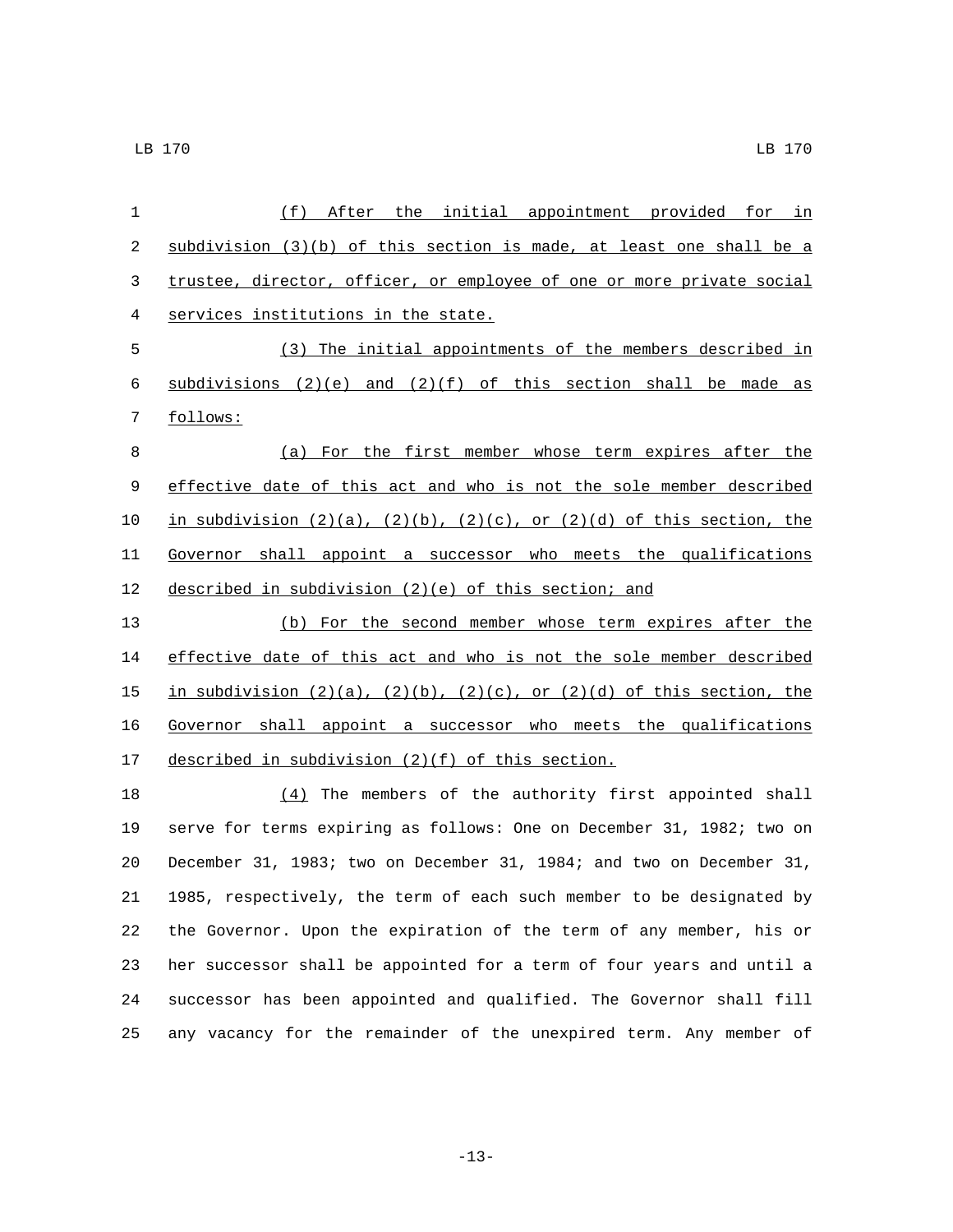the authority may be removed by the Governor for misfeasance, malfeasance, or willful neglect of duty or other cause after notice and a public hearing unless such notice and hearing shall be expressly waived in writing by the accused member. Each member shall be eligible for reappointment to a successive term but shall be declared ineligible for three consecutive full terms.

 Sec. 15. Section 85-1712, Reissue Revised Statutes of 8 Nebraska, is amended to read:

 85-1712 The Governor shall designate one of the members representing the private institutions of higher education to convene 11 the organizational meeting of the authority and to serve as its 12 temporary chairperson. At that meeting and annually thereafter, Each 13 year the authority shall elect one of its members as chairperson and another member as vice-chairperson. It may appoint an executive director and assistant executive director, who shall not be members of the authority but who shall serve at the pleasure of the authority. An assistant executive director shall perform the duties of the executive director in the event of the absence or inability to act of the executive director. They shall receive such compensation as shall be fixed by the authority. The authority may receive contributions to fund any of the expenses of the authority from 22 private donors, including any one or more of the private eligible 23 institutions of higher education or an association or any one or more 24 associations representing the private eligible institutions. of 25 higher education.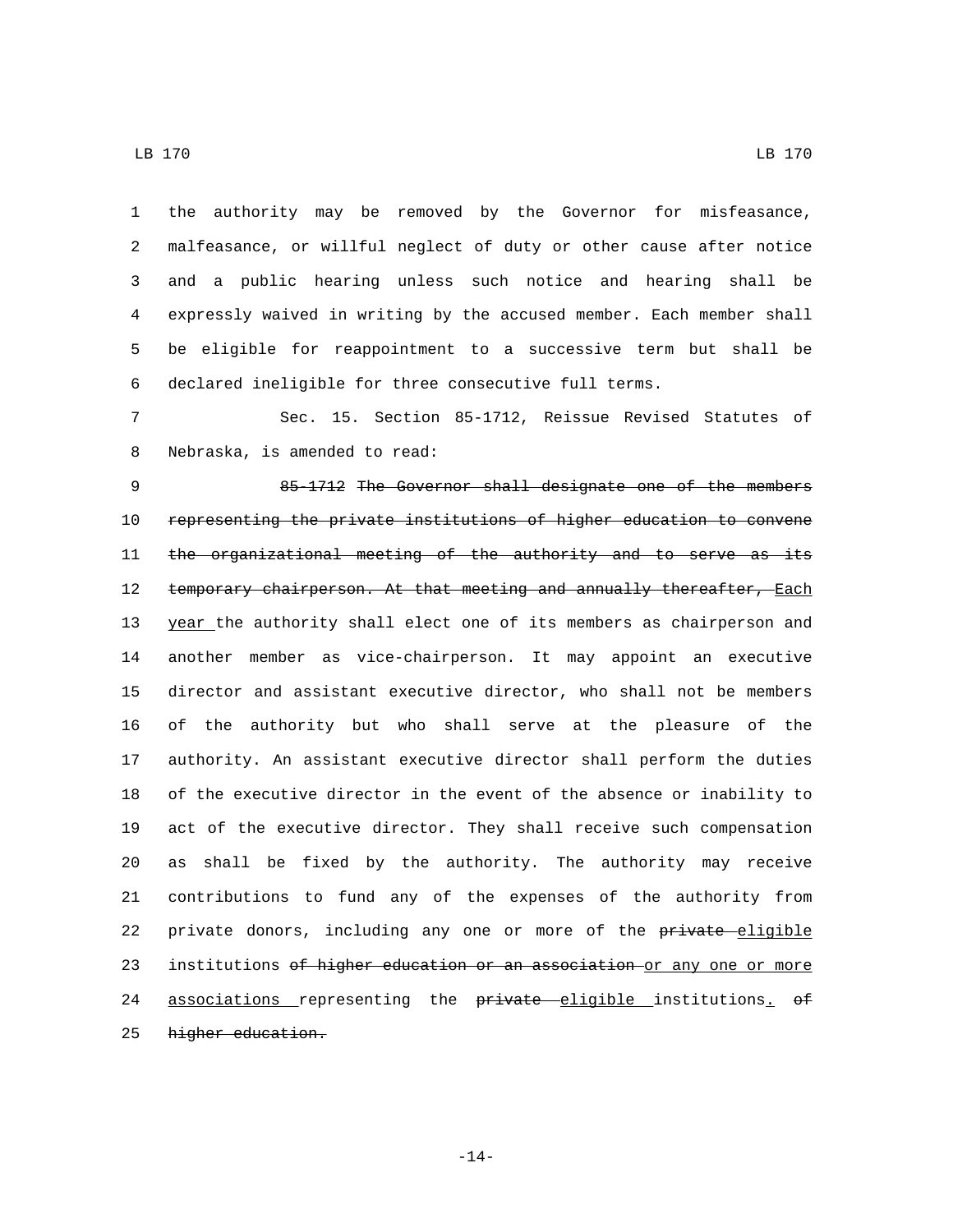Sec. 16. Section 85-1713, Reissue Revised Statutes of 2 Nebraska, is amended to read:

 85-1713 The executive director, assistant executive director, or any other person designated by resolution of the authority shall keep records and accounts of all proceedings and financial dealings of the authority, shall be custodian of all books, documents, and papers filed with the authority, the minute book or journal of the authority, and its official seal, and shall be custodian of all funds of the authority. The executive director, assistant executive director, or other designated person may cause copies to be made of all minutes and other records and documents of the authority and may give certificates under the official seal of the authority to the effect that such copies are true copies, and all persons dealing with the authority may rely upon such certificates.

 Sec. 17. Section 85-1714, Reissue Revised Statutes of 16 Nebraska, is amended to read:

17 85-1714 Four members of the authority shall constitute a quorum. The affirmative vote of a majority of all of the members of the authority shall be necessary for any action taken by the authority. A vacancy in the membership of the authority shall not impair the right of a quorum to exercise all the rights and perform all the duties of the authority. Any action taken by the authority 23 under the Nebraska Educational, Health, and Social Services Finance Authority Act may be authorized by resolution at any regular or special meeting, and each such resolution shall take effect

-15-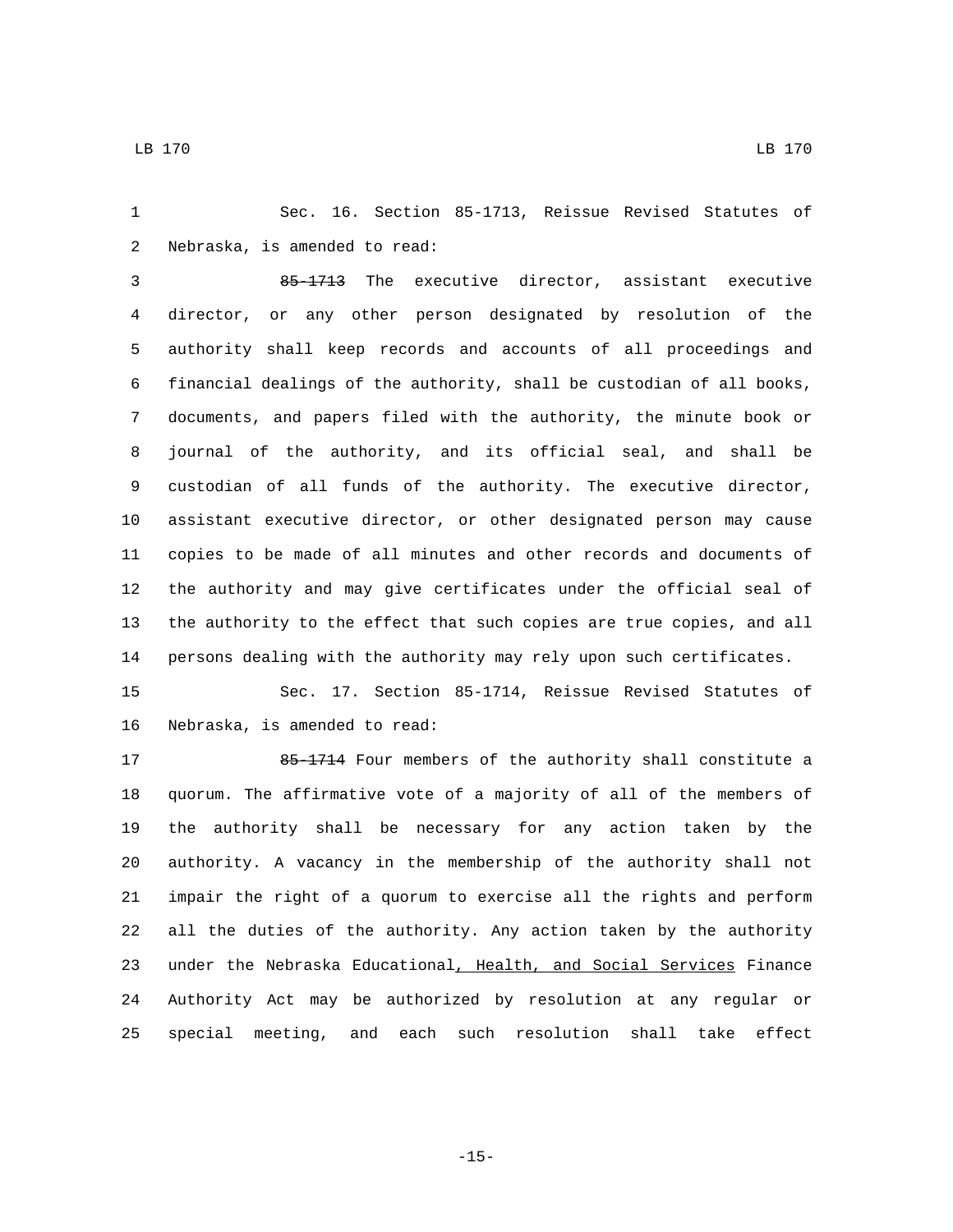immediately and need not be published or posted. Members of the authority may participate in a regular or special meeting of the authority by telephone conference call or videoconference as long as the chairperson or vice-chairperson conducts the meeting at a location where the public is able to participate by attendance at that location and the telephone conference call or videoconference otherwise conforms to the requirements of subdivisions (2)(a) through 8 (e) of section 84-1411.

 Sec. 18. Section 85-1715, Reissue Revised Statutes of 10 Nebraska, is amended to read:

 85-1715 Before the issuance of any bonds under the Nebraska Educational, Health, and Social Services Finance Authority Act, the chairperson, vice-chairperson, executive director, and assistant executive director, if any, and any other member of the authority authorized by resolution of the authority to handle funds or sign checks of the authority shall execute a surety bond in such amount as a majority of the members of the authority determine, or alternatively, the chairperson of the authority shall execute a blanket bond effecting such coverage. Each surety bond shall be conditioned upon the faithful performance of the duties of the office or offices covered and shall be executed by a surety company authorized to transact business in this state, and the cost of each 23 such surety bond shall be paid by the authority.

 Sec. 19. Section 85-1716, Reissue Revised Statutes of 25 Nebraska, is amended to read:

-16-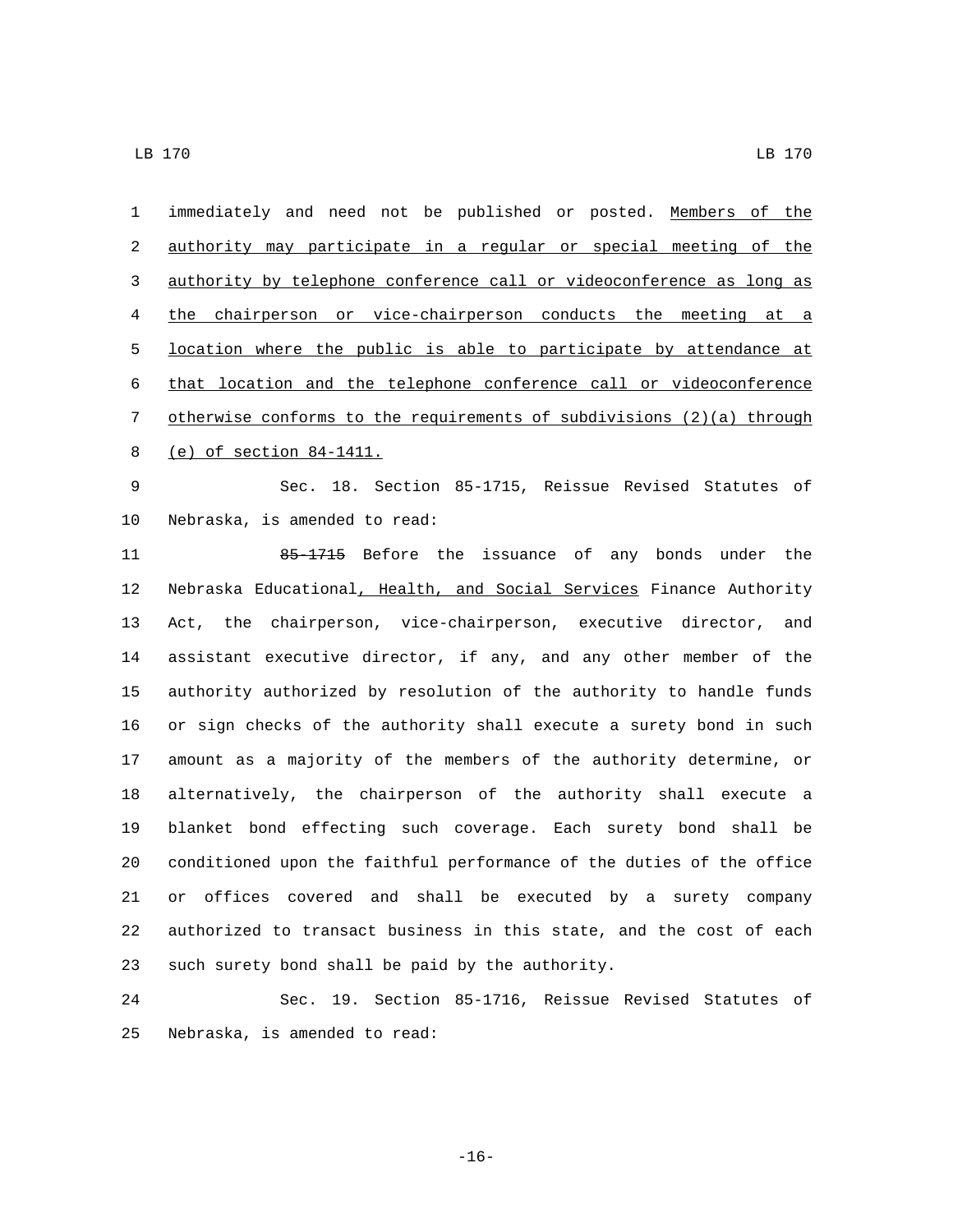85-1716 The members of the authority shall receive no compensation for the performance of their duties as members, but each such member shall be paid his or her actual and necessary expenses while engaged in the performance of such duties as provided in

 sections 81-1174 to 81-1177 from any funds legally available 6 therefor.

 Sec. 20. Section 85-1717, Reissue Revised Statutes of 8 Nebraska, is amended to read:

 85-1717 Notwithstanding any other law to the contrary, it shall not be or constitute a conflict of interest for a trustee, 11 director, officer, or employee of any educational institution, health care institution, social services institution, financial institution, commercial bank or trust company, architecture firm, insurance company, or any firm, person, or corporation to serve as a member of the authority, but such trustee, director, officer, or employee shall abstain from any deliberation or action by the authority when the business affiliation of any such trustee, director, officer, or employee is involved. The executive director may serve less than full time. If the executive director serves less than full time, his or her other employment, if any, shall be reviewed by the members of the authority for potential conflicts of interest and whether such other employment would prevent the executive director from fully discharging his or her duties. No member of the authority may be a representative of a bank, investment banking firm, or other financial institution that underwrites the bonds of the authority.

LB 170 LB 170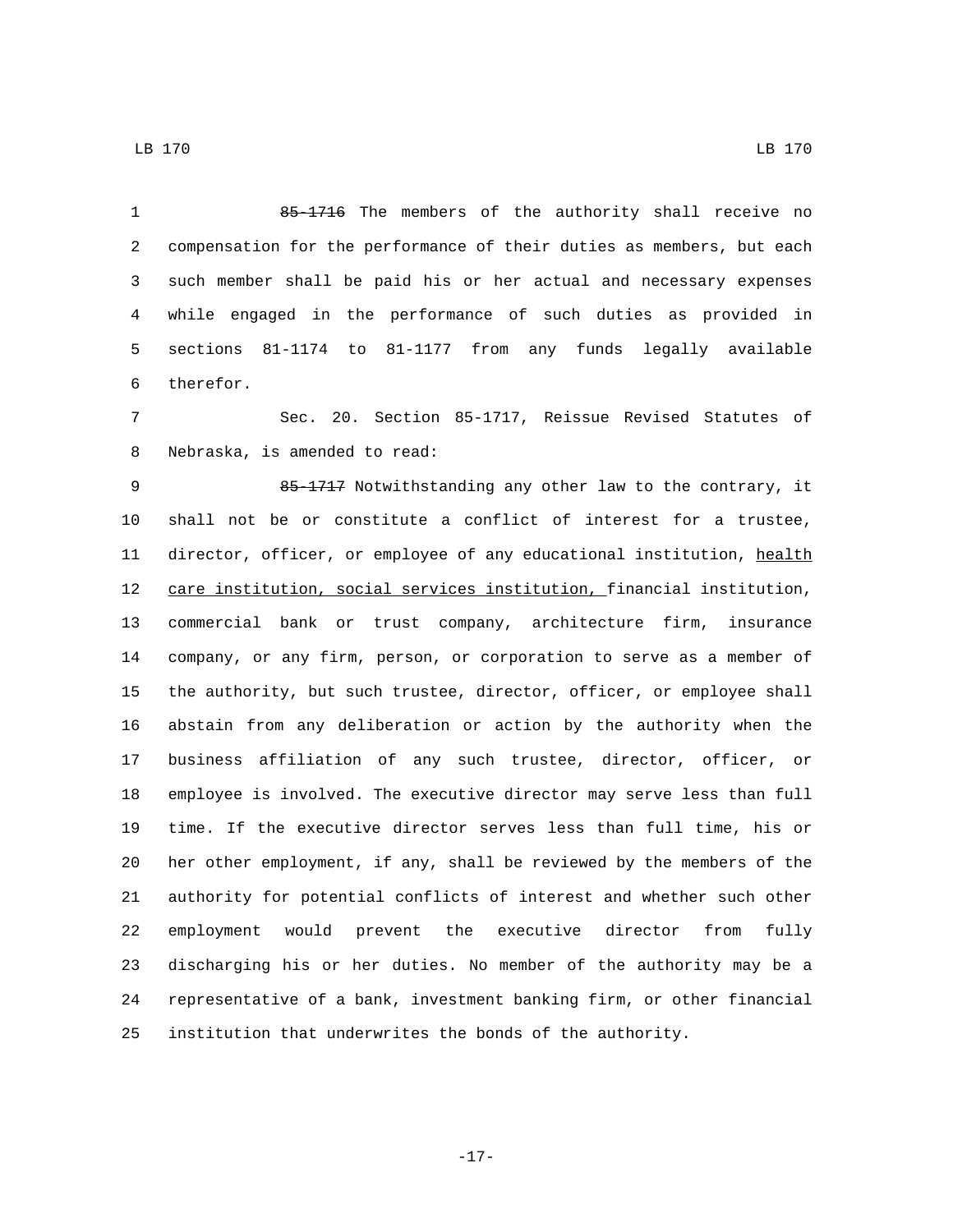1 Sec. 21. Section 85-1718, Reissue Revised Statutes of 2 Nebraska, is amended to read: 3 85-1718 The purpose of the authority shall be to assist 4 private eligible institutions of higher education in the 5 constructing, acquisition, construction, improvement, equipment, 6 renovation, financing, and refinancing of projects and to administer 7 and operate the Nebraska Health Education Assistance Loan Program as 8 provided in sections 85-1754 to 85-1759 57 to 62 of this act and the 9 Nebraska Student Loan Assistance Program as provided in sections 10 85-1760 to 85-1762. 63 to 65 of this act. 11 Sec. 22. Section 85-1719, Reissue Revised Statutes of 12 Nebraska, is amended to read: 13 65-1719 The authority shall have perpetual succession as 14 a body politic and corporate and may adopt bylaws for the regulation 15 of its affairs and the conduct of its business. 16 Sec. 23. Section 85-1720, Reissue Revised Statutes of 17 Nebraska, is amended to read: 18 65-1720 The authority may adopt an official seal and 19 alter the same at its pleasure. 20 Sec. 24. Section 85-1721, Reissue Revised Statutes of 21 Nebraska, is amended to read: 22 85-1721 The authority may maintain an office at such 23 place or places within Nebraska as it may designate. 24 Sec. 25. Section 85-1722, Reissue Revised Statutes of 25 Nebraska, is amended to read:

-18-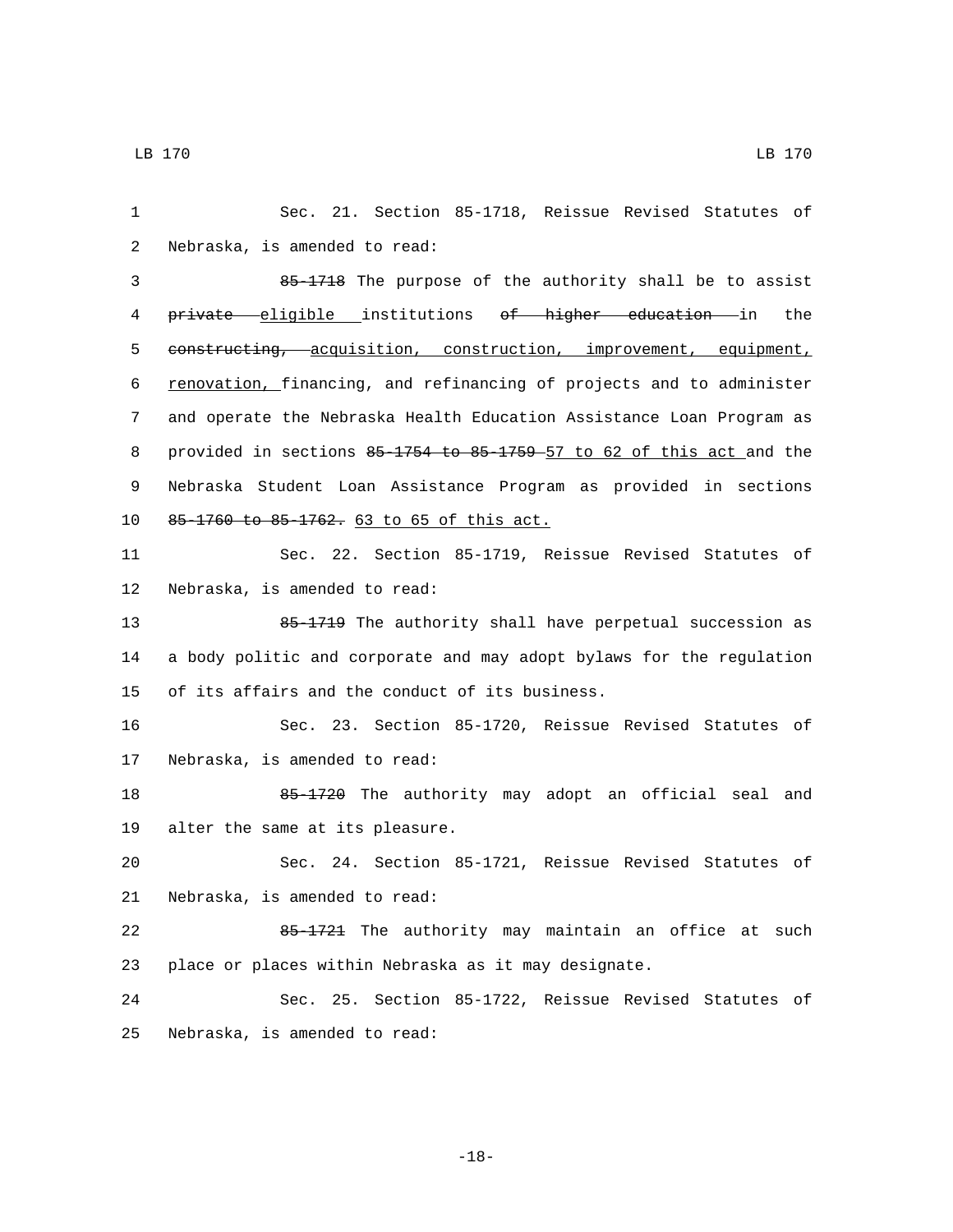2 name.

1 85-1722 The authority may sue and be sued in its own

3 Sec. 26. Section 85-1723, Reissue Revised Statutes of Nebraska, is amended to read:4

5 85-1723 The authority may determine the location and 6 character of any project to be financed or refinanced under the 7 Nebraska Educational, Health, and Social Services Finance Authority 8 Act and <u>acquire, construct</u>, reconstruct, improve, equip, remodel, 9 renovate, replace, maintain, repair, operate, lease as lessee or 10 lessor, and regulate the same. The authority may also enter into 11 contracts for any or all of such purposes, enter into contracts for 12 the management and operation of a project, and designate a private an 13 eligible institution of higher education as its agent to determine 14 the location and character of a project undertaken by such private 15 eligible institution of higher education under the act and, as the 16 agent of the authority, to acquire, construct, reconstruct, improve, 17 equip, remodel, renovate, replace, maintain, repair, operate, lease 18 as lessee or lessor, and regulate the same and, as the agent of the 19 authority, to enter into contracts for any or all of such purposes, 20 including contracts for the management and operation of such project. 21 Sec. 27. Section 85-1724, Reissue Revised Statutes of 22 Nebraska, is amended to read:

23 85-1724 The authority may issue bonds of the authority 24 for any of its corporate purposes and fund or refund the same 25 pursuant to the Nebraska Educational, Health, and Social Services

LB 170 LB 170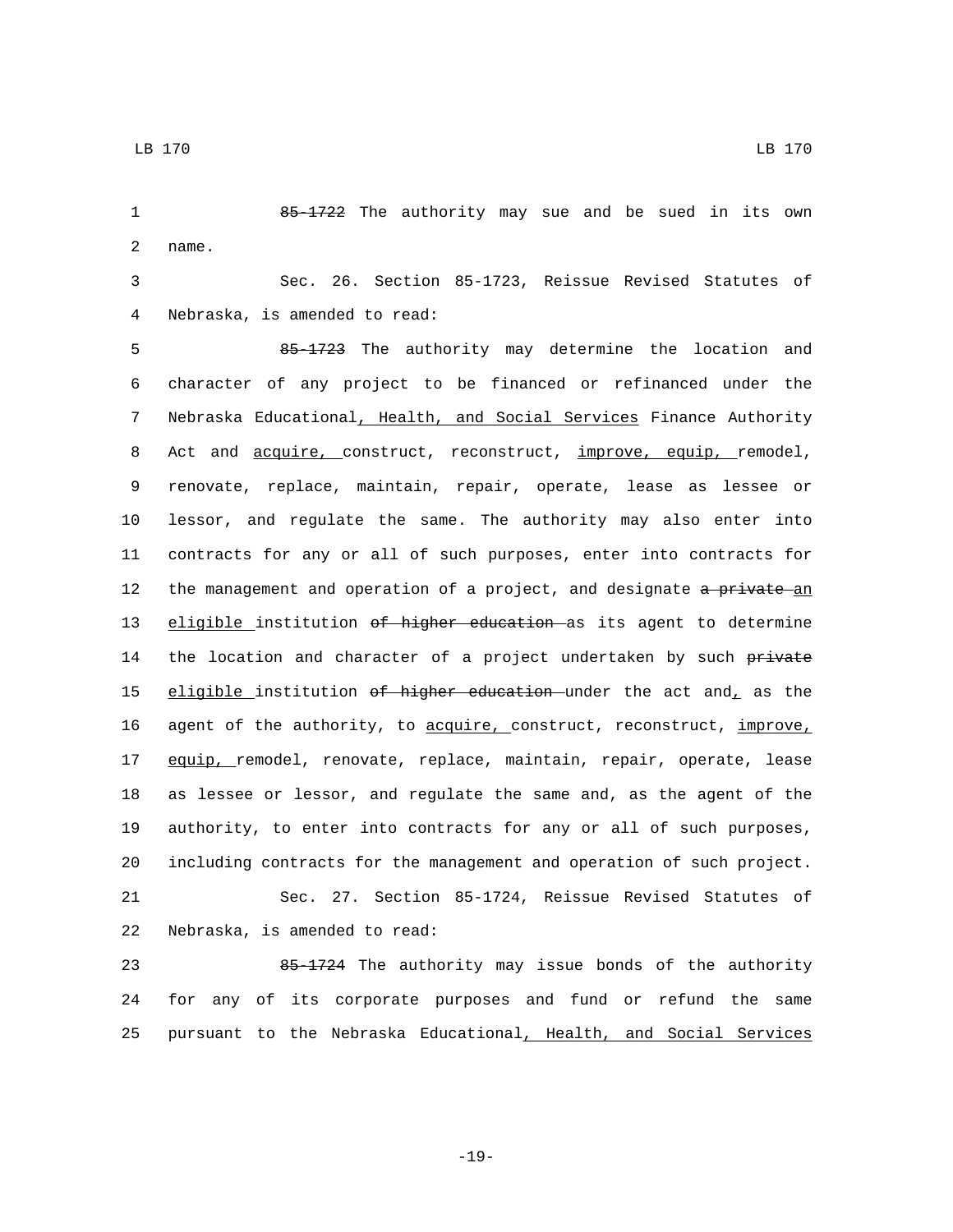1 Finance Authority Act.

2 Sec. 28. Section 85-1725, Reissue Revised Statutes of 3 Nebraska, is amended to read:

4 85-1725 The authority may charge and collect rates, 5 rents, fees, and other charges for the use of and for the services 6 furnished or to be furnished by a project or any portion thereof and 7 contract with any person, partnership, limited liability company, 8 association, or corporation or other body public or private, except 9 that the authority shall have no jurisdiction over rates, rents, 10 fees, and charges established by a private an eligible institution of 11 higher education for its students, patients, residents, clients, or 12 other consumers other than to require that such rates, rents, fees, 13 and charges by such eligible institution be sufficient to discharge 14 such institution's obligation to the authority.

15 Sec. 29. Section 85-1726, Reissue Revised Statutes of 16 Nebraska, is amended to read:

17 85-1726 The authority may establish rules and regulations 18 for the use of a project or any portion thereof and designate a 19 private an eligible institution of higher education as its agent to 20 establish rules and regulations for the use of a project undertaken 21 by such private-eligible institution. of higher education.

22 Sec. 30. Section 85-1727, Reissue Revised Statutes of 23 Nebraska, is amended to read:

24 85-1727 The authority may employ consulting engineers, 25 architects, attorneys, accountants, trustees, construction and

LB 170 LB 170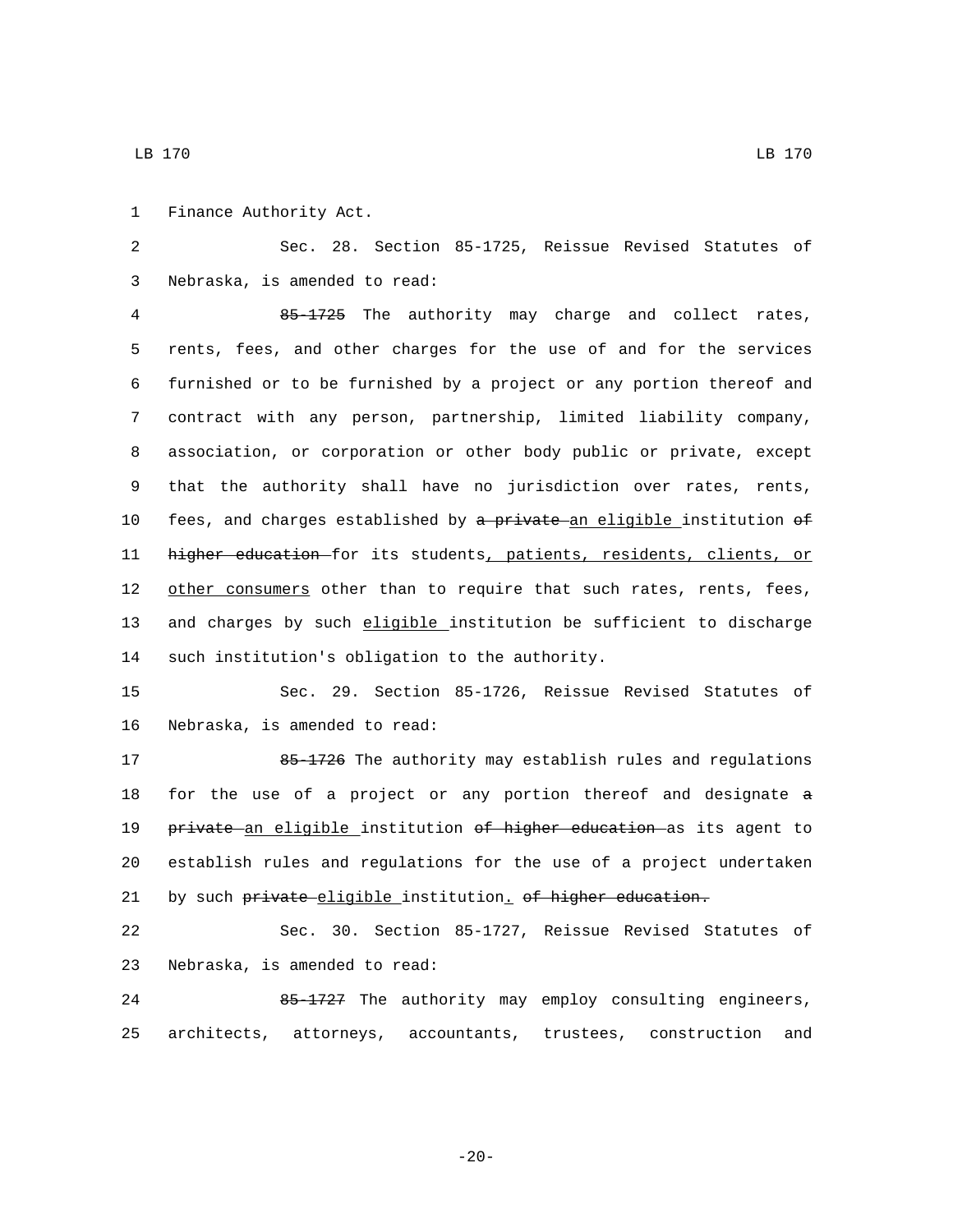LB 170 LB 170

 finance experts, superintendents, managers, and such other employees and agents as may be necessary in its judgment, and fix their compensation.3

 Sec. 31. Section 85-1728, Reissue Revised Statutes of 5 Nebraska, is amended to read:

 85-1728 The authority may receive and accept from any source loans or grants for or in aid of the acquisition, construction, improvement, equipment, or renovation of a project or any portion thereof, and receive and accept from any source loans, grants, aid, or contributions of money, property, labor, or other things of value, to be held, used, and applied only for the purpose for which such loans, grants, aid, or contributions are made.

 Sec. 32. Section 85-1729, Reissue Revised Statutes of 14 Nebraska, is amended to read:

15 85-1729 The authority may mortgage all or any portion of any project or any other facilities conveyed to the authority for such purpose and the site or sites thereof, whether presently owned or subsequently acquired, for the benefit of the holders of the bonds of the authority issued to finance such project or any portion thereof or issued to refund or refinance outstanding indebtedness or 21 to reimburse an endowment or any similar fund of a private an 22 eligible institution of higher education as permitted by the Nebraska 23 Educational, Health, and Social Services Finance Authority Act.

 Sec. 33. Section 85-1730, Reissue Revised Statutes of 25 Nebraska, is amended to read:

-21-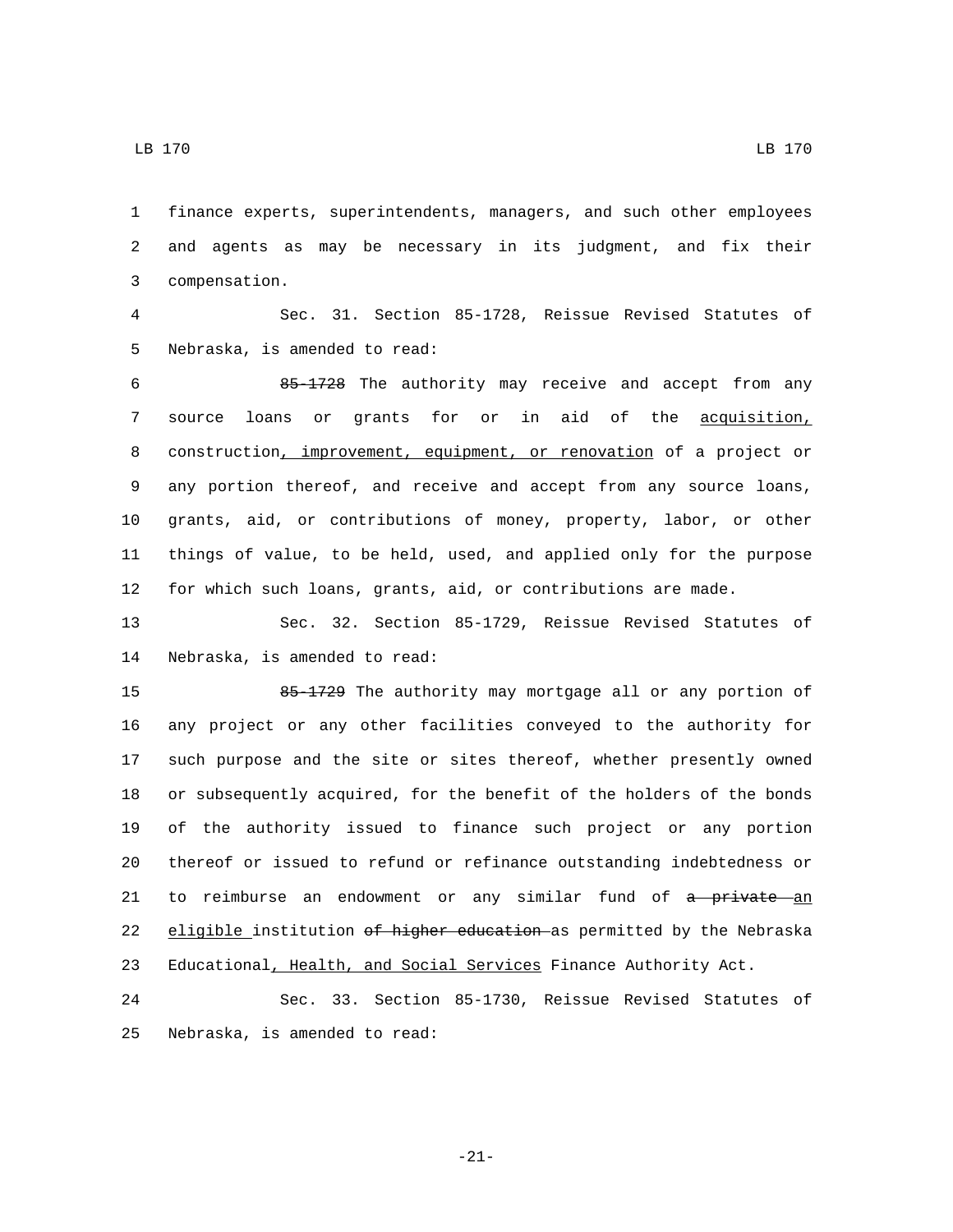| $\mathbf{1}$ | 85-1730 The authority may make loans to any private                   |
|--------------|-----------------------------------------------------------------------|
| 2            | eligible institution of higher education for the cost of any project  |
| 3            | or in anticipation of the receipt of tuition or other revenue by the  |
| 4            | eligible institution in accordance with an agreement between the      |
| 5            | authority and such private eligible institution, of higher education, |
| 6            | except that (1) no such loan shall exceed the total cost of such      |
| 7            | project as determined by such private-eligible institution of higher  |
| 8            | education and approved by the authority and (2) any loan made in      |
| 9            | anticipation of the receipt of tuition or other revenue shall not     |
| 10           | exceed the anticipated amount of tuition or other revenue to be       |
| 11           | received by the private eligible institution of higher education in   |
| 12           | the one-year period following the date of such loan.                  |
| 13           | Sec. 34. Section 85-1731, Reissue Revised Statutes of                 |
| 14           | Nebraska, is amended to read:                                         |

15 85-1731 The authority may issue bonds and make loans to a 16 private an eligible institution of higher education and refund or reimburse outstanding obligations, mortgages, or advances, including advances from an endowment or any similar fund, issued, made, or 19 given by such private eligible institution of higher education, whether before or after August 30, 1981, for the cost of a project, 21 including the power to issue bonds and make loans to a private an 22 eligible institution of higher education to refinance indebtedness incurred or to reimburse advances made for projects undertaken prior 24 thereto whenever the authority has received a written letter of intent to underwrite, place, or purchase the bonds from a financial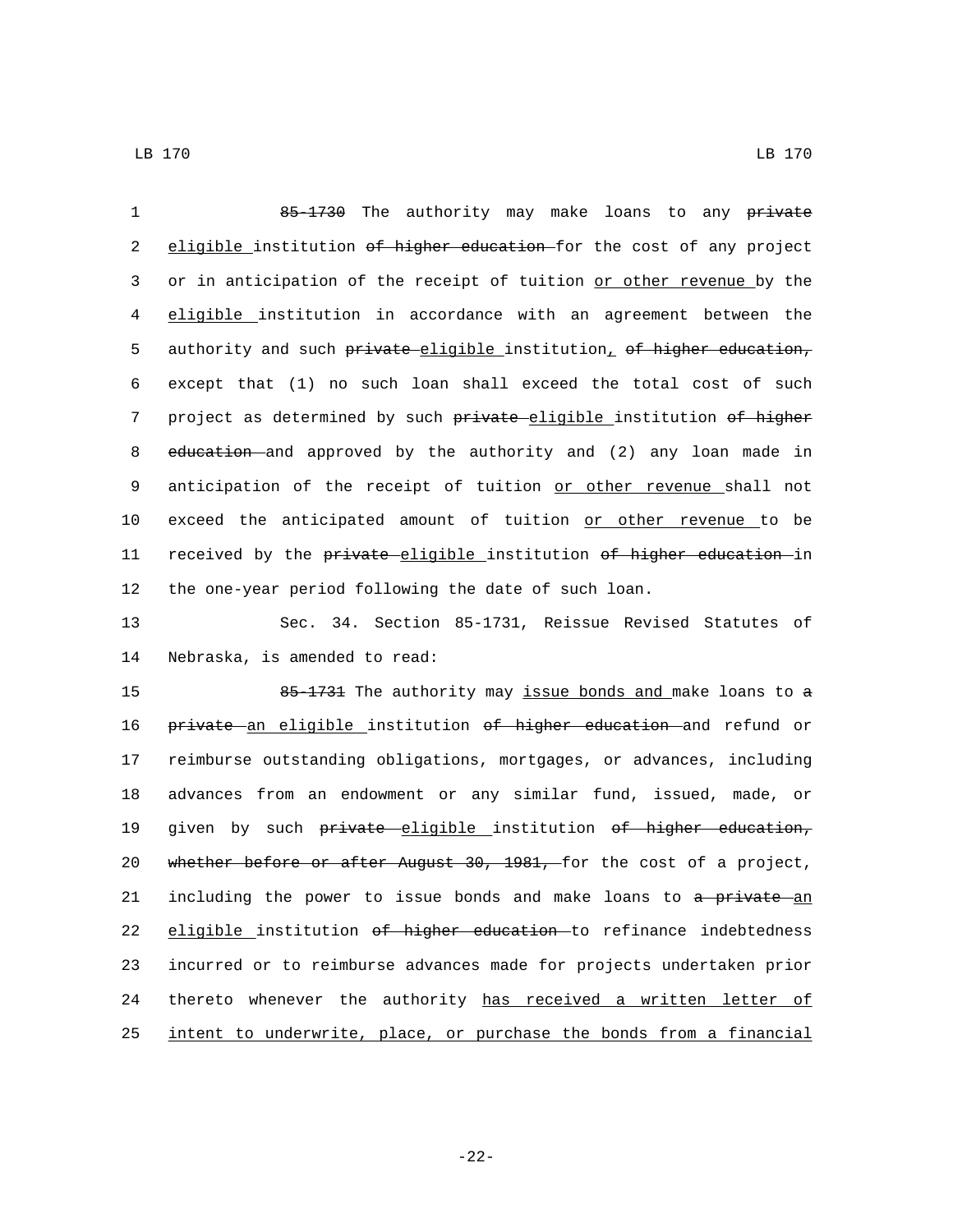1 institution having the powers of an investment bank, commercial bank, 2 or trust company and finds that such financing or refinancing is in 3 the public interest, and either: (1) Alleviates a financial hardship 4 upon the private eligible institution; of higher education, (2) 5 results in a lesser cost of education, health care services, or 6 social services; or (3) enables the private eligible institution of 7 higher education to offer greater security for a loan or loans to 8 finance a new project or projects or to effect savings in interest 9 costs or more favorable amortization terms.

10 Sec. 35. Section 85-1732, Reissue Revised Statutes of 11 Nebraska, is amended to read:

12 65-1732 The authority may charge to and equitably 13 apportion among participating private-eligible institutions of higher 14 education its administrative costs and expenses incurred in the 15 exercise of the powers and duties conferred by the Nebraska 16 Educational, Health, and Social Services Finance Authority Act.

17 Sec. 36. Section 85-1733, Reissue Revised Statutes of 18 Nebraska, is amended to read:

19 85-1733 The authority may do all things necessary or 20 convenient to carry out the purposes of the Nebraska Educational<sub> $<sub>L</sub>$ </sub></sub> 21 Health, and Social Services Finance Authority Act.

22 In carrying out the purposes of the act, the authority 23 may undertake a project for two or more private eligible institutions 24 of higher education jointly, or for any combination thereof, and 25 thereupon all other provisions of the act shall apply to and be for

-23-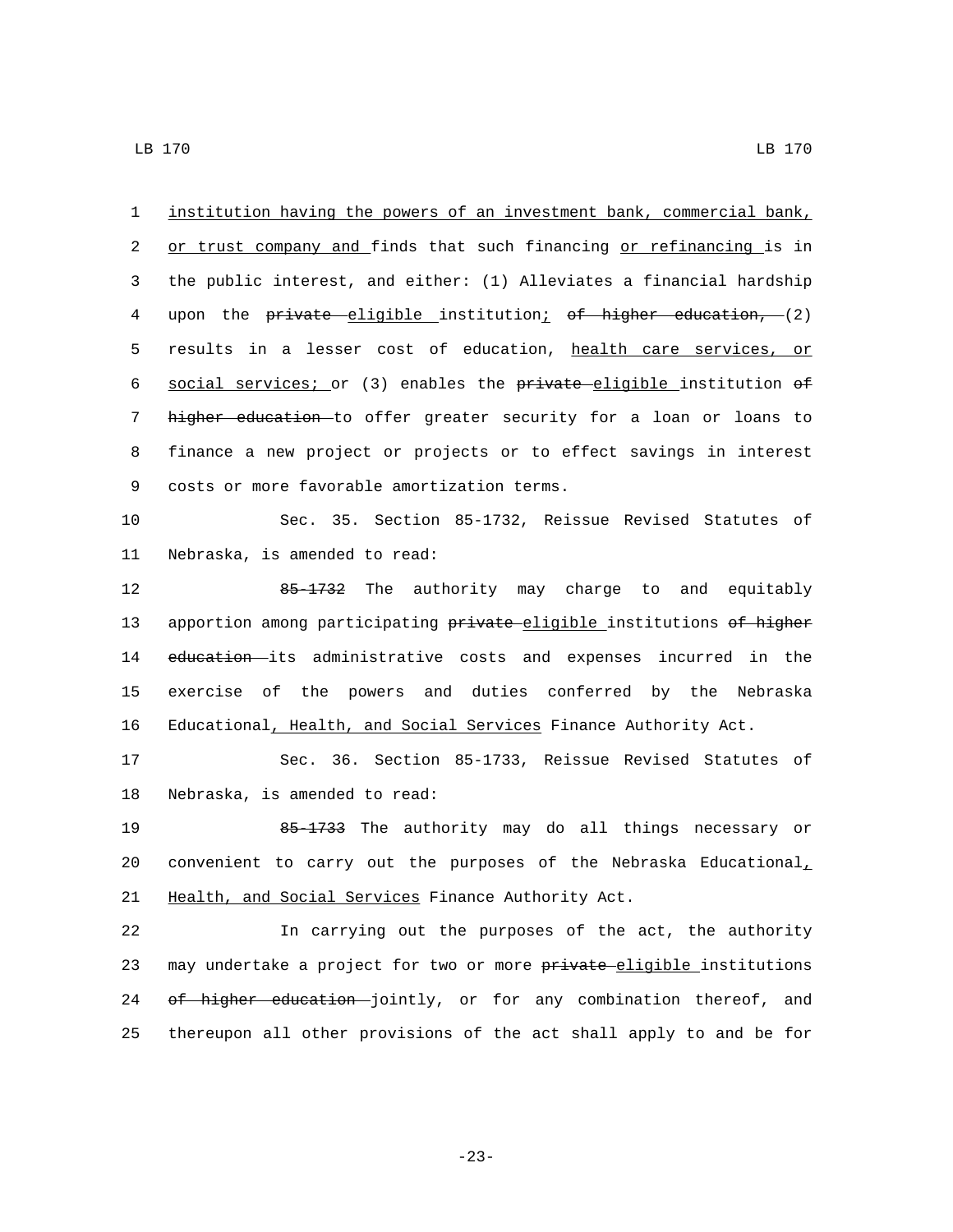the benefit of the authority and such joint participants.

 Sec. 37. Section 85-1734, Reissue Revised Statutes of Nebraska, is amended to read:3

 85-1734 Notwithstanding any other provision contained in the Nebraska Educational, Health, and Social Services Finance Authority Act, the authority may combine for financing purposes, with 7 the consent of all of the private eligible institutions of higher 8 education which are involved, the project or projects and some or all 9 future projects of any private institution or private eligible 10 institutions, of higher education, but the money set aside in any fund or funds pledged for any series or issue of bonds shall be held for the sole benefit of such series or issue separate and apart from any money pledged for any other series or issue of bonds of the authority. To facilitate the combining of projects, bonds may be 15 issued in series under one or more resolutions or trust agreements indentures and be fully open end, thus providing for the unlimited issuance of additional series, or partially open end, limited as to additional series, all in the discretion of the authority. Notwithstanding any other provision of the act to the contrary, the 20 authority may, in its discretion, permit a private an eligible 21 institution of higher education to substitute one or more projects of equal value, as determined by an independent appraiser satisfactory to the authority, for any project financed under the act on such terms and subject to such conditions as the authority may prescribe. Sec. 38. Section 85-1735, Reissue Revised Statutes of

-24-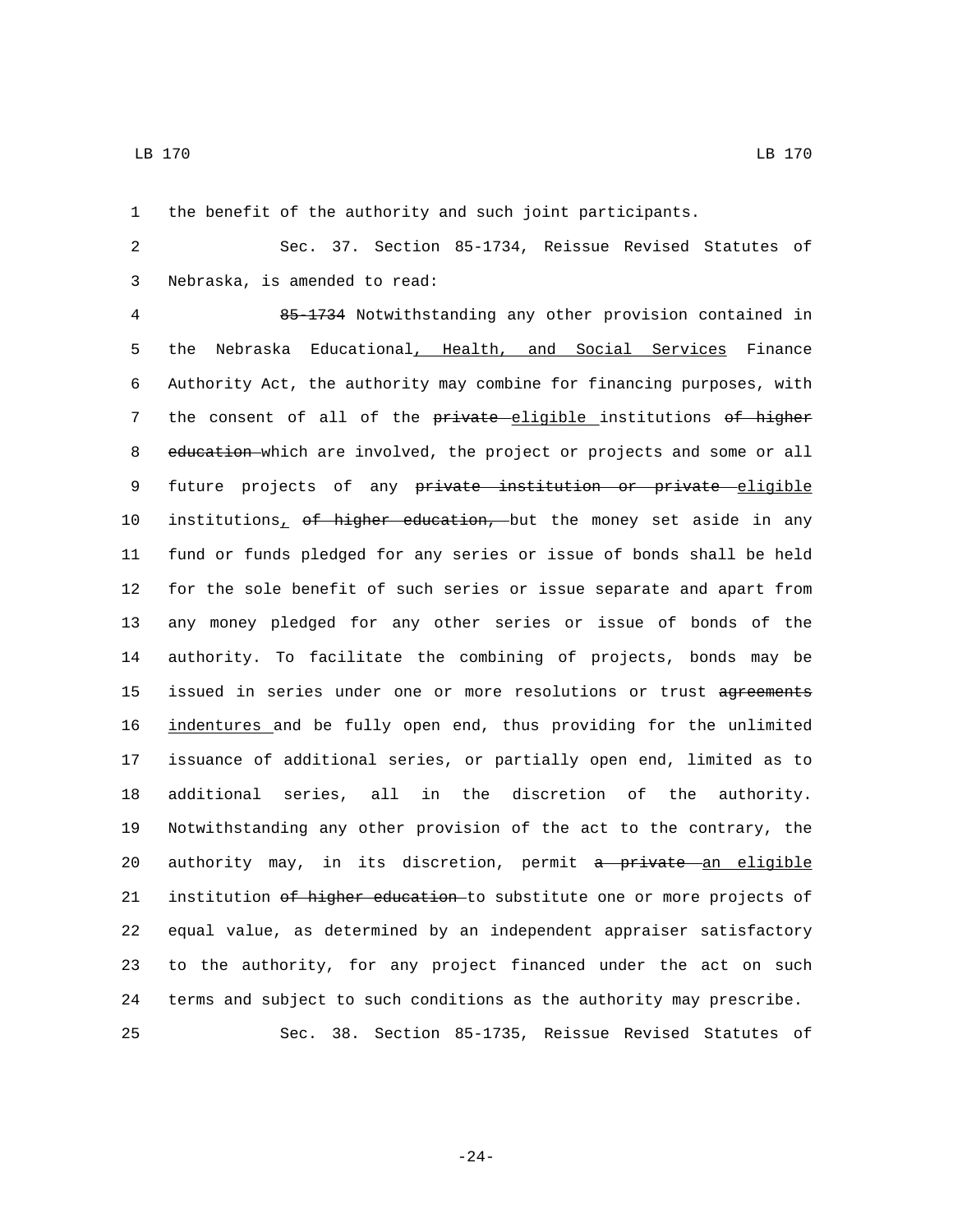1 Nebraska, is amended to read:

 85-1735 All expenses incurred in carrying out the Nebraska Educational, Health, and Social Services Finance Authority Act shall be payable solely from funds provided under the act, and no liability or obligation shall be incurred by the authority beyond the extent to which money has been provided under the act.

7 Sec. 39. Section 85-1736, Reissue Revised Statutes of 8 Nebraska, is amended to read:

9 85-1736 The authority is authorized and empowered, 10 directly or by and through a private an eligible institution,  $\theta$ f 11 higher education, as its agent, to acquire by purchase, gift, or 12 devise, such lands, structures, property, real or personal, rights, 13 rights-of-way, franchises, easements, and other interests in lands, 14 and including existing facilities of a private an eligible 15 institution<sub>1</sub> of higher education, as it may deem necessary or 16 convenient for the acquisition, construction, acquisition, 17 improvement, equipment, renovation, or operation of a project, upon 18 such terms and at such prices as may be considered by it to be 19 reasonable and can be agreed upon between the authority and the owner 20 thereof, and to take title thereto in the name of the authority or in 21 the name of a private an eligible institution of higher education as 22 its agent.

23 Sec. 40. Section 85-1737, Reissue Revised Statutes of 24 Nebraska, is amended to read:

25 85-1737 When the principal of and interest on bonds of

-25-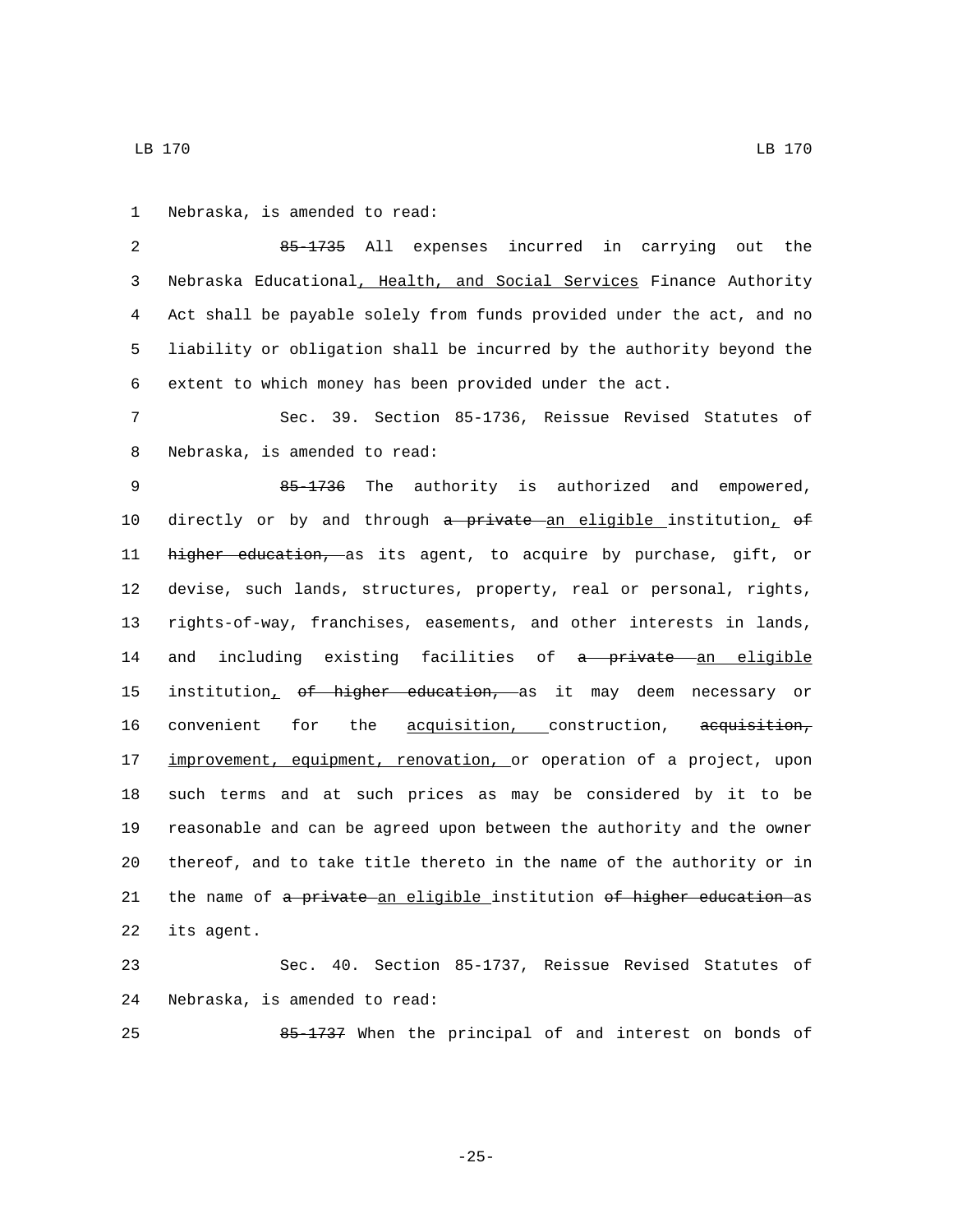the authority issued to finance the cost of a particular project or 2 projects for a private an eligible institution, of higher education, including any refunding bonds issued to refund and refinance such bonds, have been fully paid and retired or when adequate provision has been made to fully pay and retire the same, and all other conditions of the bond resolution and any trust indenture authorizing 7 the same have been satisfied and the lien created by such bond 8 resolution or trust indenture has been released in accordance with the provisions thereof, the authority shall promptly do such things and execute such deeds, conveyances, and other instruments, if any, as are necessary and required to convey title to such project or 12 projects to such private-eligible institution. of higher education.

 Sec. 41. Section 85-1738, Revised Statutes Cumulative 14 Supplement, 2012, is amended to read:

 85-1738 The authority is hereby authorized to provide by resolution, at one time or from time to time, for the issuance of bonds for the purpose of (1) paying, refinancing, or reimbursing all or any part of the cost of a project, (2) administering and operating the Nebraska Health Education Assistance Loan Program and the Nebraska Student Loan Assistance Program, or (3) making loans to any 21 private eligible institution of higher education in anticipation of the receipt of tuition or other revenue by the eligible institution. Except to the extent payable from payments to be made on securities 24 or federally guaranteed securities as provided in sections 85 1741 25 and 85-1742, 44 and 45 of this act, the principal of and the interest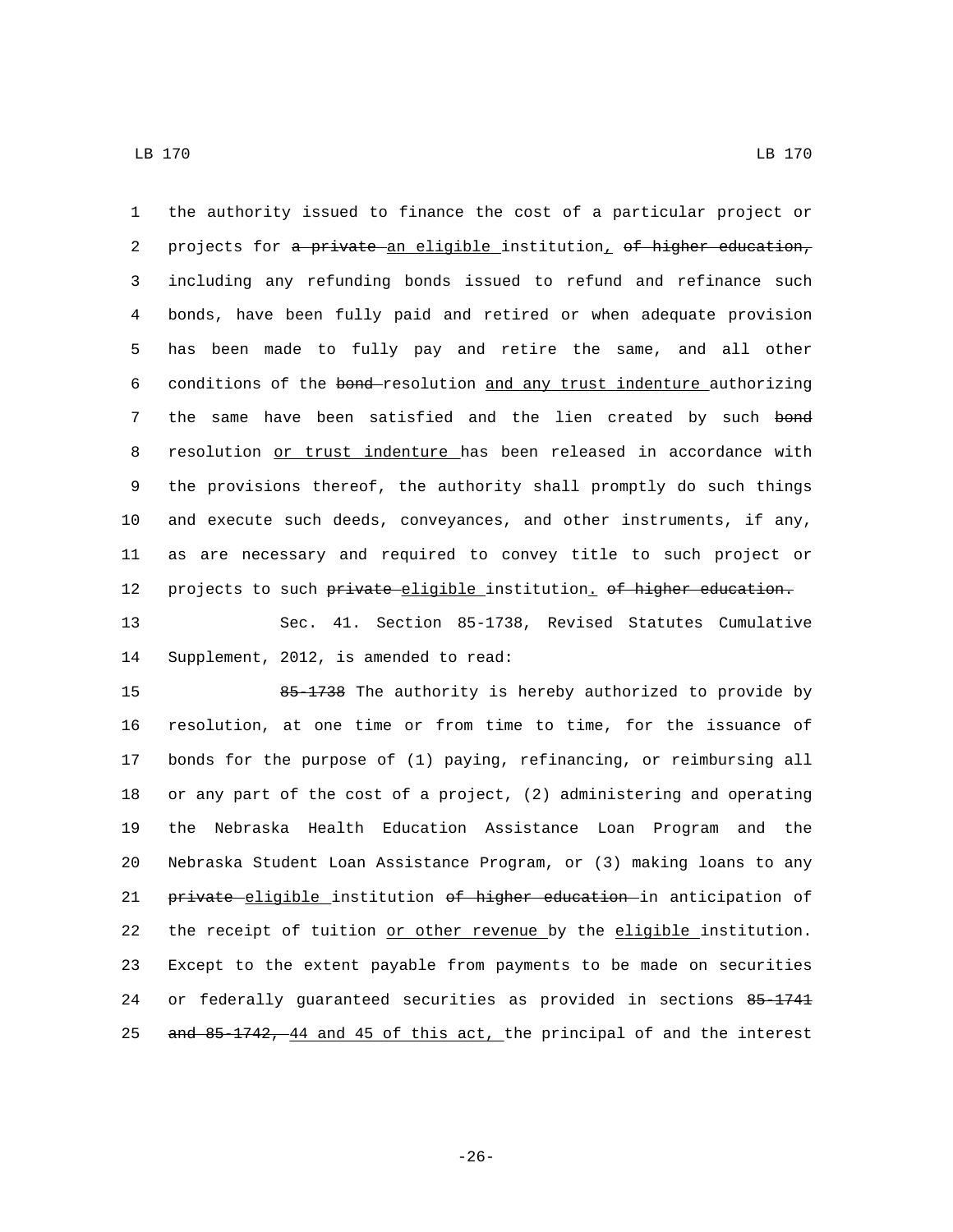on such bonds shall be payable solely out of the revenue of the authority derived from the project or program to which they relate and from any other facilities or assets pledged or made available 4 therefor by the private eligible institution of higher education for whose benefit such bonds were issued. The bonds of each issue shall 6 be dated, shall bear interest at such rate or rates, including variations of such rates, without regard to any limit contained in any other statute or law of the State of Nebraska, shall mature at such time or times not exceeding forty years from the date thereof, all as may be determined by the authority, and may be made redeemable before maturity, at the option of the authority, at such price or 12 prices, which may be at a premium or discount, and under such terms and conditions as may be fixed by the authority in the authorizing 14 resolution and any trust indenture. Except to the extent required by the Nebraska Educational, Health, and Social Services Finance Authority Act and for bonds issued to fund the Nebraska Student Loan Assistance Program, such bonds are to be paid out of the revenue of the project to which they relate and, in certain instances, the revenue of certain other facilities, and subject to the provisions of sections 85-1741 and 85-1742 44 and 45 of this act with respect to a pledge of securities or government securities, the bonds may be unsecured or secured in the manner and to the extent determined by 23 the authority in its discretion.

 The authority shall determine the form of the bonds, including any interest coupons to be attached thereto, and shall fix

-27-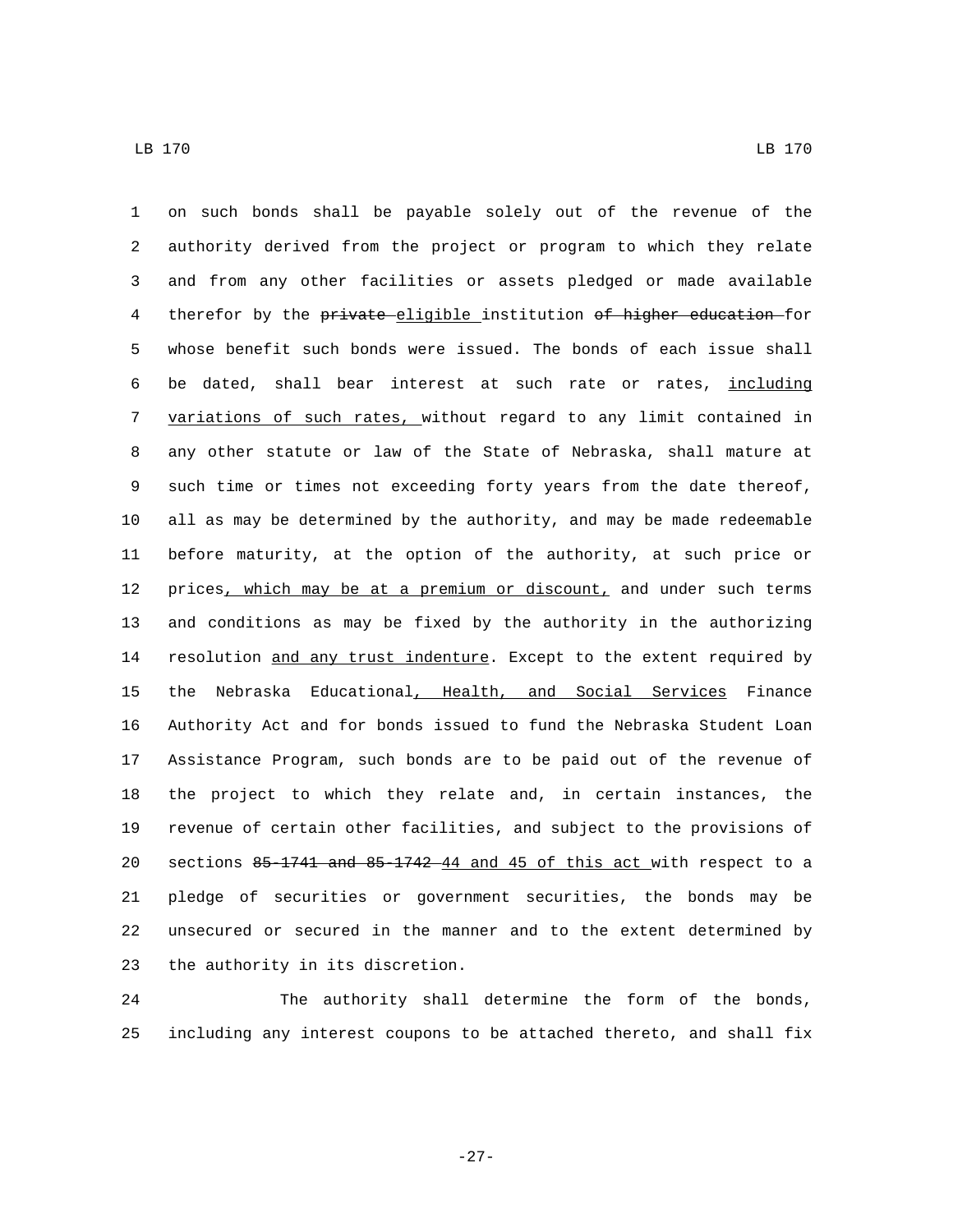the denomination or denominations of the bonds and the place or places of payment of principal and interest which may be at any bank or trust company within or without the state. The bonds shall be signed in the name of the authority, by its chairperson or vice- chairperson or by a facsimile signature of such person, the official seal of the authority or a facsimile thereof shall be affixed thereto or printed or impressed thereon and attested by the manual or facsimile signature of the executive director or assistant executive 9 director of the authority, except that facsimile signatures of members of the authority shall be sufficient only if the resolution 11 or trust indenture requires that the trustee for such bond issue manually authenticate each bond and the resolution or trust indenture permits the use of facsimile signatures, and any coupons attached 14 thereto to the bonds shall bear the facsimile signature of the executive director or assistant executive director of the authority. The resolution or trust indenture authorizing the bonds may provide 17 that the bonds contain a recital that they are issued under the Nebraska Educational, Health, and Social Services Finance Authority Act, and such recital shall be deemed conclusive evidence of the validity of the bonds and the regularity of the issuance. The provisions of section 10-126 shall not apply to bonds issued by the authority. The provisions of section 10-140 shall apply to bonds 23 issued by the authority. In case any official of the authority whose signature or a facsimile of whose signature appears on any bonds or coupons ceases to be such an official before the delivery of such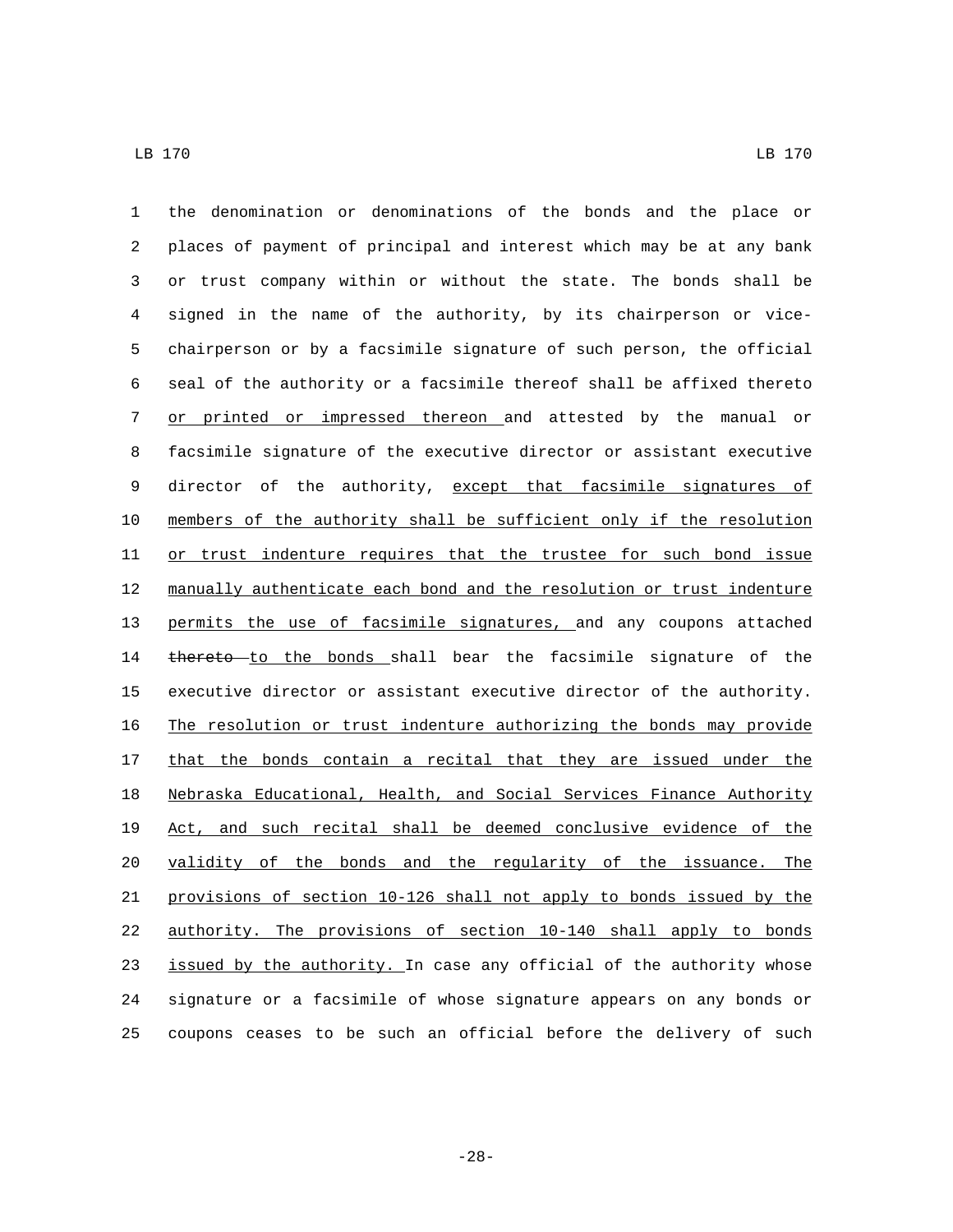bonds, such signature or such facsimile shall nevertheless be valid

 and sufficient for all purposes the same as if he or she had remained 3 an official of the authority until such delivery.

 All bonds issued under the act shall have and are hereby declared to have all the qualities and incidents of negotiable instruments under the law of the State of Nebraska. The bonds may be issued in coupon or in registered form, or both, and one form may be exchangeable for the other in such manner as the authority may determine. Provision may be made for the registration of any coupon bonds as to principal alone and also as to both principal and interest and for the reconversion into coupon bonds of any bonds registered as to both principal and interest. The bonds may be sold in such manner, either at public or private sale, as the authority 14 may determine.

 The proceeds of the bonds of each issue shall be used solely for the payment of the costs of the project or program for which such bonds have been issued and shall be disbursed in such manner and under such restrictions, if any, as the authority may provide in the resolution authorizing the issuance of such bonds or 20 in the trust agreement indenture provided for in section 85-1740 43 21 of this act securing the same. If the proceeds of the bonds of any issue, by error of estimates or otherwise, are less than such costs, additional bonds may in like manner be issued to provide the amount of such deficit and, unless otherwise provided in the resolution 25 authorizing the issuance of such bonds or in the trust agreement

LB 170 LB 170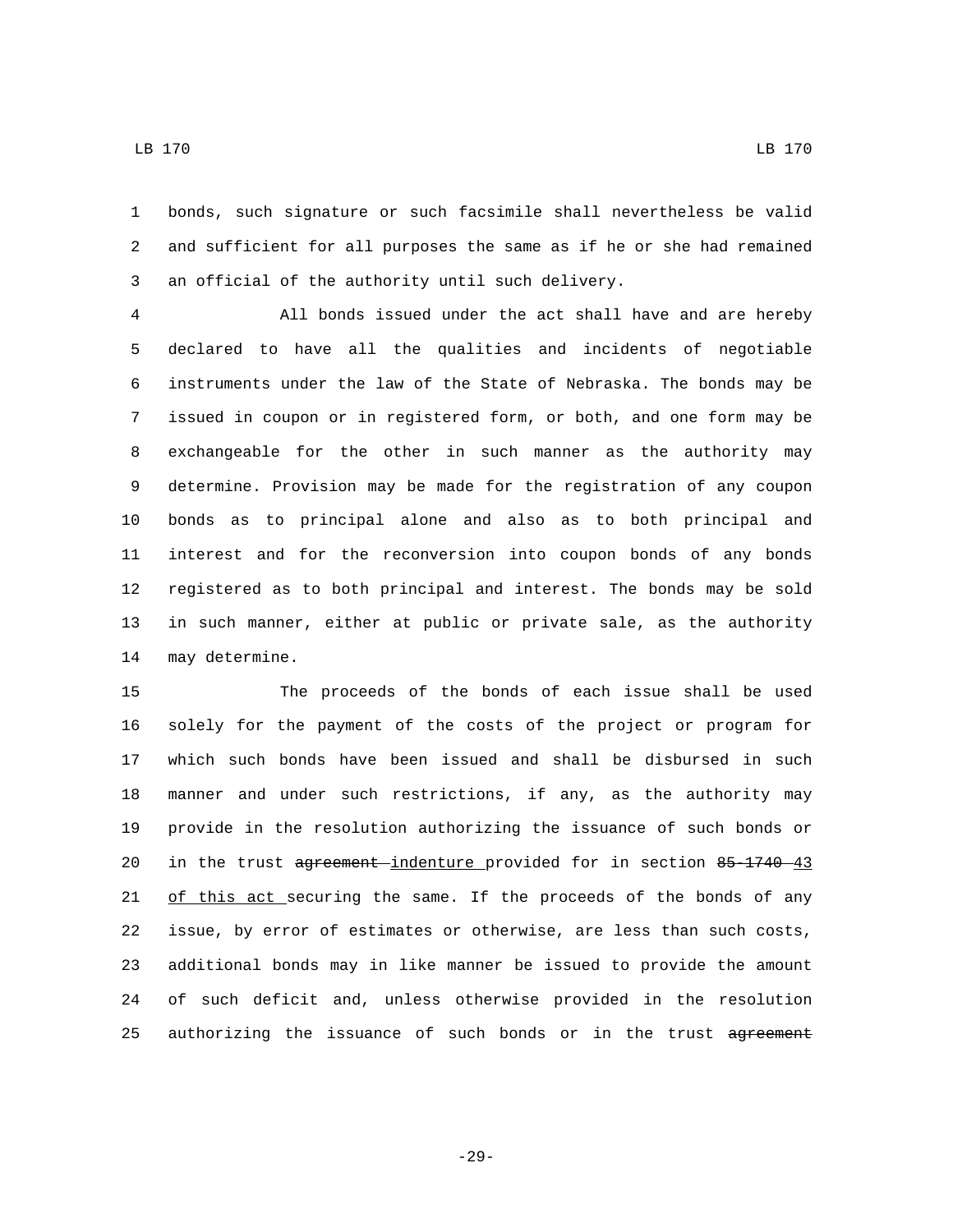indenture securing the same, shall be deemed to be of the same issue and shall be entitled to payment from the same fund without preference or priority of the bonds first issued. If the proceeds of the bonds of any issue exceed the cost of the project or program for which they were issued, the surplus shall be deposited to the credit 6 of the sinking fund for such bonds or shall be applied as may otherwise be permitted by applicable federal income tax laws relating 8 to the tax exemption of interest.

 Prior to the preparation of definitive bonds, the authority may under like restrictions issue interim receipts or temporary bonds, with or without coupons, exchangeable for definitive bonds when such bonds have been executed and are available for 13 delivery.

 The authority may also provide for the replacement of any bonds which become mutilated or are destroyed or lost. Bonds may be issued under the act without obtaining the consent of any officer, department, division, commission, board, bureau, or agency of the state and without any other proceedings or conditions other than those proceedings and conditions which are specifically required by the act. The authority may out of any funds available therefor purchase its bonds. The authority may hold, pledge, cancel, or resell such bonds, subject to and in accordance with any agreement with the 23 bondholders.

 Members of the authority shall not be liable to the state, the authority, or any other person as a result of their

-30-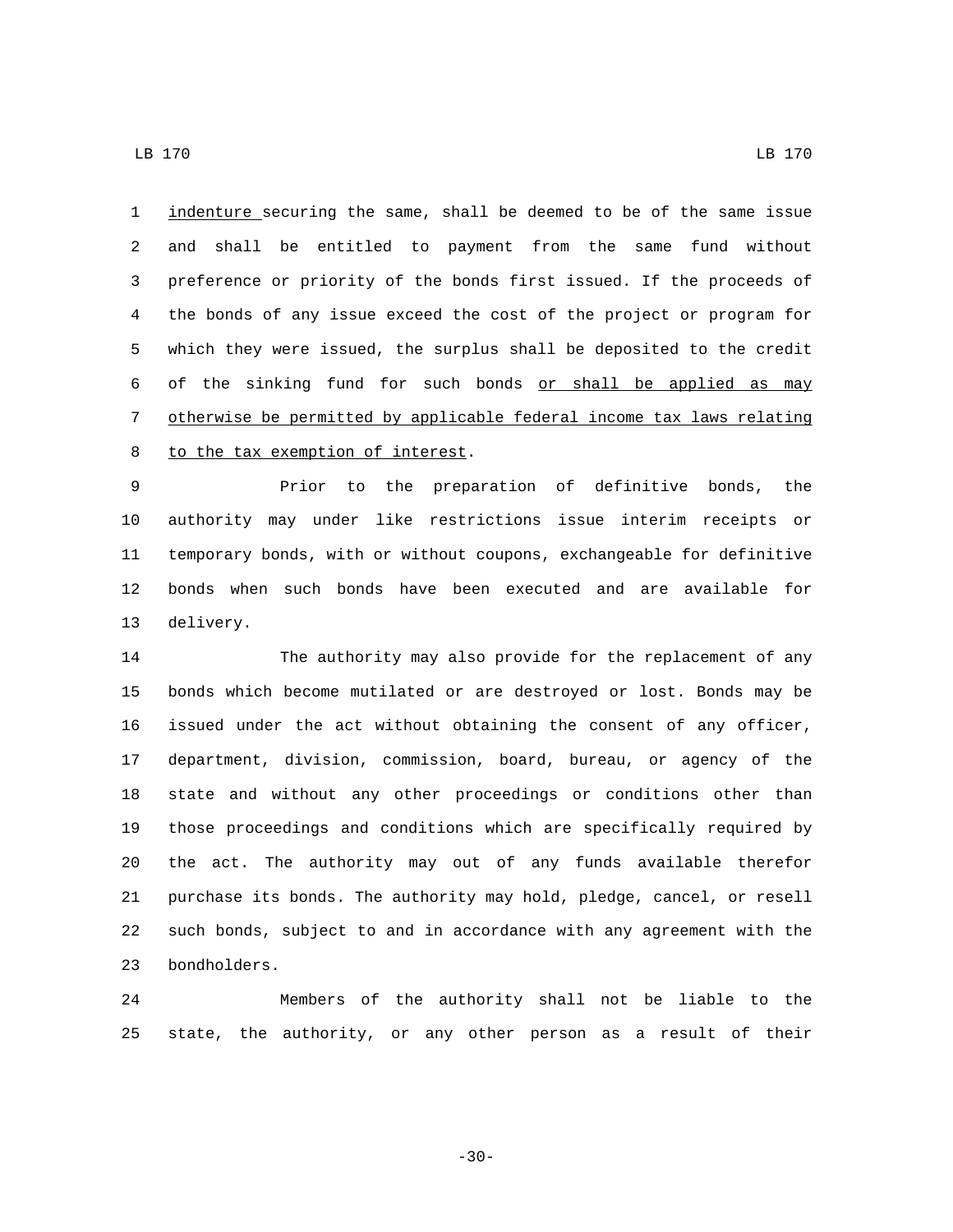activities, whether ministerial or discretionary, as authority members, except for willful dishonesty or intentional violations of law. Members of the authority and any person executing bonds or policies of insurance shall not be liable personally thereon or be subject to any personal liability or accountability by reason of the issuance thereof. The authority may purchase liability insurance for members, officers, and employees and may indemnify any authority member to the same extent that a school district may indemnify a 9 school board member pursuant to section 79-516. Sec. 42. Section 85-1739, Reissue Revised Statutes of 11 Nebraska, is amended to read: 12 85-1739 Any resolution or resolutions authorizing any bonds or any issue of bonds and any trust indenture securing any bonds or any issue of bonds may contain provisions, which shall be a part of the contract with the holders of the bonds to be authorized, as to (1) pledging or assigning the revenue of the project or loan with respect to which such bonds are to be issued or the revenue of 18 any other property, facilities, or loans, (2) the rentals, fees, loan payments, and other amounts to be charged, the amounts to be raised in each year thereby, and the use and disposition of such amounts, (3) the setting aside of reserves or sinking funds, and the regulation, investment, and disposition thereof, (4) limitations on the use of the project, (5) limitations on the purpose to which or the investments in which the proceeds of sale of any issue of bonds

LB 170 LB 170

-31-

then or thereafter to be issued may be applied and pledging such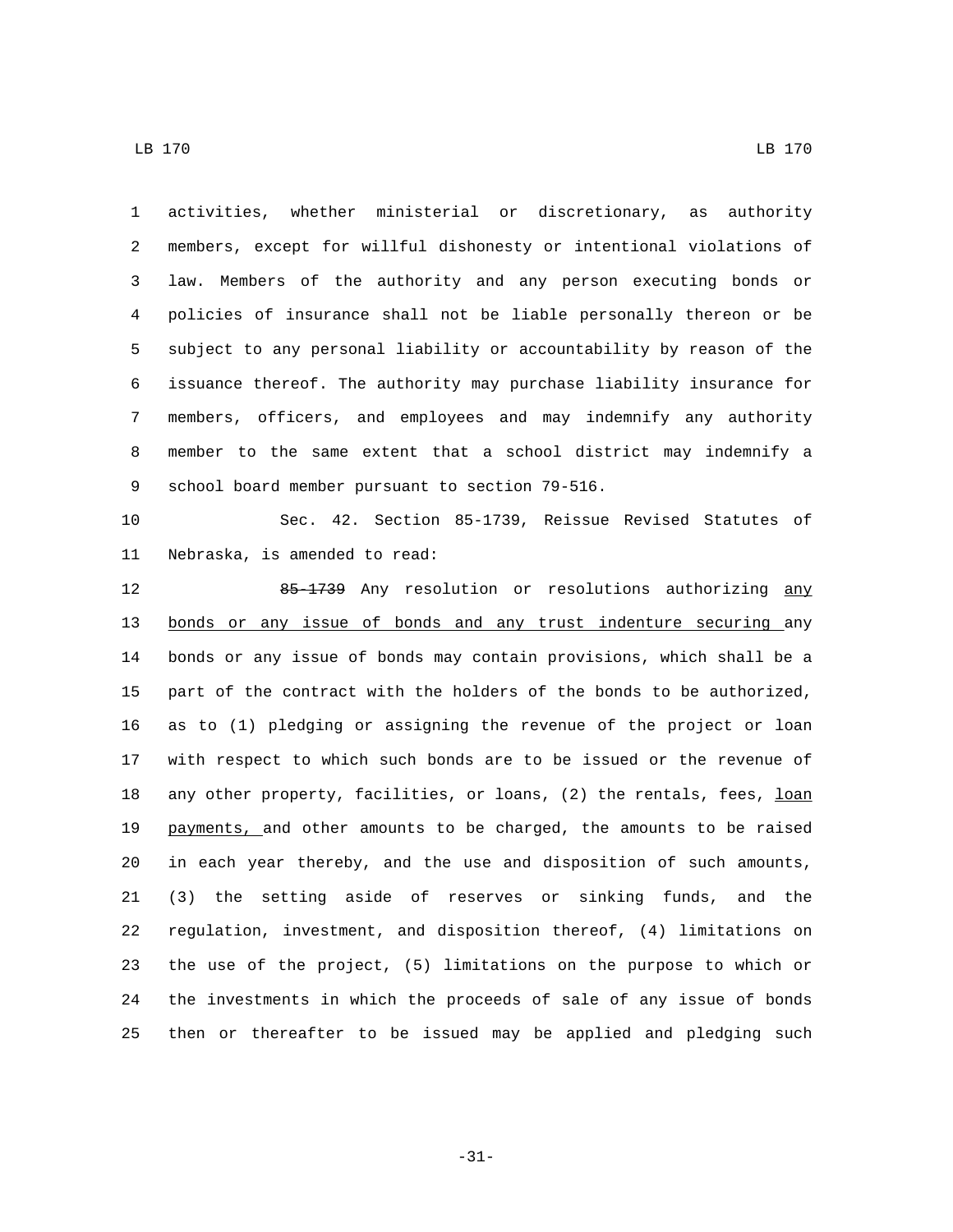proceeds to secure the payment of the bonds or any issue of the bonds, (6) limitations on the issuance of additional bonds, the terms upon which additional bonds may be issued and secured, and the refunding of outstanding bonds, (7) the procedure, if any, by which the terms of any contract with bondholders may be amended or abrogated, the amount of bonds the holders of which must consent thereto, and the manner in which such consent may be given, (8) limitations on the amount of money derived from the project or loan to be expended for operating, administrative, or other expenses of the authority, (9) defining the acts or omissions to act which shall constitute a default in the duties of the authority to holders of its obligations and providing the rights and remedies of such holders in the event of a default, (10) the mortgaging of a project and the site thereof or any other property for the purpose of securing the bondholders, and (11) any other matters relating to the bonds which 16 the authority deems desirable.

 Sec. 43. Section 85-1740, Reissue Revised Statutes of 18 Nebraska, is amended to read:

19 65-1740 In the discretion of the authority any bonds 20 issued under the Nebraska Educational, Health, and Social Services 21 Finance Authority Act may be secured by a trust agreement-indenture, which trust indenture may be in the form of a bond resolution or 23 similar contract, by and between the authority and an incorporated a 24 corporate trustee or trustees which may be any financial institution 25 having the power of a trust company or bank having the powers of a

-32-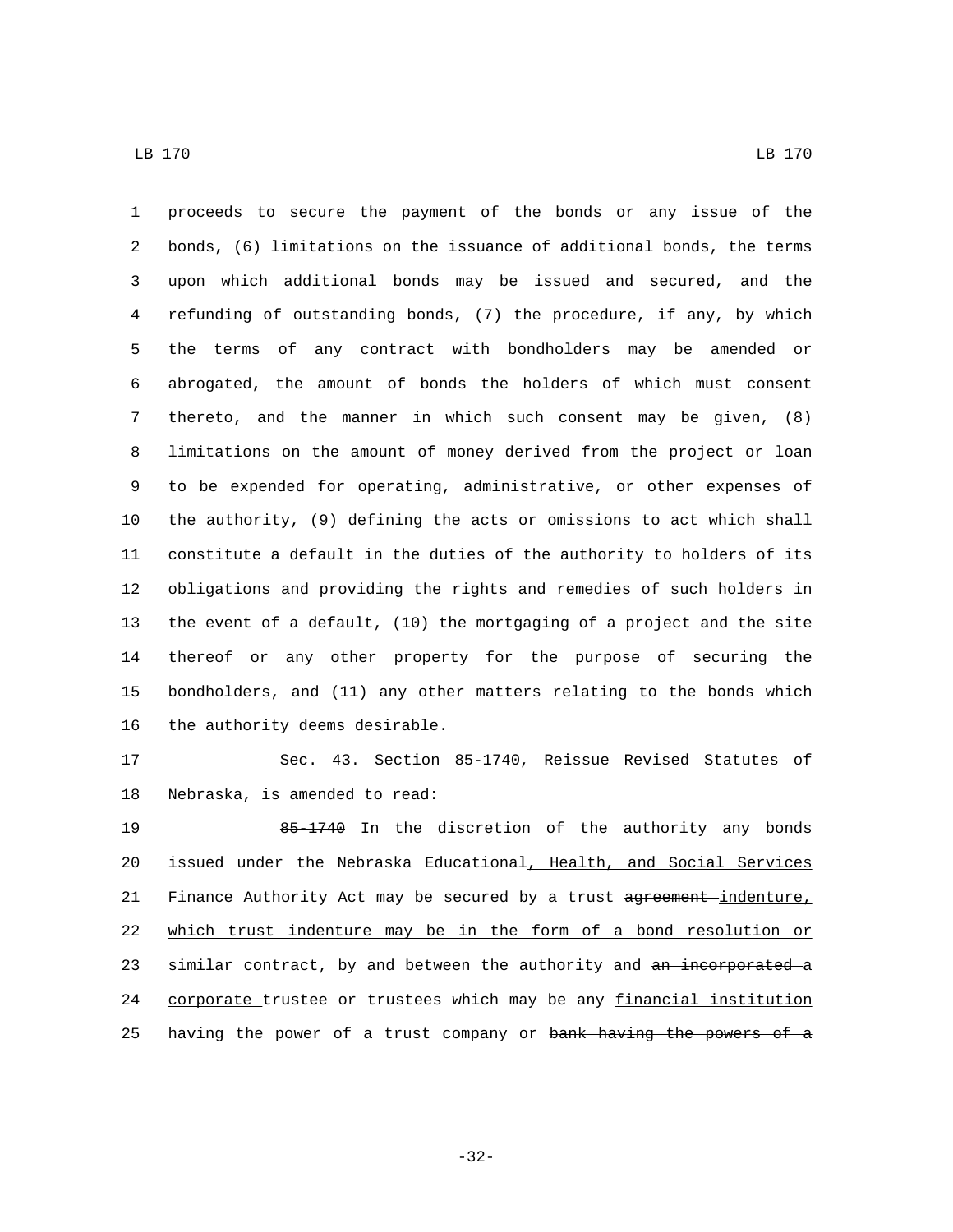LB 170 LB 170

1 any trust company within or outside the state. Such trust agreement 2 or the resolution-indenture providing for the issuance of such bonds may pledge or assign the revenue to be received or proceeds of any contract or contracts pledged and may convey or mortgage the project 5 or any portion thereof. The trust indenture by which a pledge is created or an assignment made shall be filed in the records of the 7 authority.

 Any pledge or assignment made by the authority pursuant to this section shall be valid and binding from the time that the pledge or assignment is made, and the revenue so pledged and thereafter received by the authority shall immediately be subject to the lien of such pledge or assignment without physical delivery thereof or any further act. The lien of such pledge or assignment shall be valid and binding against all parties having claims of any kind in tort, contract, or otherwise against the authority irrespective of whether such parties have notice thereof.

17 The resolution or any trust agreement by which a pledge is created or an assignment made shall be filed or recorded in the records of the authority and with the Secretary of State and, in the 20 case of a project, in each county in which the project is located.

 Such trust agreement or resolution providing for the issuance of such bonds indenture may set forth the rights and 23 remedies of the bondholders and of the trustee or trustees, may 24 restrict the individual right of action by bondholders, and may contain such provisions for protecting and enforcing the rights and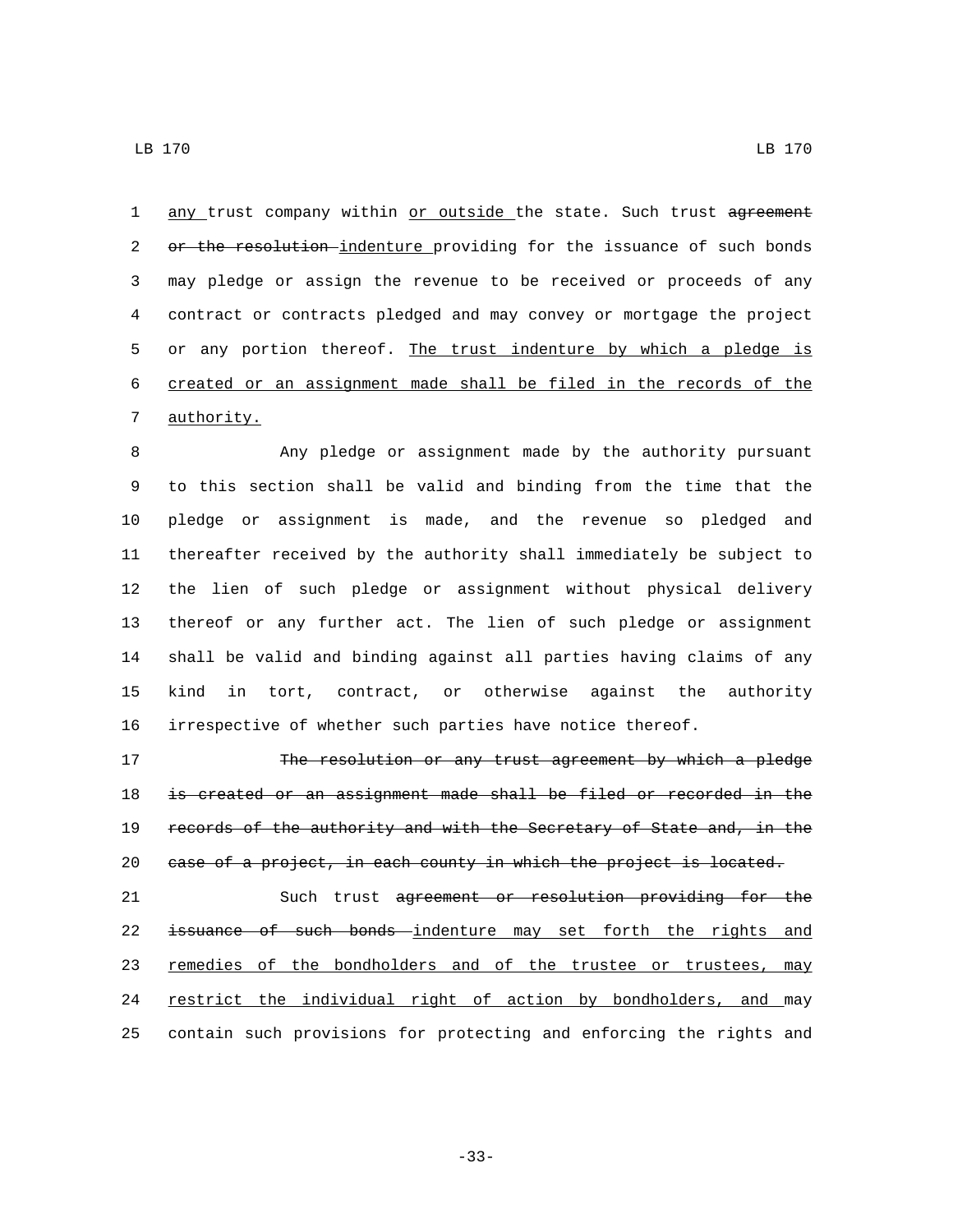remedies of the bondholders and of the trustee or trustees as may be reasonable and proper, not in violation of law, or provided for in the act. Nebraska Educational, Health, and Social Services Finance Authority Act. Any such trust indenture may contain such other provisions as the authority may deem reasonable and proper for the 6 security of the bondholders.

7 Any bank or trust company incorporated under the laws of 8 this state which acts as depository of the proceeds of the bonds, any 9 revenue, or other money shall furnish such indemnifying bonds or 10 pledge such securities as may be required by the authority.

11 Any such trust agreement may set forth the rights and 12 remedies of the bondholders and of the trustee or trustees and may 13 restrict the individual right of action by bondholders. Any such 14 trust agreement or resolution may contain such other provisions as 15 the authority may deem reasonable and proper for the security of the 16 bondholders.

17 All expenses incurred in carrying out the provisions of 18 such trust agreement or resolution indenture may be treated as a part 19 of the cost of the operation of a project.

20 Sec. 44. Section 85-1741, Reissue Revised Statutes of 21 Nebraska, is amended to read:

 85-1741 In addition to any other methods of financing 23 authorized in the Nebraska Educational, Health, and Social Services Finance Authority Act, the authority may finance the cost of a project or program, refund outstanding indebtedness, or reimburse

-34-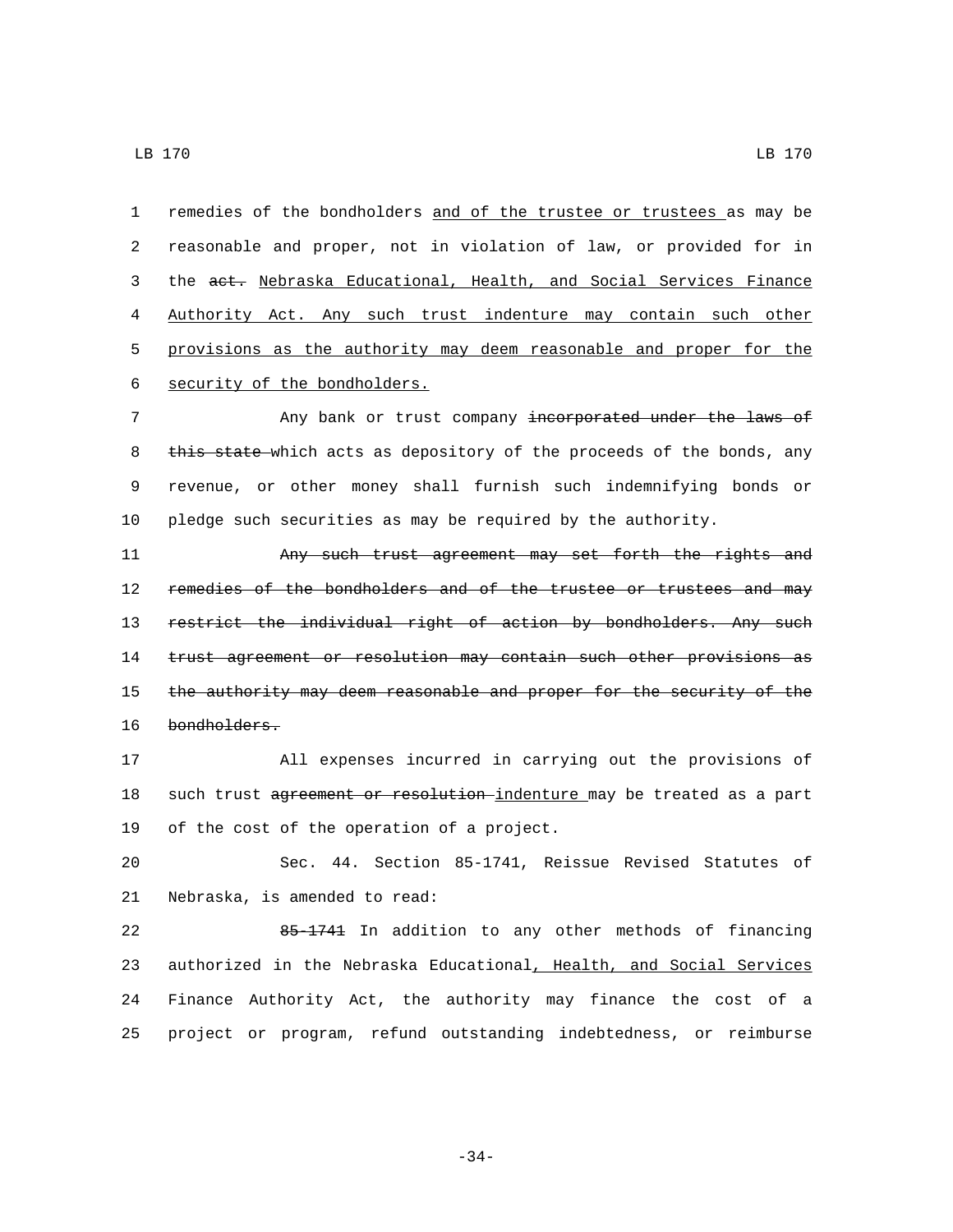1 advances from an endowment or any similar fund of a private an 2 eligible institution of higher education as authorized by section 3 85-1731 34 of this act by issuing its bonds for the purpose of 4 purchasing the securities of a private the eligible institution. of 5 higher education. Any such securities shall have the same principal 6 amounts, maturities, and interest rates as the bonds being issued, 7 may be secured by a first mortgage lien on or security interest in 8 any real or personal property, subject to such exceptions as the 9 authority may approve and created by a mortgage or security 10 instrument satisfactory to the authority, and may be insured or 11 guaranteed by others. Any such bonds shall be secured by a pledge of 12 such securities under the trust agreement creating-indenture securing 13 such bonds, shall be payable solely out of the payments to be made on 14 such securities, and shall not exceed in principal amount the cost of 15 such project or program, the refunding of such indebtedness, or 16 reimbursement of such advances as determined by the private eligible 17 institution of higher education and approved by the authority. In 18 other respects any such bonds shall be subject to the act, including 19 sections 85-1738 and 85-1739, 41 and 42 of this act, and the trust 20 agreement creating indenture securing such bonds may contain any of 21 the provisions set forth in section 85-1740 43 of this act as the 22 authority may consider appropriate.

23 If a project is financed pursuant to this section, the 24 title to such project shall remain in the private eligible 25 institution of higher education owning the same, such project,

-35-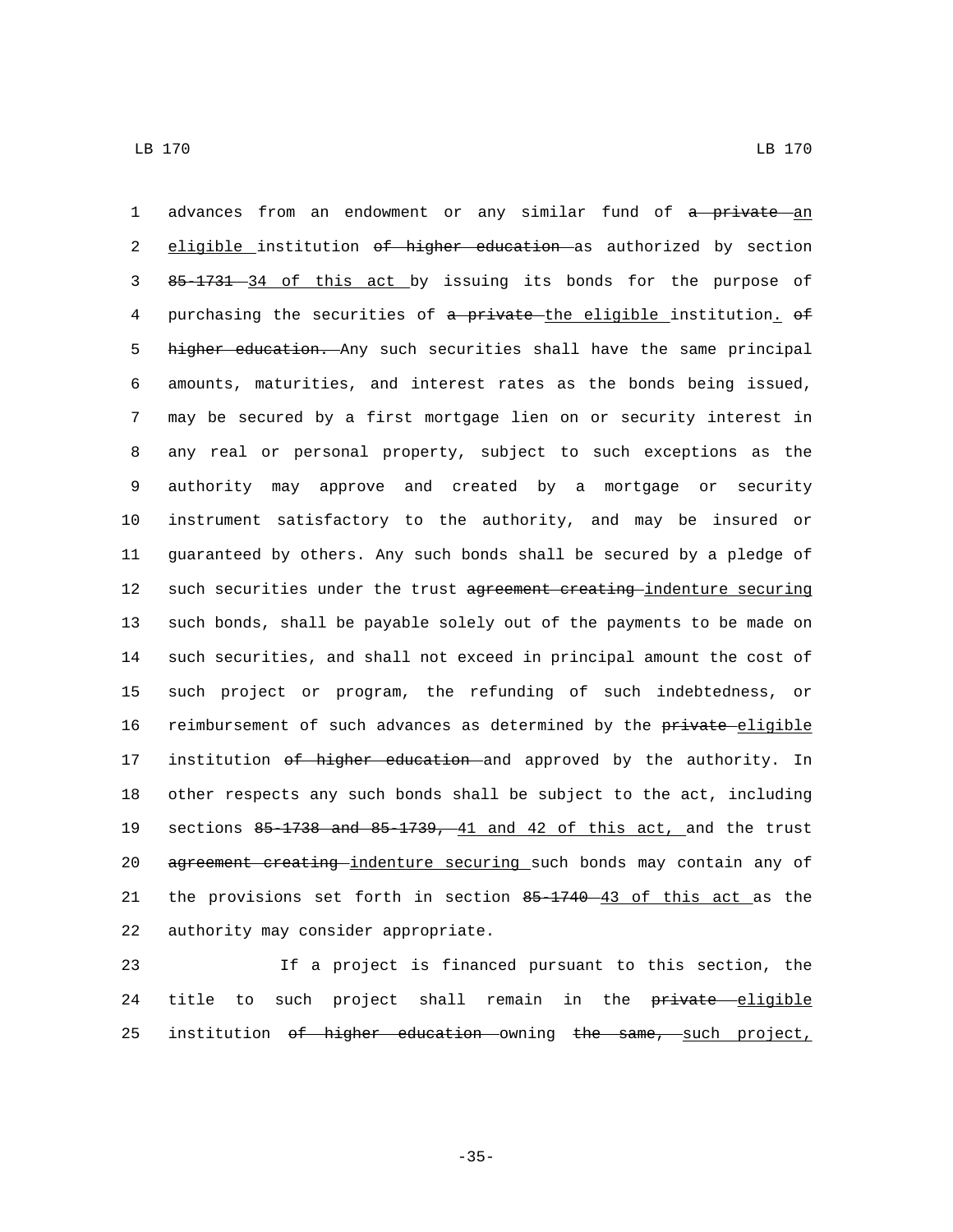1 subject to the lien of the mortgage or security interest, if any, 2 securing the securities then being purchased, and there shall be no 3 lease of such facility between the authority and such private

4 eligible institution. of higher education.

5 Section 85-1737 40 of this act shall not apply to any 6 project financed pursuant to this section, but the authority shall 7 return the securities purchased through the issuance of bonds 8 pursuant to this section to the private eligible institution of 9 higher education issuing such securities when such bonds have been 10 fully paid and retired or when adequate provision has been made to 11 pay and retire such bonds fully and all other conditions of the trust 12 agreement creating indenture securing such bonds have been satisfied 13 and any lien established pursuant to this section has been released 14 in accordance with the provisions of the trust agreement. indenture.

15 Sec. 45. Section 85-1742, Reissue Revised Statutes of 16 Nebraska, is amended to read:

 85-1742 Notwithstanding any other provision of the Nebraska Educational, Health, and Social Services Finance Authority Act to the contrary, the authority may finance the cost of a project or program, refund outstanding indebtedness, or reimburse advances 21 from any endowment or any similar fund of a private an eligible 22 institution of higher education as authorized by the act, by issuing its bonds pursuant to a plan of financing involving the acquisition of any federally guaranteed security or securities or the acquisition or entering into of commitments to acquire any federally guaranteed

-36-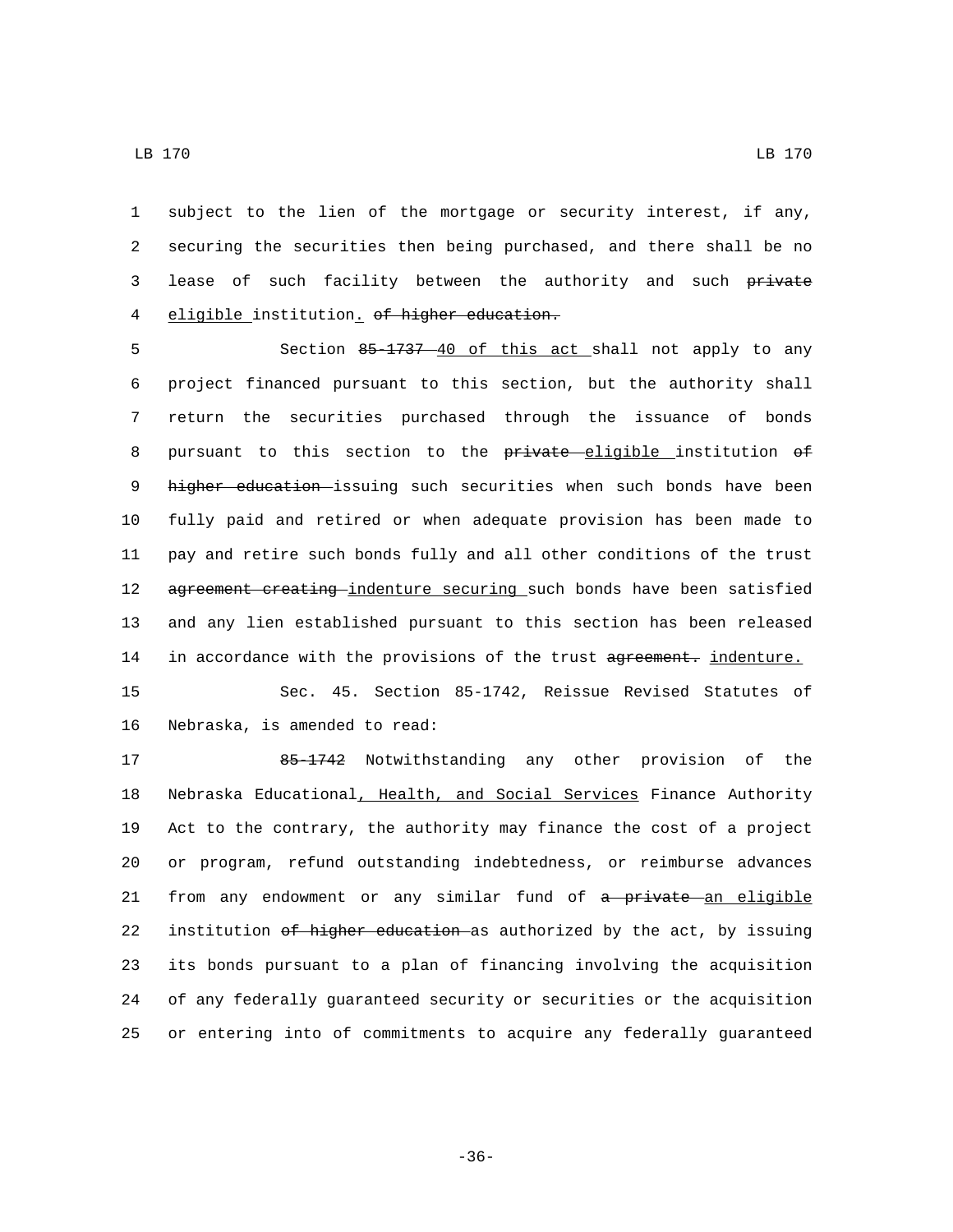security or securities. For purposes of this section, federally 2 guaranteed security shall mean means any direct obligation of or obligation the principal of and interest on which are fully guaranteed or insured by the United States of America or any obligation issued by or the principal of and interest on which are fully guaranteed or insured by any agency or instrumentality of the United States of America, including without limitation any such obligation that is issued pursuant to the National Housing Act, or any successor provision of law, each as amended from time to time.

 In furtherance of the powers granted in this section, the authority may acquire or enter into commitments to acquire any federally guaranteed security and pledge or otherwise use any such federally guaranteed security in such manner as the authority deems in its best interest to secure or otherwise provide a source of repayment of any of its bonds issued to finance or refinance a project or program or may enter into any appropriate agreement with 17 any private eligible institution of higher education whereby the 18 authority may make a loan to any such private eligible institution of 19 higher education for the purpose of acquiring or entering into commitments to acquire any federally guaranteed security.

 Any agreement entered into pursuant to this section may contain such provisions as are deemed necessary or desirable by the authority for the security or protection of the authority or the holders of such bonds, except that the authority, prior to making any such acquisition, commitment, or loan, shall first determine and

-37-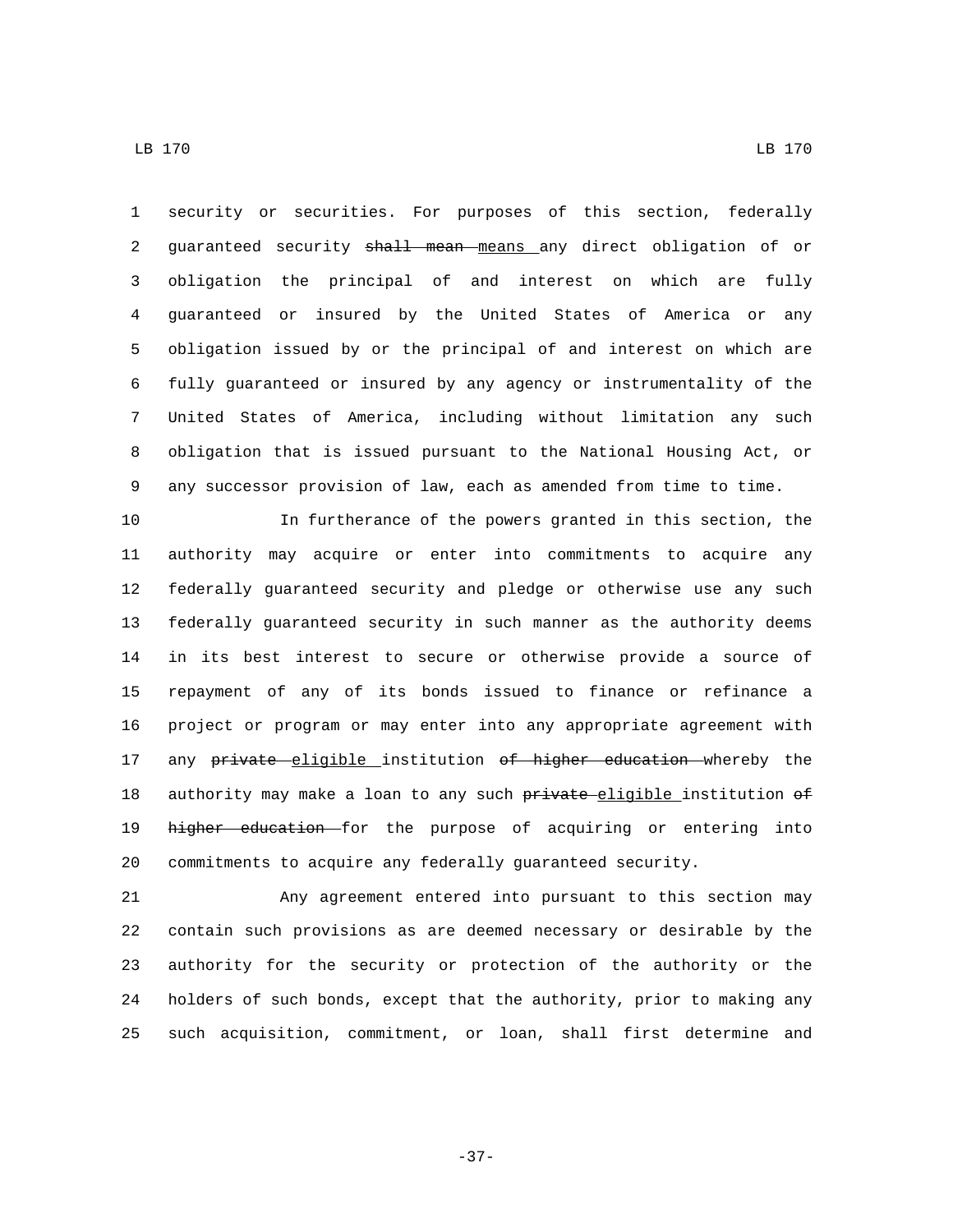1 enter into an agreement with any such private eligible institution of 2 higher education or any other appropriate institution or corporation to require that the proceeds derived from the acquisition of any such federally guaranteed security will be used, directly or indirectly, for the purpose of financing or refinancing a project or program.

 Any bonds issued pursuant to this section shall not exceed in principal amount the cost of financing or refinancing such 8 project or program as determined by the participating private 9 eligible institution of higher education and approved by the authority, except that such costs may include, without limitation, all costs and expenses necessary or incidental to the acquisition of or commitment to acquire any federally guaranteed security and to the issuance and obtaining of any insurance or guarantee of any obligation issued or incurred in connection with any federally guaranteed security. In other respects any such bonds shall be 16 subject to the act, Nebraska Educational, Health, and Social Services Finance Authority Act, including sections 85-1738 and 85-1739, 41 and 18 42 of this act, and the trust agreement creating indenture securing such bonds may contain such of the provisions set forth in section 85-1740 43 of this act as the authority may deem appropriate.

 If a project is financed or refinanced pursuant to this section, the title to such project shall remain in the participating 23 private eligible institution of higher education owning the same, 24 project, subject to the lien of any mortgage or security interest securing, directly or indirectly, the federally guaranteed securities

-38-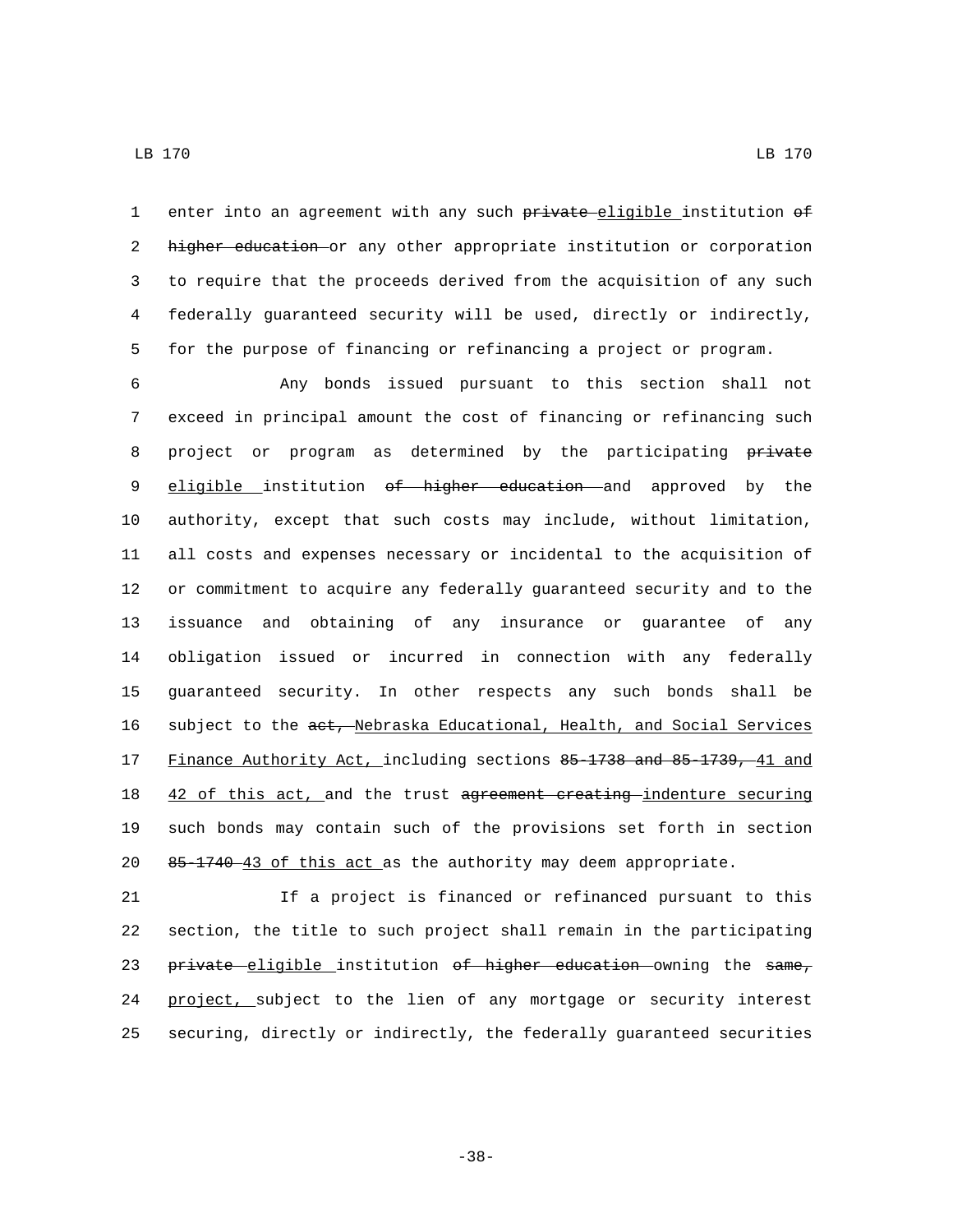then being purchased or to be purchased, and there shall be no lease 2 of such facility between the authority and such eligible institution. Section 85-1737 40 of this act shall not apply to any project financed pursuant to this section, but the authority shall return the securities purchased through the issuance of bonds pursuant to this section to the issuer of such securities when such securities have been fully paid, when such bonds have been fully paid and retired, or when adequate provision, not involving the application of such securities, has been made to pay and retire such 10 bonds fully, all other conditions of the resolution, trust agreement, 11 or indenture creating securing such bonds have been satisfied, and 12 the lien on such bonds has been released in accordance with the aet. Nebraska Educational, Health, and Social Services Finance Authority 14 Act.

15 Sec. 46. Section 85-1743, Reissue Revised Statutes of 16 Nebraska, is amended to read:

17 85-1743 The authority is hereby authorized to provide by resolution for the issuance of refunding bonds for the purpose of refunding any bonds then outstanding which have been issued by it 20 under the Nebraska Educational, Health, and Social Services Finance Authority Act, including the payment of any redemption premium thereon and any interest accrued or to accrue to the date of maturity or earlier redemption of such bonds, and, in the case of a project and if deemed advisable by the authority, for the additional purposes 25 of acquiring, constructing, improving, equipping, and acquiring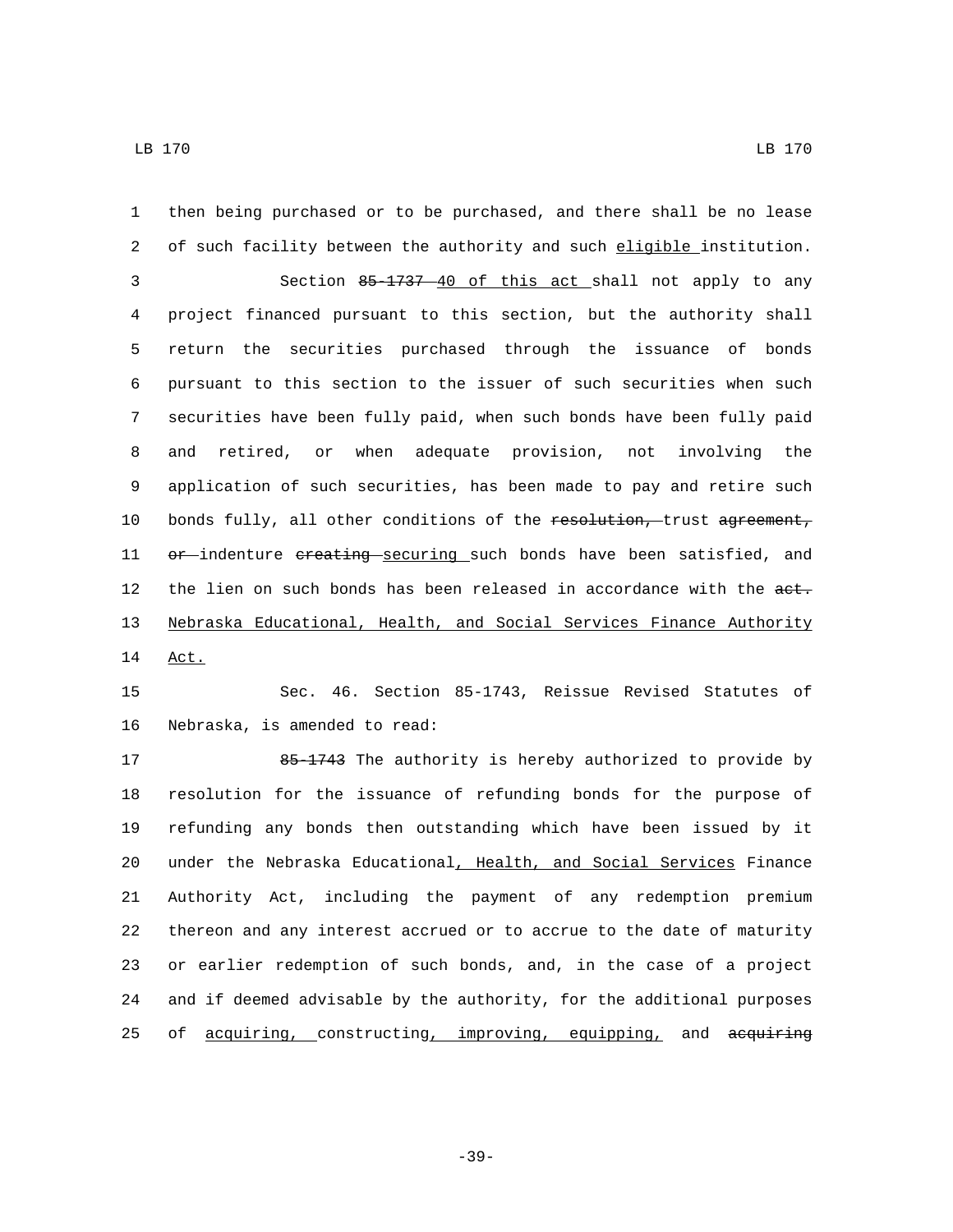renovating improvements, extensions, or enlargements of the project in connection with which the bonds to be refunded were issued and of paying any expenses which the authority determines may be necessary or incidental to the issuance of such refunding bonds and the 5 construction and acquisition acquiring, constructing, improving, equipping, and renovating of such improvements, extensions, or enlargements. Such refunding bonds shall be payable solely out of the revenue of the project, including any such improvements, extensions, or enlargements thereto, or program to which the bonds being refunded relate or as otherwise described in sections 85-1738, 85-1741, 85-1742, 85-1757, and 85-1758. 41, 44, 45, 60, and 61 of this act. The issuance of such bonds, the maturities and other details thereof, the rights of the holders thereof, the rights, duties, and obligations of the authority with respect to such bonds, and the manner of sale thereof shall be governed by the act insofar as 16 applicable.

 The proceeds of any such bonds issued for the purpose of refunding outstanding bonds may, in the discretion of the authority, be applied to the purchase or retirement at maturity or earlier redemption of such outstanding bonds either on their earliest or any subsequent redemption date, upon the purchase of such bonds, or at the maturity of such bonds and may, pending such application, be placed in escrow to be applied to such purchase, retirement at 24 maturity, or earlier redemption.

Any such escrowed proceeds, pending such use, may be

 $-40-$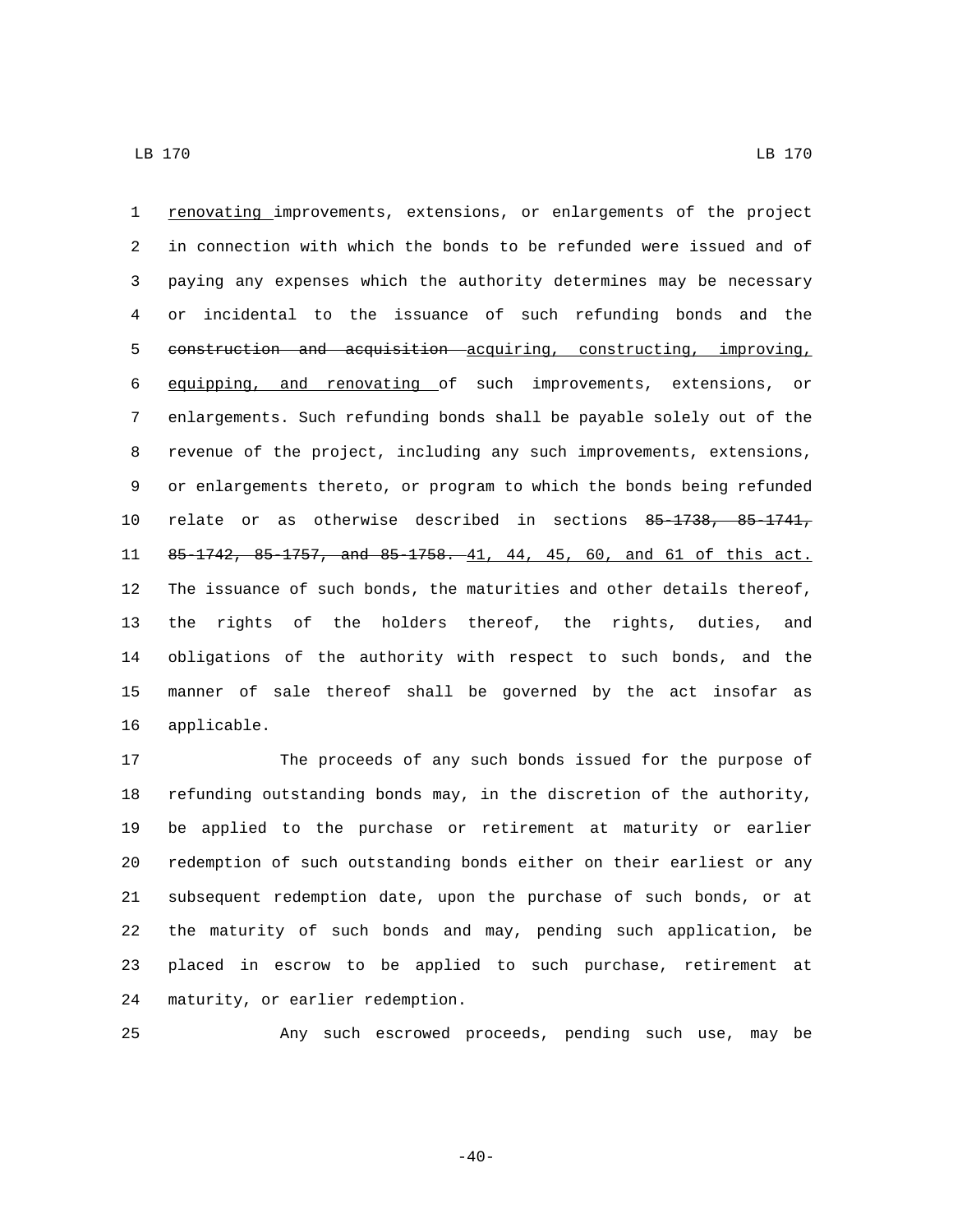invested and reinvested in direct obligations of the United States of America or obligations the timely payment of principal and interest on which is fully guaranteed by the United States of America, maturing at such time or times as shall be appropriate to assure the prompt payment of the principal of and interest and redemption premium, if any, on the outstanding bonds to be so refunded. The interest, income, and profits, if any, earned or realized on any such investment may also be applied to the payment of the outstanding bonds to be so refunded. Only after the terms of the escrow have been fully satisfied and carried out may any balance of such proceeds, interest, income, or profits earned or realized on the investments 12 thereof be returned to the private eligible institution of higher 13 education for whose benefit the refunded bonds were issued for use by 14 it in any lawful manner.

 All such bonds shall be subject to the act in the same manner and to the same extent as other revenue bonds issued pursuant 17 to the act.

 Sec. 47. Section 85-1744, Reissue Revised Statutes of 19 Nebraska, is amended to read:

 85-1744 Bonds issued pursuant to the Nebraska 21 Educational, Health, and Social Services Finance Authority Act shall not be deemed to constitute a debt of the state or of any political subdivision thereof or a pledge of the faith and credit of the state or of any such political subdivision, but such bonds shall be a limited obligation of the authority payable solely from the funds,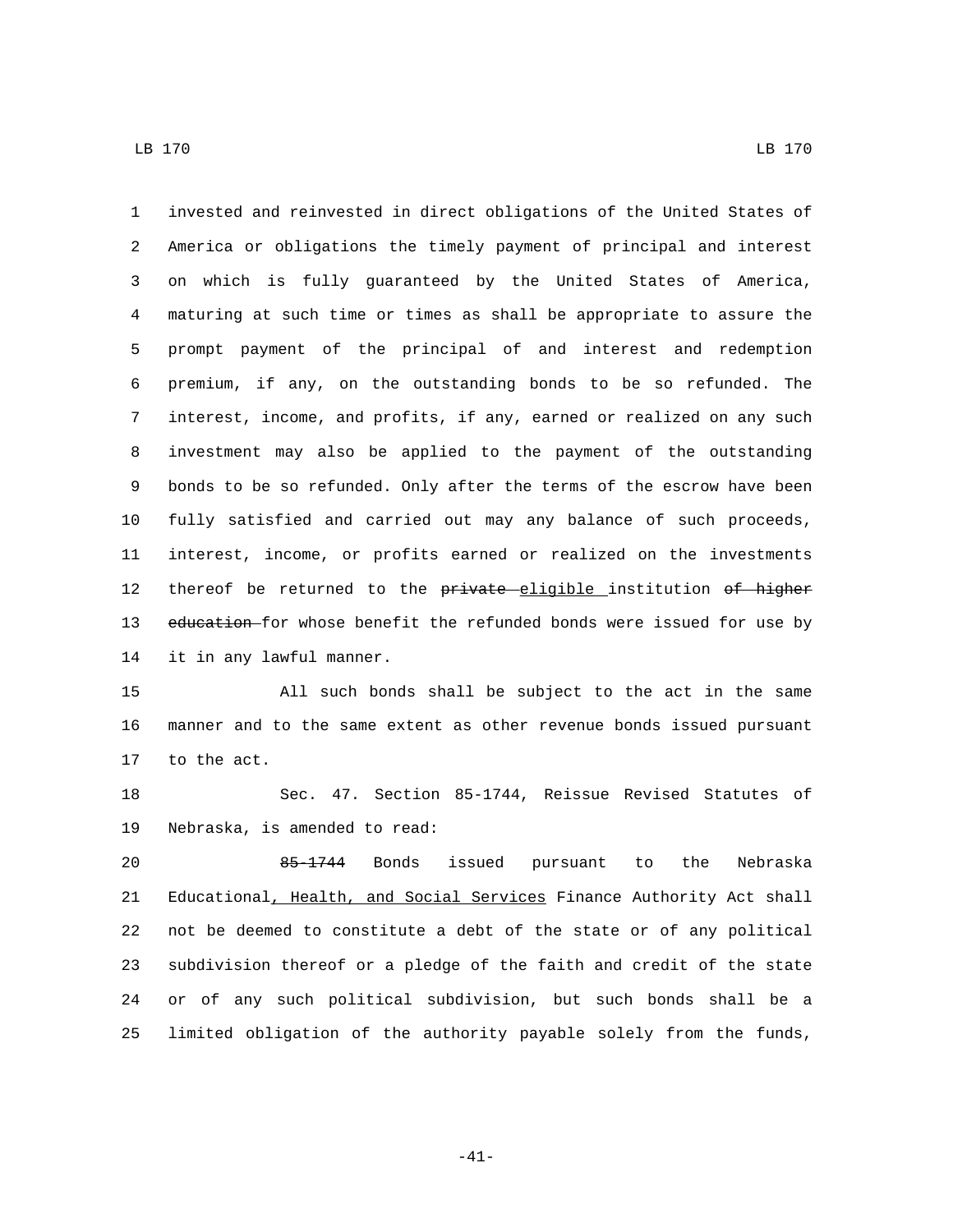securities, or government securities pledged for their payment as authorized in the act unless such bonds are refunded by refunding bonds issued under the act, which refunding bonds shall be payable solely from funds, securities, or government securities pledged for their payment as authorized in the act. All such revenue bonds shall contain on the face thereof a statement to the effect that the bonds, as to both principal and interest, are not an obligation of the State of Nebraska or of any political subdivision thereof but are limited obligations of the authority payable solely from revenue, securities, or government securities, as the case may be, pledged for their payment. All expenses incurred in carrying out the act shall be payable solely from funds provided under the authority of the act, and nothing contained in the act shall be construed to authorize the authority to incur indebtedness or liability on behalf of or payable by the state or any political subdivision thereof.

 Sec. 48. Section 85-1745, Reissue Revised Statutes of 17 Nebraska, is amended to read:

 85-1745 Except for projects financed or refinanced pursuant to sections 85-1741 and 85-1742, 44 and 45 of this act, the 20 authority shall fix, revise, charge, and collect rents or loan 21 payments for the use of or payment for each project and contract with 22 any private eligible institution of higher education in respect 23 thereof. Each lease or loan agreement entered into by the authority 24 with a private an eligible institution of higher education shall 25 provide that the rents or loan payments payable by the private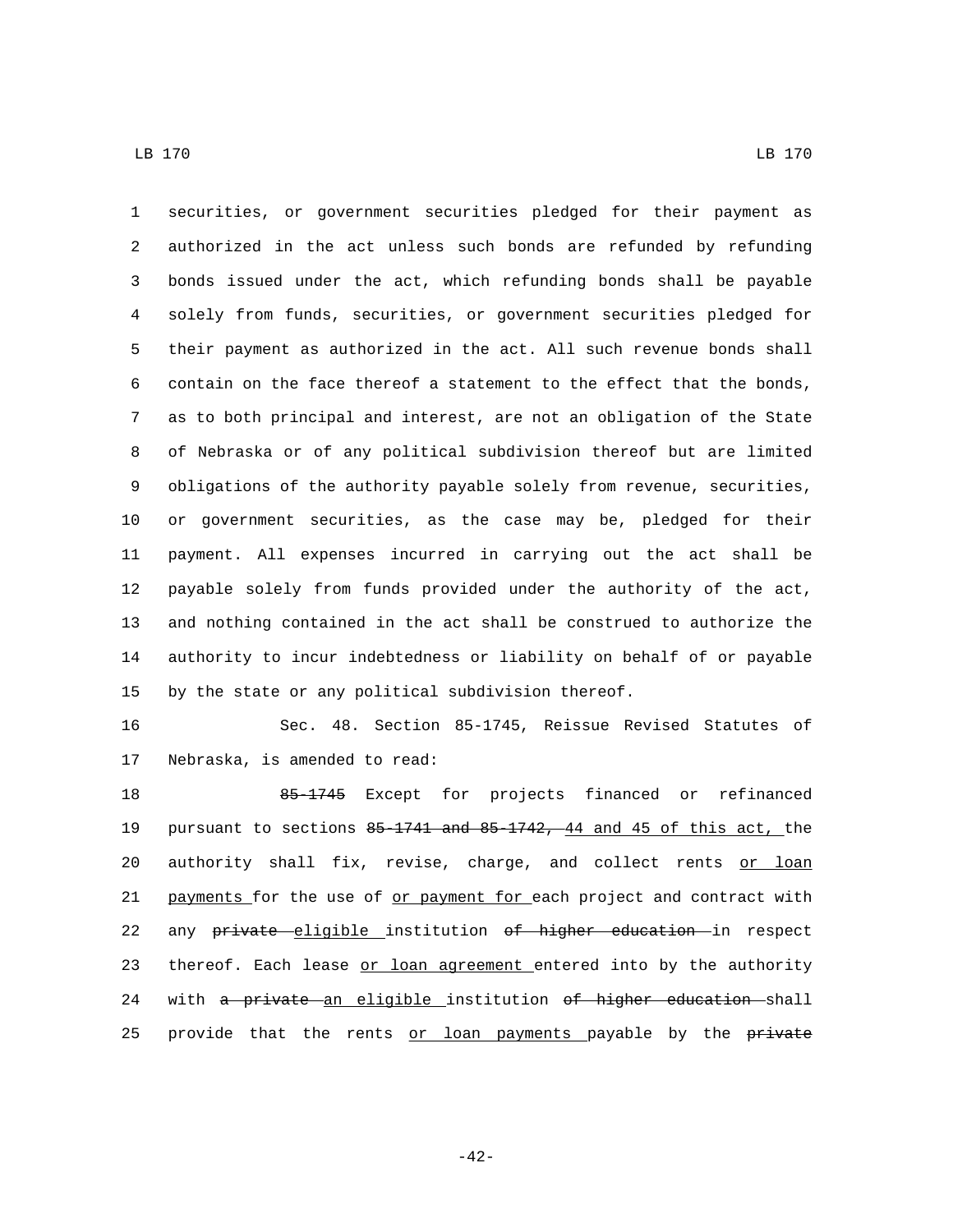LB 170 LB 170

1 eligible institution of higher education shall be sufficient at all 2 times (1) to pay its the eligible institution's share of the 3 administrative costs and expenses of the authority, (2) to pay the 4 authority's cost, if any, of maintaining, repairing, and operating 5 the project and each and every portion thereof, (3) to pay the 6 principal of, the premium, if any, and the interest on outstanding 7 bonds of the authority issued with respect to such project as the 8 same shall become due and payable, and (4) to create and maintain 9 reserves which may be provided for in the bond-resolution or trust 10 agreement-indenture relating to such bonds of the authority.

11 With respect to projects financed pursuant to sections 12 85-1741 and 85-1742, 44 and 45 of this act, the authority shall 13 require the private eligible institution of higher education involved 14 to enter into loan or other financing agreements obligating such 15 eligible institution to make payments sufficient to accomplish the 16 purposes described in this section.

17 Sec. 49. Section 85-1746, Reissue Revised Statutes of 18 Nebraska, is amended to read:

 85-1746 All money received by the authority, whether as proceeds from the sale of bonds, from revenue, or otherwise, shall be deemed to be trust funds to be held and applied solely as provided in the Nebraska Educational, Health, and Social Services Finance Authority Act but, prior to the time when needed for use, may be 24 invested to the extent and in the manner provided for the investment 25 of public funds of the state under the laws then in effect. in direct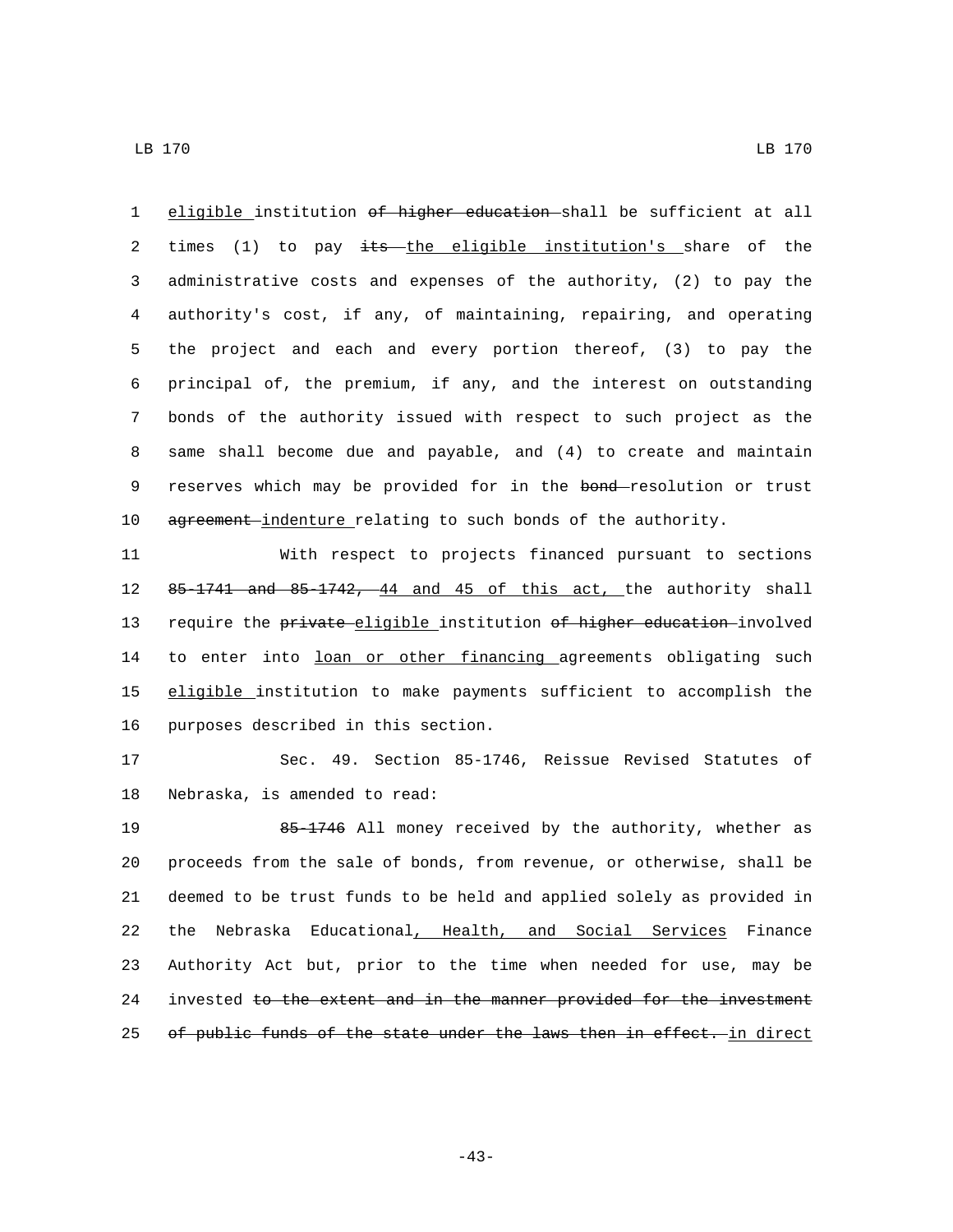and general obligations of or obligations fully and unconditionally guaranteed by the United States of America, obligations issued by agencies of the United States of America, any obligations of the United States of America or agencies thereof, obligations of this state, or any obligations or securities which may from time to time be legally purchased by governmental subdivisions of this state pursuant to subsection (1) of section 77-2341, except that any funds pledged to secure a bond issue shall be invested in the manner permitted by the resolution or trust indenture securing such bonds. 10 Such funds shall be deposited, held, and secured in accordance with the general laws of the state relating to the handling of public 12 funds, as soon as practical in a separate account or accounts in banks or trust companies organized under the laws of this state or in 14 national banking associations. The money in such accounts shall be paid out on checks signed by the executive director or other officers or employees of the authority as the authority authorizes. All 17 deposits of money shall, if required by the authority, be secured in such a manner as the authority determines to be prudent, and all banks or trust companies may give security for the deposits, except to the extent provided otherwise in the resolution authorizing the 21 issuance of the related bonds or in the trust agreement indenture securing such bonds. The resolution authorizing the issuance of such 23 bonds or the trust agreement indenture securing such bonds shall provide that any officer to whom or any bank or trust company to which such money is entrusted shall act as trustee of such money and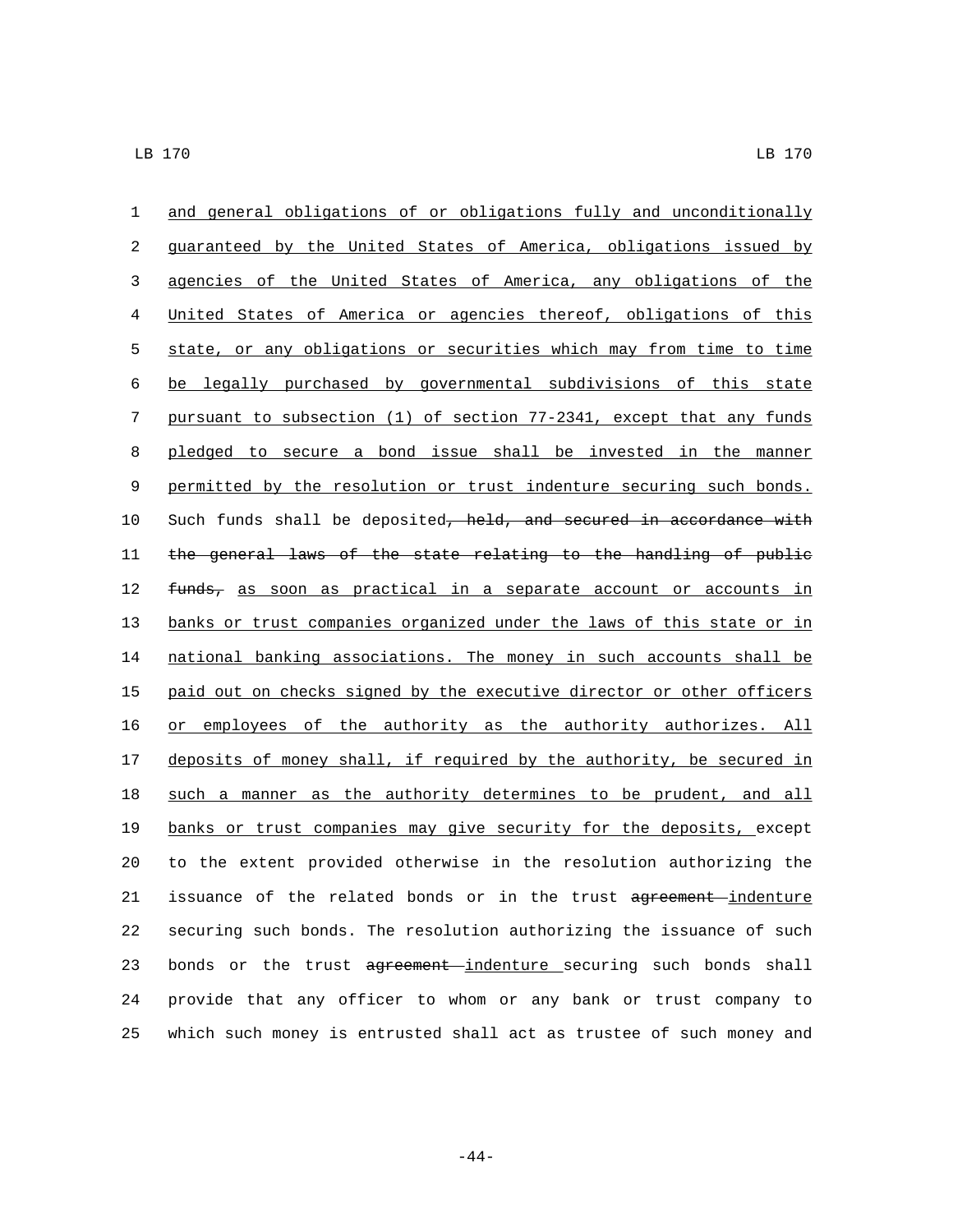LB 170 LB 170

1 shall hold and apply the same for the purposes of the act, Nebraska 2 Educational, Health, and Social Services Finance Authority Act, 3 subject to the act, and of the authorizing resolution or trust 4 agreement. indenture.

5 Sec. 50. Section 85-1747, Reissue Revised Statutes of 6 Nebraska, is amended to read:

7 85-1747 Any holder of bonds or of any of the coupons 8 appertaining thereto issued under the Nebraska Educational, Health, 9 and Social Services Finance Authority Act and the trustee under any 10 trust agreement, indenture, except to the extent the rights given in 11 the act may be restricted by the authorizing resolution or trust 12 agreement, indenture, may, either at law or in equity, by suit, 13 action, mandamus, or other proceedings, protect and enforce any and 14 all rights under the laws of the state, the act, or such trust 15 agreement-indenture or resolution authorizing the issuance of such 16 bonds and may enforce and compel the performance of all duties 17 required by the act or by such trust agreement indenture or 18 resolution to be performed by the authority or by any officer, 19 employee, or agent thereof, including the fixing, charging, and 20 collecting of rates, rents, loan payments, fees, and charges 21 authorized in the act and required by the provisions of such 22 resolution or trust agreement indenture to be fixed, established, and 23 collected.

24 Such rights shall include the right to compel the 25 performance of all duties of the authority required by the act or the

-45-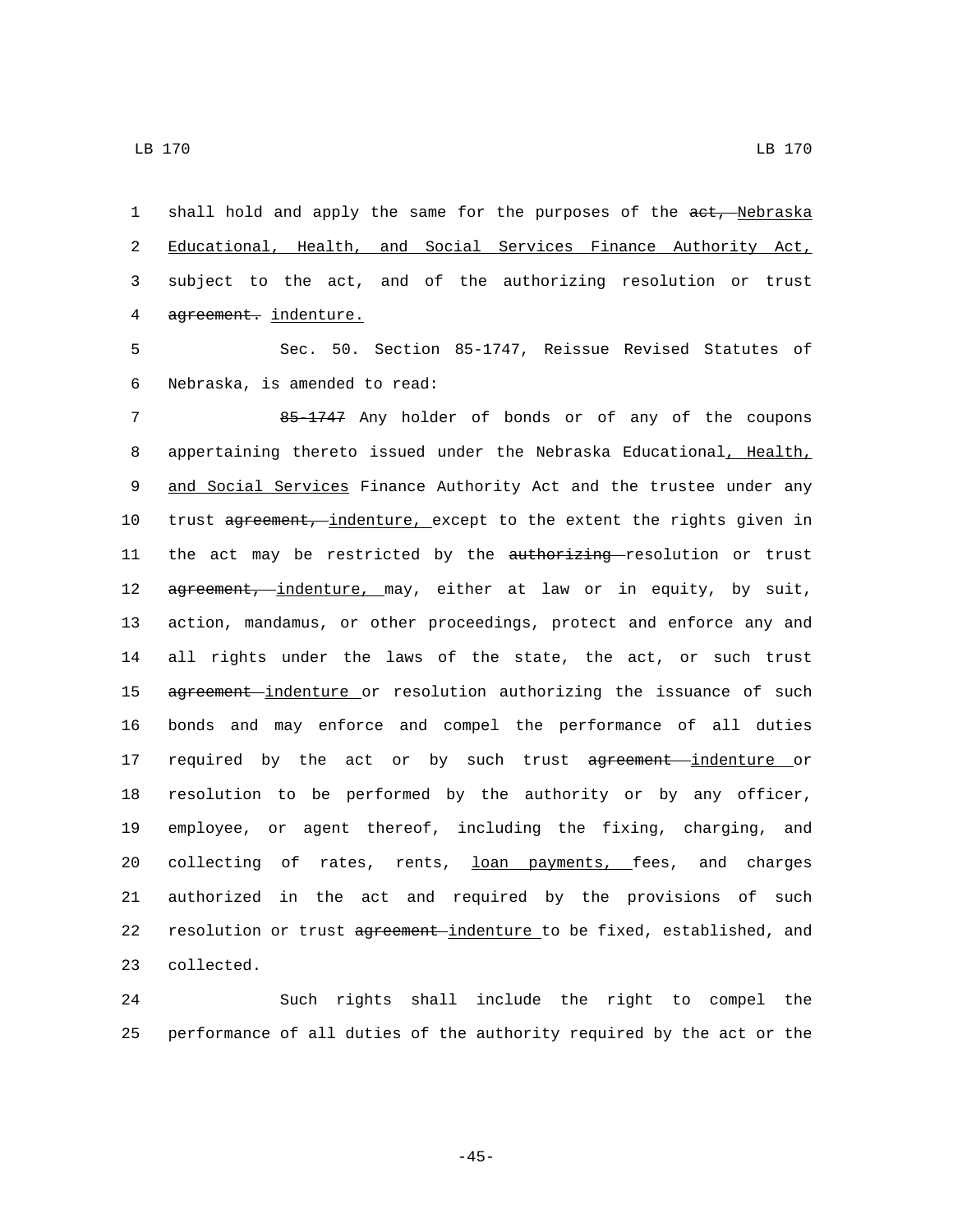1 bond resolution or trust agreement indenture to enjoin unlawful activities and, in the event of default with respect to the payment of any principal of and premium, if any, and interest on any bond or in the performance of any covenant or agreement on the part of the 5 authority in the bond-resolution or trust indenture, to apply to a court having jurisdiction of the cause to appoint a receiver to administer and operate a project, the revenue of which is pledged to the payment of the principal of and premium, if any, and interest on such bonds, with full power to pay and to provide for payment of the principal of and premium, if any, and interest on such bonds, and with such powers, subject to the direction of the court, as are permitted by law and are accorded receivers in general equity cases, excluding any power to pledge additional revenue of the authority to the payment of such principal, premium, and interest, and to foreclose the mortgage on the project in the same manner as the foreclosure of a mortgage on real estate of private corporations.

 Sec. 51. Section 85-1748, Reissue Revised Statutes of 18 Nebraska, is amended to read:

 85-1748 The Nebraska Educational, Health, and Social 20 Services Finance Authority Act, being necessary for the welfare of the state and its inhabitants, shall be liberally construed to effect 22 the purposes thereof.

 Sec. 52. Section 85-1749, Reissue Revised Statutes of 24 Nebraska, is amended to read:

85-1749 All final actions of the authority shall be

-46-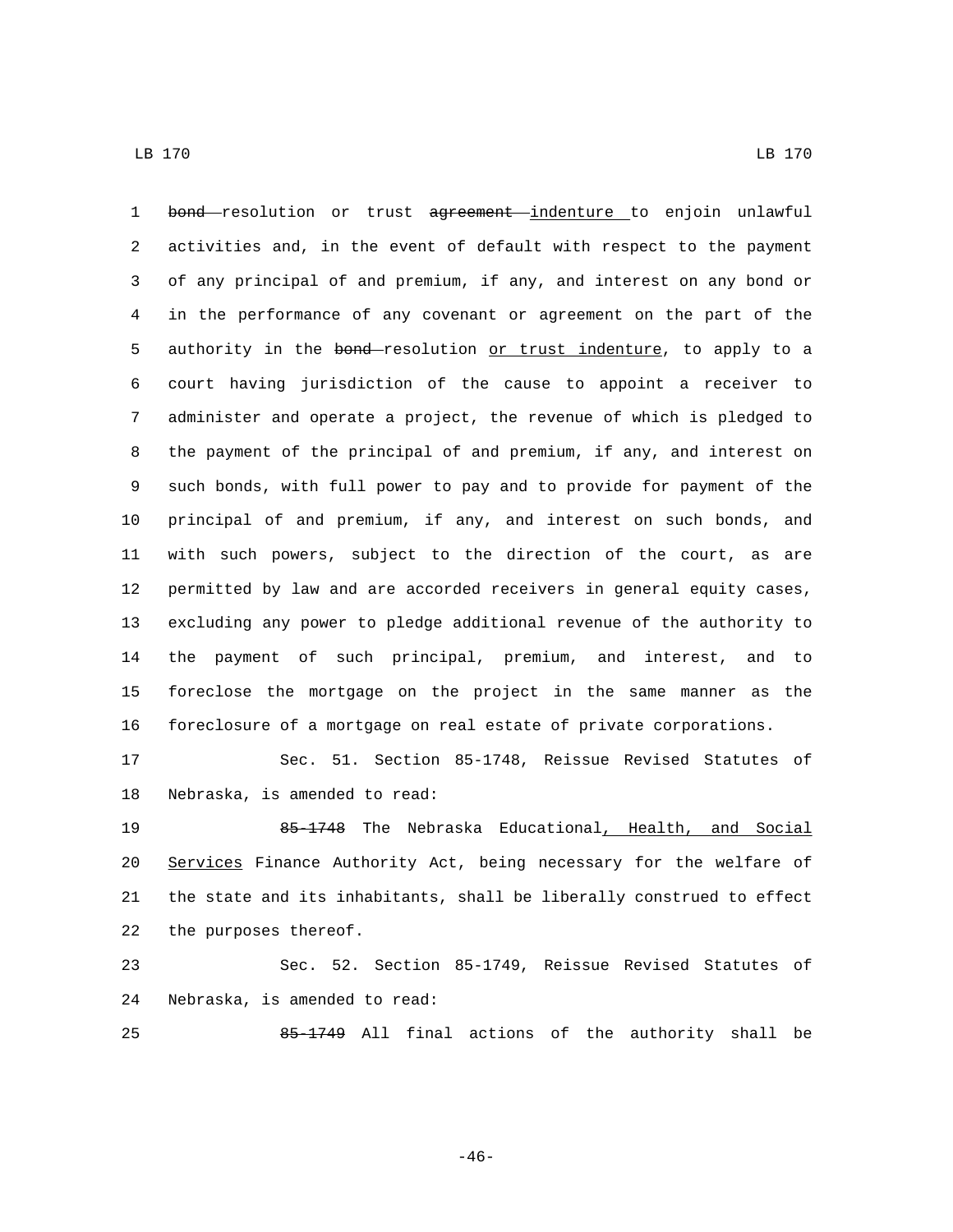recorded in a journal, and the journal and all instruments and documents relating thereto shall be kept on file at the office of the authority and shall be open to the inspection of the public at all 4 reasonable times.

 Sec. 53. Section 85-1750, Reissue Revised Statutes of 6 Nebraska, is amended to read:

 85-1750 The exercise of the powers granted by the Nebraska Educational, Health, and Social Services Finance Authority Act shall be in all respects for the benefit of the people of the state, for the increase of their commerce, welfare, and prosperity, 11 for the fostering, encouragement, protection, and improvement of their health and living conditions, and for the development of their intellectual and mental capacities and skills, and as the operation, maintenance, financing, or refinancing of a project or program by the authority or its agent will constitute the performance of essential governmental functions and serve a public purpose, neither the authority nor its agent shall be required to pay any taxes or assessments, upon or with respect to a project or any property acquired or used by the authority or its agent under the act, upon the income therefrom, or upon any other amounts received by the authority in respect thereof, including payments of principal of or premium or interest on or in respect of any securities purchased 23 pursuant to section 85-1741 44 of this act or any government securities involved in a plan of financing pursuant to section 25 85-1742. 45 of this act. The bonds issued under the act, the interest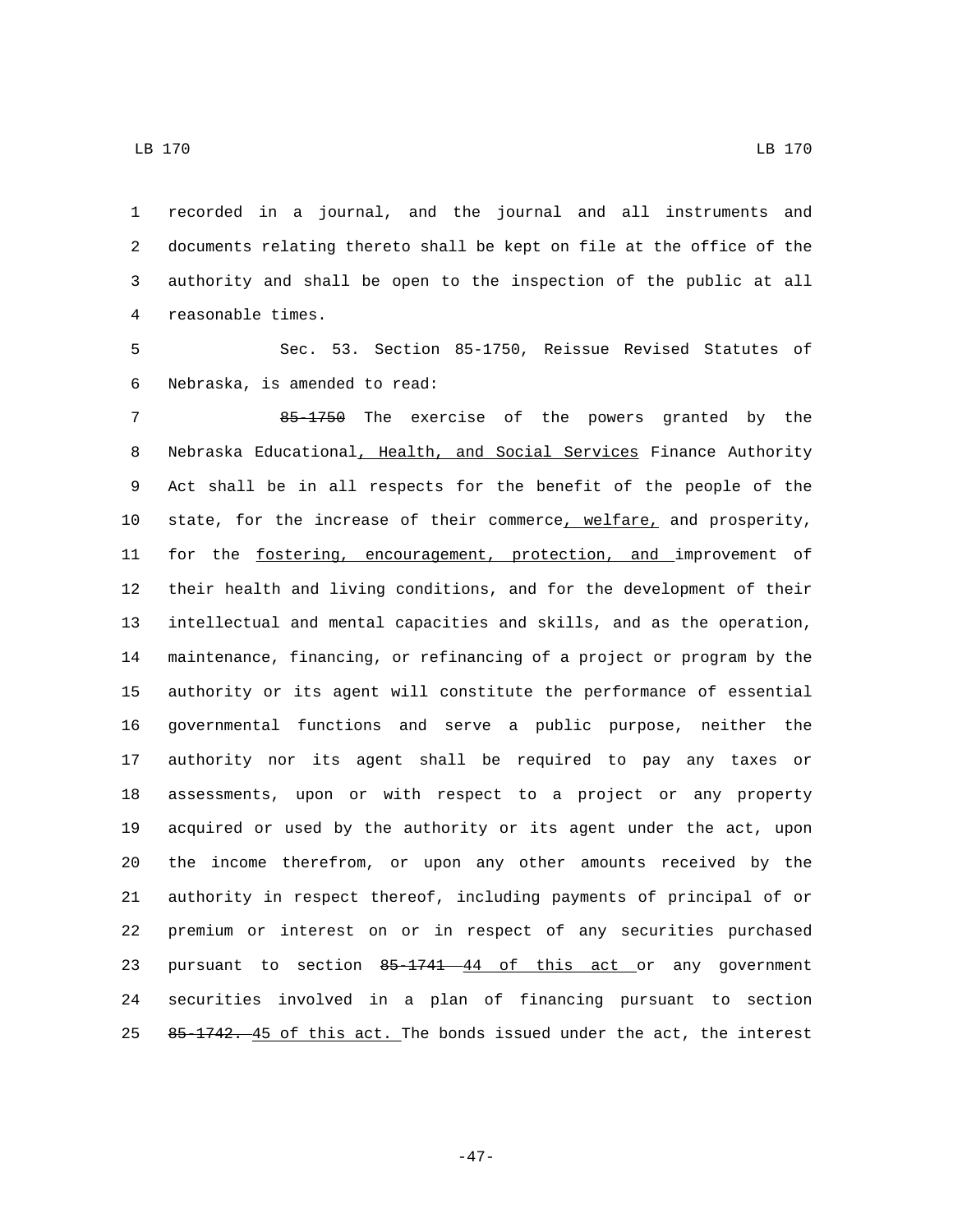thereon, the proceeds received by a holder from the sale of such bonds to the extent of the holder's cost of acquisition, or proceeds received upon redemption prior to maturity, proceeds received at maturity, and the receipt of such interest and proceeds shall be exempt from taxation in the State of Nebraska for all purposes except 6 the state inheritance tax.

 Sec. 54. Section 85-1751, Reissue Revised Statutes of 8 Nebraska, is amended to read:

 85-1751 The State of Nebraska does hereby pledge to and agree with the holders of any obligations issued under the Nebraska 11 Educational, Health, and Social Services Finance Authority Act and with those parties who may enter into contracts with the authority pursuant to the act that the state will not limit or alter the rights vested in the authority until such obligations, together with the interest thereon, are fully met and discharged and such contracts are fully performed on the part of the authority, except that nothing contained in this section shall preclude such limitation or alteration if and when adequate provision is made by law for the protection of the holders of such obligations of the authority or those entering into such contracts with the authority.

 Sec. 55. Section 85-1752, Reissue Revised Statutes of 22 Nebraska, is amended to read:

23 85-1752 The Nebraska Educational, Health, and Social 24 Services Finance Authority Act shall be deemed to provide a complete, additional, and alternative method for doing the things authorized in

-48-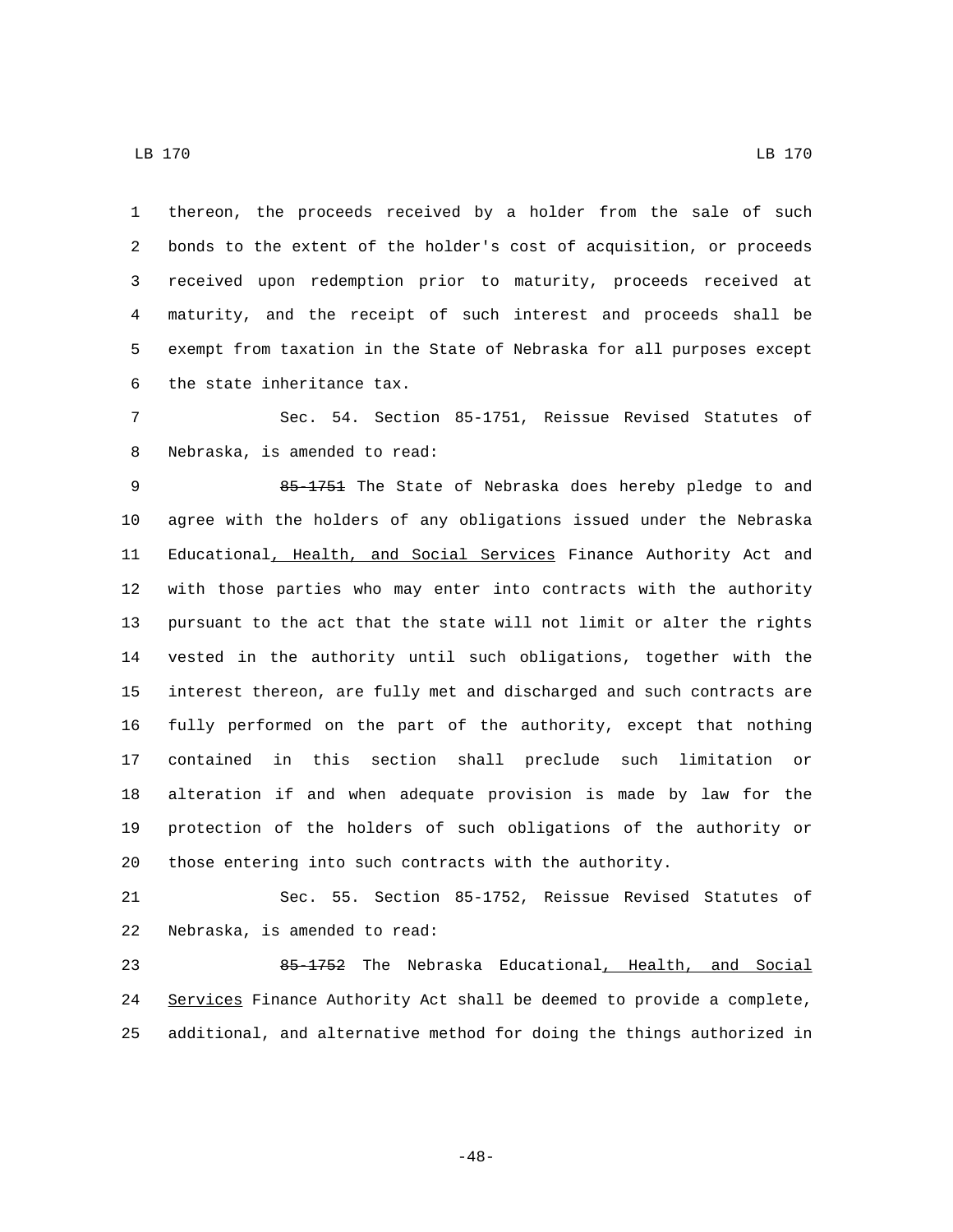the act and shall be regarded as supplemental and additional to powers conferred by other laws. The issuance of bonds and refunding bonds under the act need not comply with the requirements of any other law applicable to the issuance of bonds, and the acquisition, 5 construction, improvement, equipment, and acquisition renovation of a project pursuant to the act by the authority need not comply with the requirements of any competitive bidding law or other restriction 8 imposed on the procedure for award of contracts for the acquisition, 9 construction, improvement, equipment, and renovation and equipping of a project or the lease, sale, or disposition of property of the authority, except that if the prospective lessee so requests in writing, the authority shall call for construction bids in such manner as shall be determined by the authority with the approval of such lessee. Except as otherwise expressly provided in the act, none of the powers granted to the authority under the act shall be subject to the supervision of or regulation by or require the approval or consent of any municipality, political subdivision, commission, board, body, bureau, official, or agency or the state.

 Sec. 56. Section 85-1753, Reissue Revised Statutes of 20 Nebraska, is amended to read:

21 65-1753 To the extent that the Nebraska Educational Health, and Social Services Finance Authority Act is inconsistent with the provisions of any general statute or special act or parts thereof, the Nebraska Educational, Health, and Social Services Finance Authority Act shall be deemed controlling.

-49-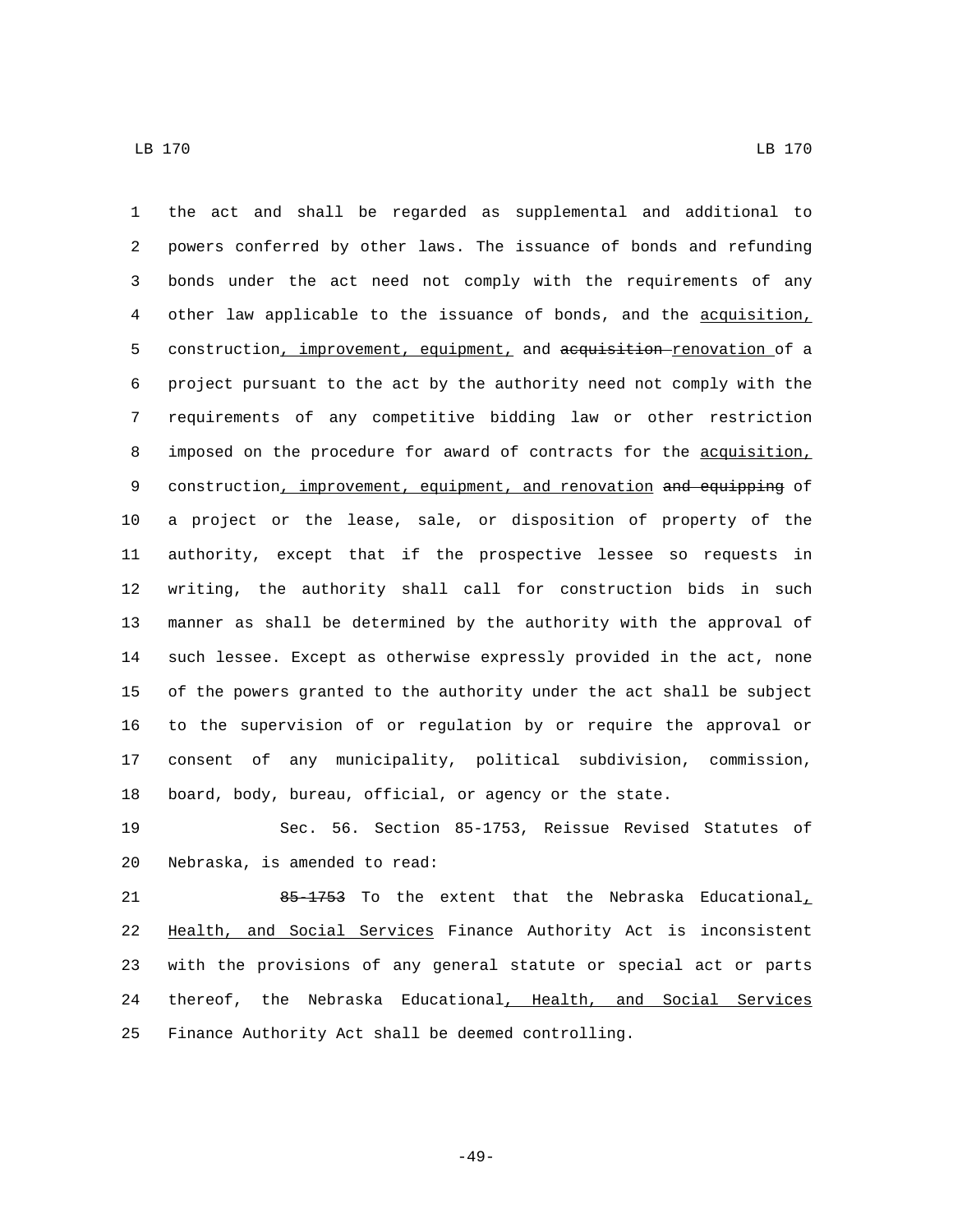| 1  | Sec. 57. Section 85-1754, Reissue Revised Statutes of                |
|----|----------------------------------------------------------------------|
| 2  | Nebraska, is amended to read:                                        |
| 3  | 85-1754 There is hereby established, in accordance with              |
| 4  | Public Law 94-484, the Nebraska Health Education Assistance Loan     |
| 5  | Program, to be financed by the authority in the manner provided in   |
| 6  | Nebraska Educational, Health, and Social Services Finance<br>the     |
| 7  | Authority Act.                                                       |
| 8  | Sec. 58. Section 85-1755, Reissue Revised Statutes of                |
| 9  | Nebraska, is amended to read:                                        |
| 10 | 85-1755 The authority may:                                           |
| 11 | $(1)$ Make loans;                                                    |
| 12 | (2) Participate in the financing of loans;                           |
| 13 | (3) Purchase or participate in the purchase of loans;                |
| 14 | (4) Sell or participate in the sale of loans;                        |
| 15 | (5) Collect and pay reasonable fees and charges in                   |
| 16 | connection with the exercise of the powers provided in subdivisions  |
| 17 | (1) through (4) of this section;                                     |
| 18 | (6) Do all things necessary and convenient to carry out              |
| 19 | the purposes of sections 85-1754 to 85-1759 57 to 62 of this act in  |
| 20 | connection with the administering and servicing of loans, including  |
| 21 | contracting with any person, firm, or other body, public or private; |
| 22 | (7) Enter into any agreements necessary to effect the                |
| 23 | guarantee, insuring, administering, or servicing of loans;           |
| 24 | (8) Adopt and promulgate rules and regulations governing             |
| 25 | and establish standards for participation in the program created by  |

-50-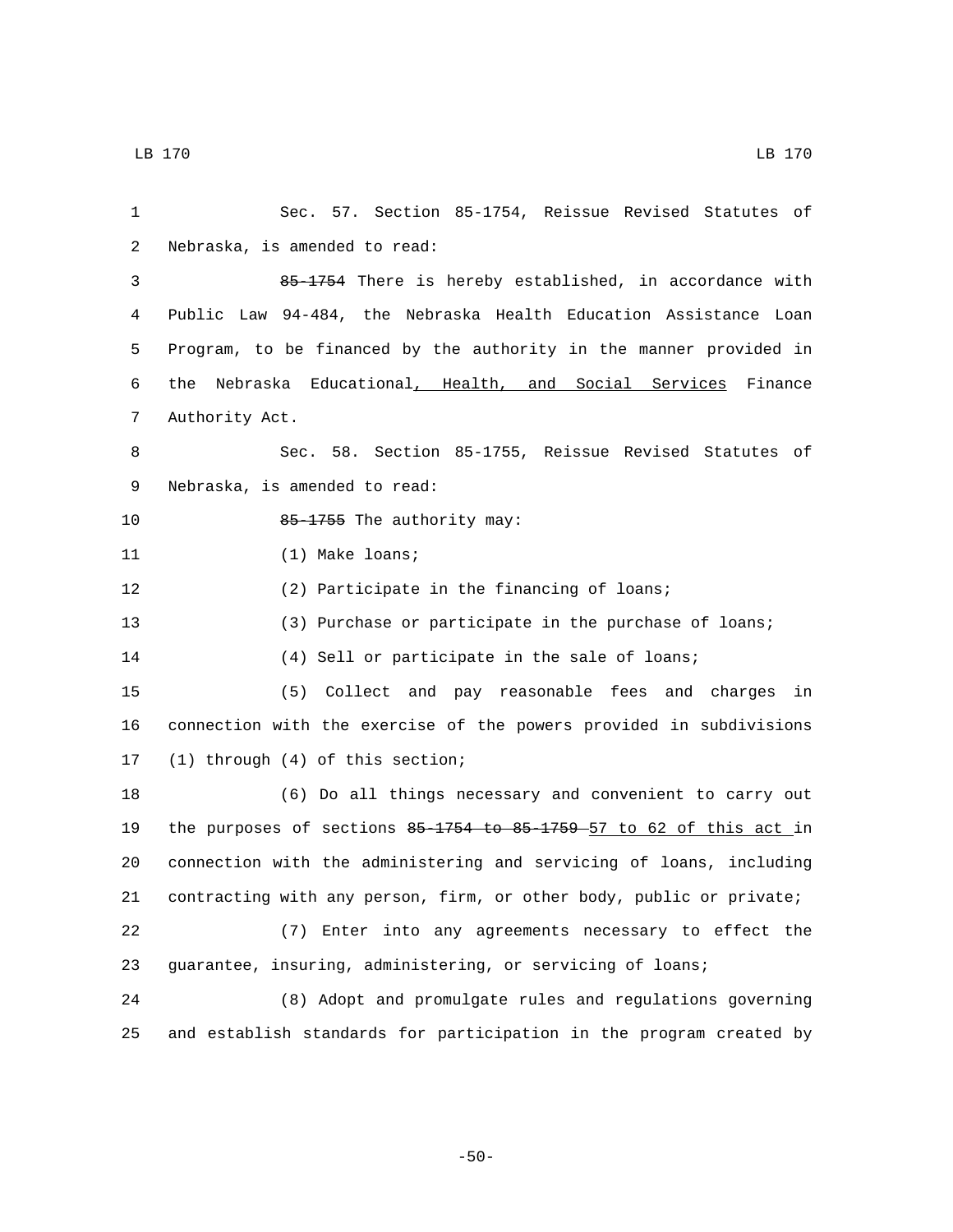section 85-1754, 57 of this act, and establish other administrative 2 procedures consistent with Public Law 94-484; and

 (9) Exercise all powers incidental to or necessary for the performance of the powers authorized by this section.

 Sec. 59. Section 85-1756, Reissue Revised Statutes of Nebraska, is amended to read:6

 85-1756 Any loan made, purchased, or caused to be made or purchased pursuant to section 85-1755 58 of this act may be funded with the proceeds of bonds, notes, or other obligations of the authority issued pursuant to sections 85-1754 to 85-1759. 57 to 62 of 11 this act. The resolution or trust agreement or indenture creating such bonds, notes, or other obligations may contain any of the provisions specified in section 85-1740 43 of this act as the authority shall deem appropriate and any other provisions, not in violation of law, as the authority shall deem reasonable and proper for the security of the holders of such bonds, notes, or other 17 obligations.

 The proceeds of any such bonds, notes, or other obligations may be used and applied by the authority to make loans, to purchase loans, to cause loans to be made or purchased, to pay financing costs, including, but not limited to, legal, underwriting, investment banking, accounting, rating agency, printing, and other similar costs, to fund any reserve funds deemed necessary or advisable by the authority, to pay interest on such bonds, notes, or other obligations for any period deemed necessary or advisable by the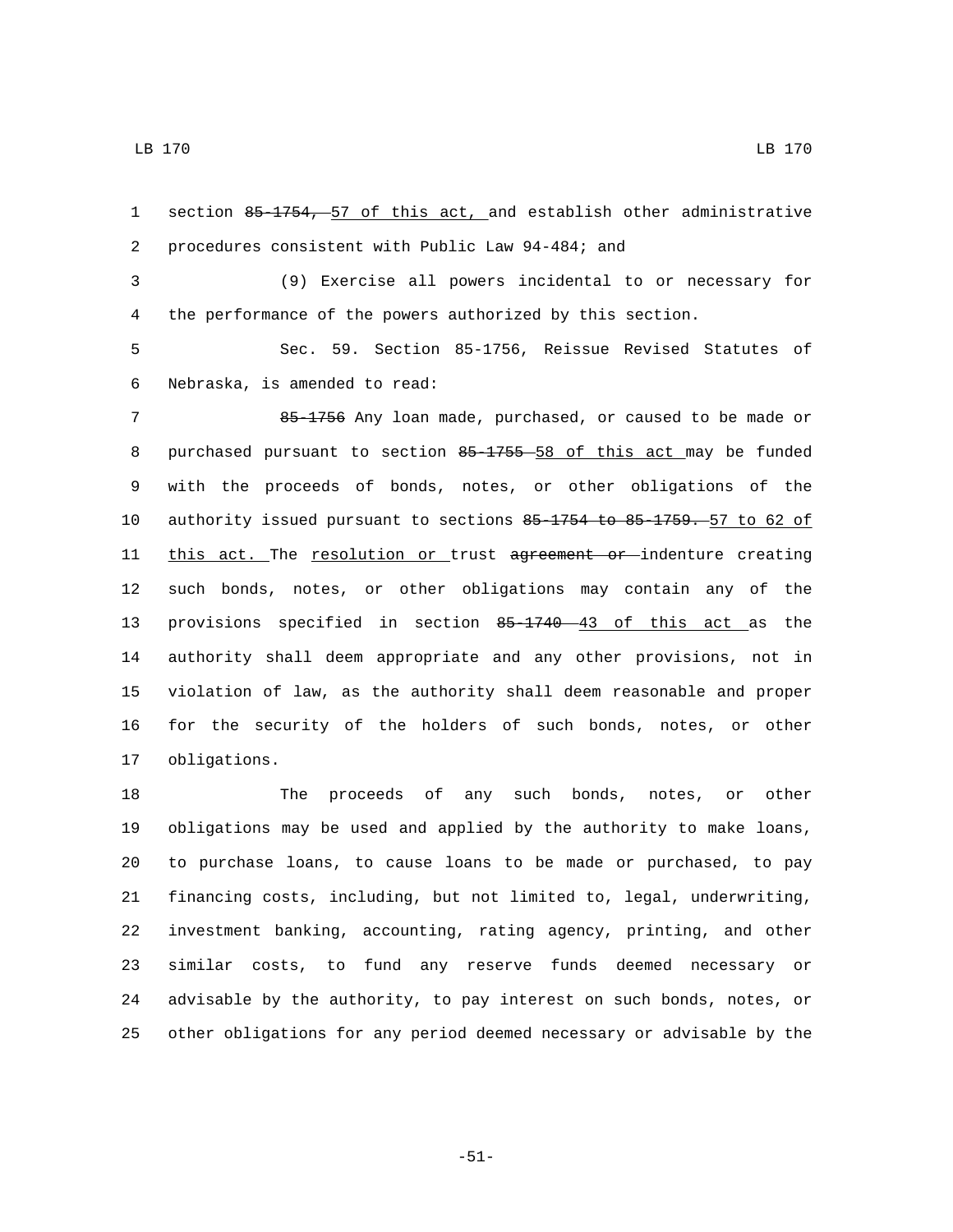authority, and to pay all other necessary and incidental costs and 2 expenses.

 Sec. 60. Section 85-1757, Reissue Revised Statutes of Nebraska, is amended to read:4

 85-1757 Notwithstanding section 85-1738, 41 of this act, all bonds, notes, or other obligations issued by the authority for the Nebraska Health Education Assistance Loan Program shall be payable out of the revenue generated in connection with loans funded 9 under sections 85 1754 to 85 1759, 57 to 62 of this act, or from reserves or other money available for such purpose as may be designated in the resolution of the authority under which the bonds, notes, or other obligations are issued or as may be designated in a 13 trust indenture authorized by the authority.

 Sec. 61. Section 85-1758, Reissue Revised Statutes of 15 Nebraska, is amended to read:

 85-1758 Notwithstanding section 85-1740, 43 of this act, the principal of and interest on any bonds issued by the authority for the Nebraska Health Education Assistance Loan Program shall be secured by a pledge of the revenue and other money out of which such principal and interest shall be made payable and may be secured by a trust indenture, mortgage, or deed of trust, including an assignment of a loan or contract right of the authority pursuant to a loan, covering all or any part of a loan from which the revenue or receipts 24 so pledged may be derived.

Sec. 62. Section 85-1759, Reissue Revised Statutes of

-52-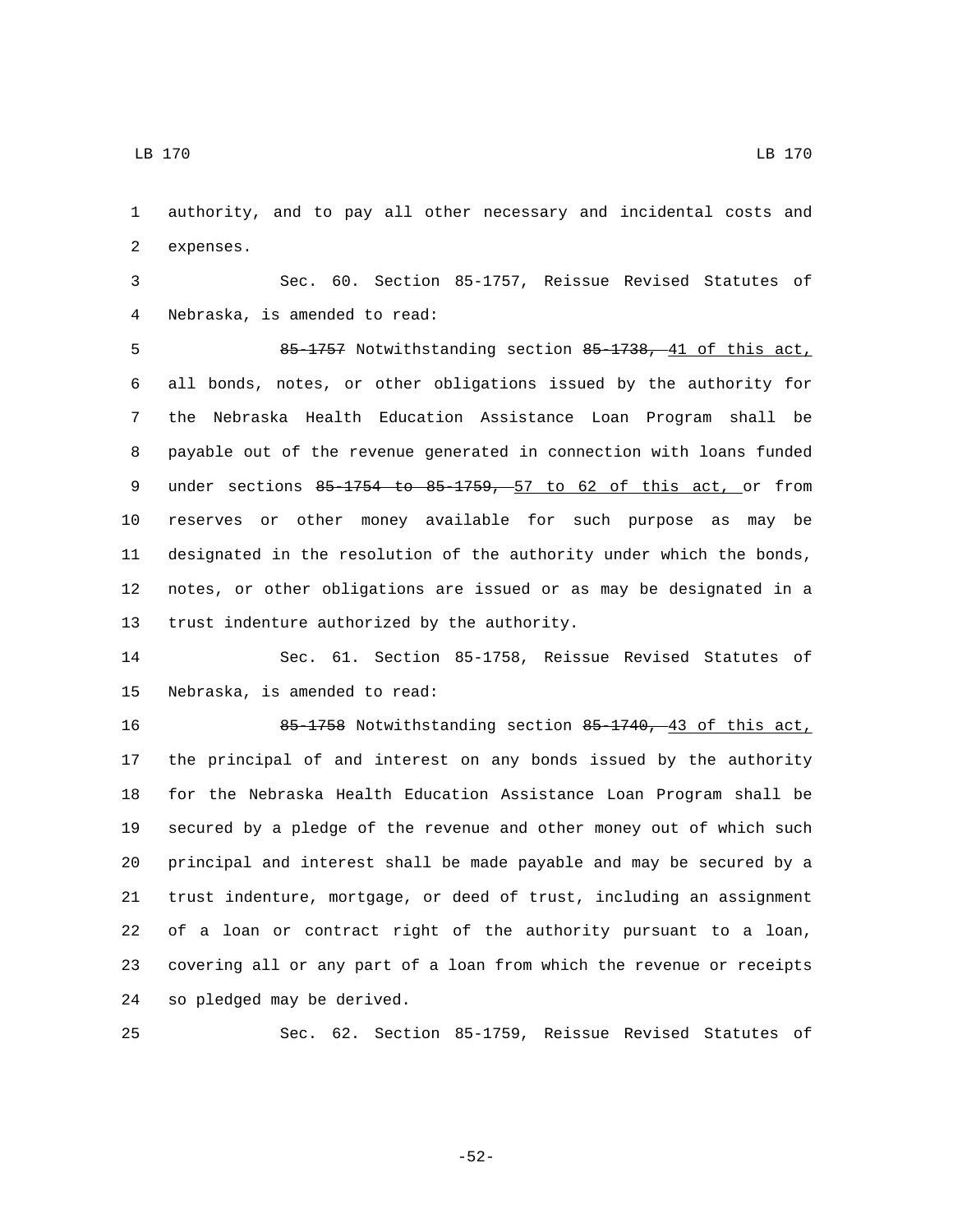1 Nebraska, is amended to read:

 85-1759 There is hereby created a separate fund, to be known as the Nebraska Health Education Loan Repayment Fund, which shall consist of all revenue generated in connection with loans funded pursuant to the Nebraska Educational, Health, and Social Services Finance Authority Act. The authority may pledge revenue received or to be received by the fund to secure bonds, notes, or other obligations issued pursuant to the act. The authority may create such subfunds or accounts within the fund as it deems 10 necessary or advisable.

 Sec. 63. Section 85-1760, Reissue Revised Statutes of 12 Nebraska, is amended to read:

 85-1760 There is hereby established the Nebraska Student Loan Assistance Program to be financed by the authority in the manner provided in the Nebraska Educational, Health, and Social Services 16 Finance Authority Act.

 Sec. 64. Section 85-1761, Reissue Revised Statutes of 18 Nebraska, is amended to read:

85-1761 The authority may:19

 (1) Make loans to private institutions of higher education to assist such institutions in providing loans to their full-time students to assist them in financing the cost of their education while taking courses leading to an academic degree;

 (2) Participate in the financing of such loans; (3) Sell or participate in the sale of such loans;

LB 170 LB 170

-53-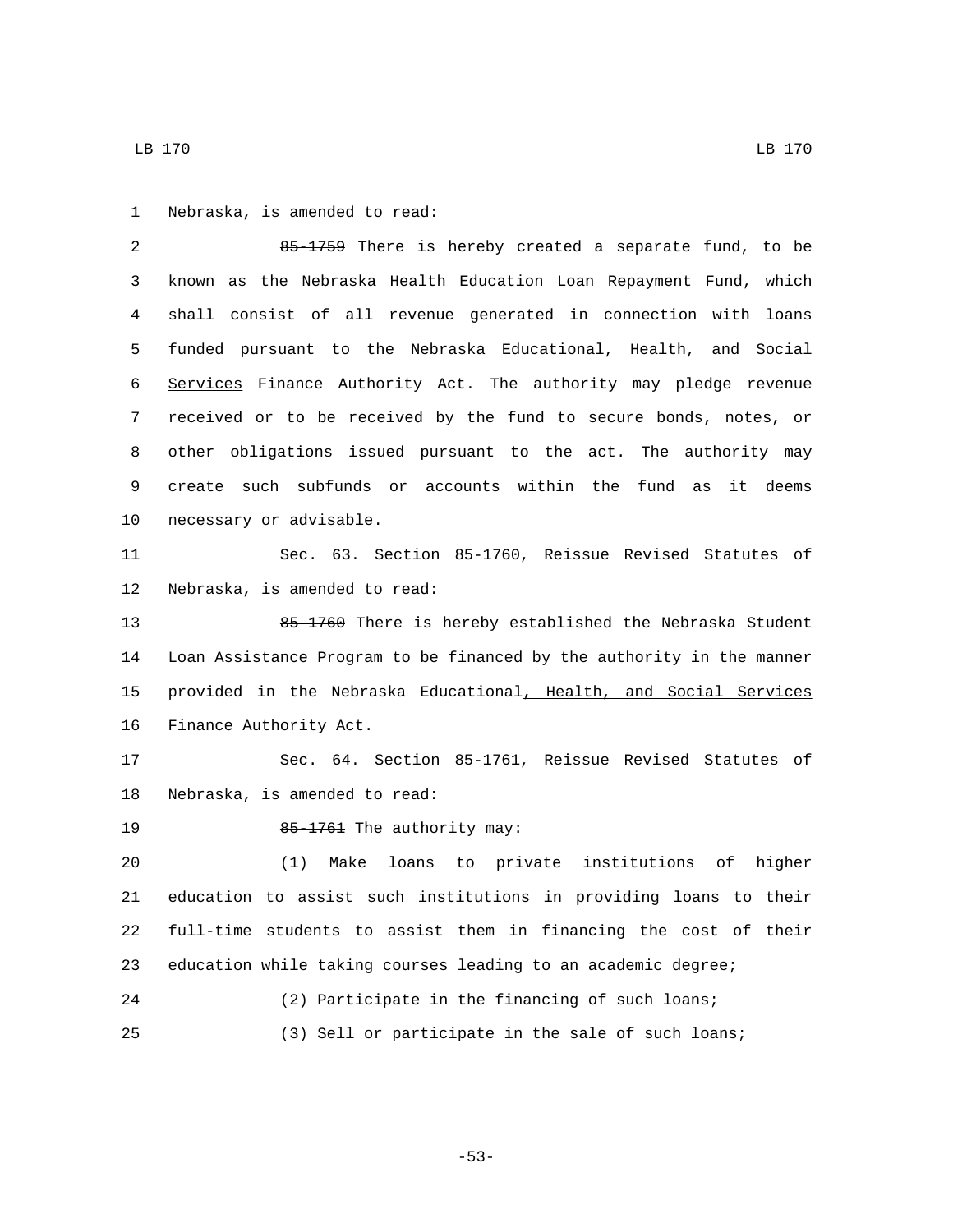LB 170 LB 170

 (4) Collect and pay reasonable fees and charges in connection with the exercise of the powers provided in subdivisions (1) through (3) of this section;3 (5) Do all things necessary and convenient to carry out 5 the purposes of this section and section 85-1762 65 of this act in connection with the administering of such loans, including contracting with any person, firm, or other body, public or private; (6) Enter into any agreements necessary to effect the guarantee, insuring, or administering of such loans; (7) Adopt and promulgate rules and regulations governing and establish standards for participation in the Nebraska Student 12 Loan Assistance Program; and (8) Exercise all powers incidental to or necessary for the performance of the powers authorized by this section. Sec. 65. Section 85-1762, Reissue Revised Statutes of 16 Nebraska, is amended to read: 17 85-1762 Any loan made or caused to be made or purchased pursuant to section 85-1761 64 of this act may be funded with the proceeds of bonds, notes, or other obligations of the authority issued pursuant to this section and sections 85-1738, 85-1743, 85-1760, and 85-1761. 41, 46, 63, and 64 of this act. The resolution 22 or trust agreement or indenture creating such bonds, notes, or other obligations may contain any of the provisions specified in section 24 85-1740 43 of this act as the authority deems appropriate and any other provisions, not in violation of law, as the authority deems

-54-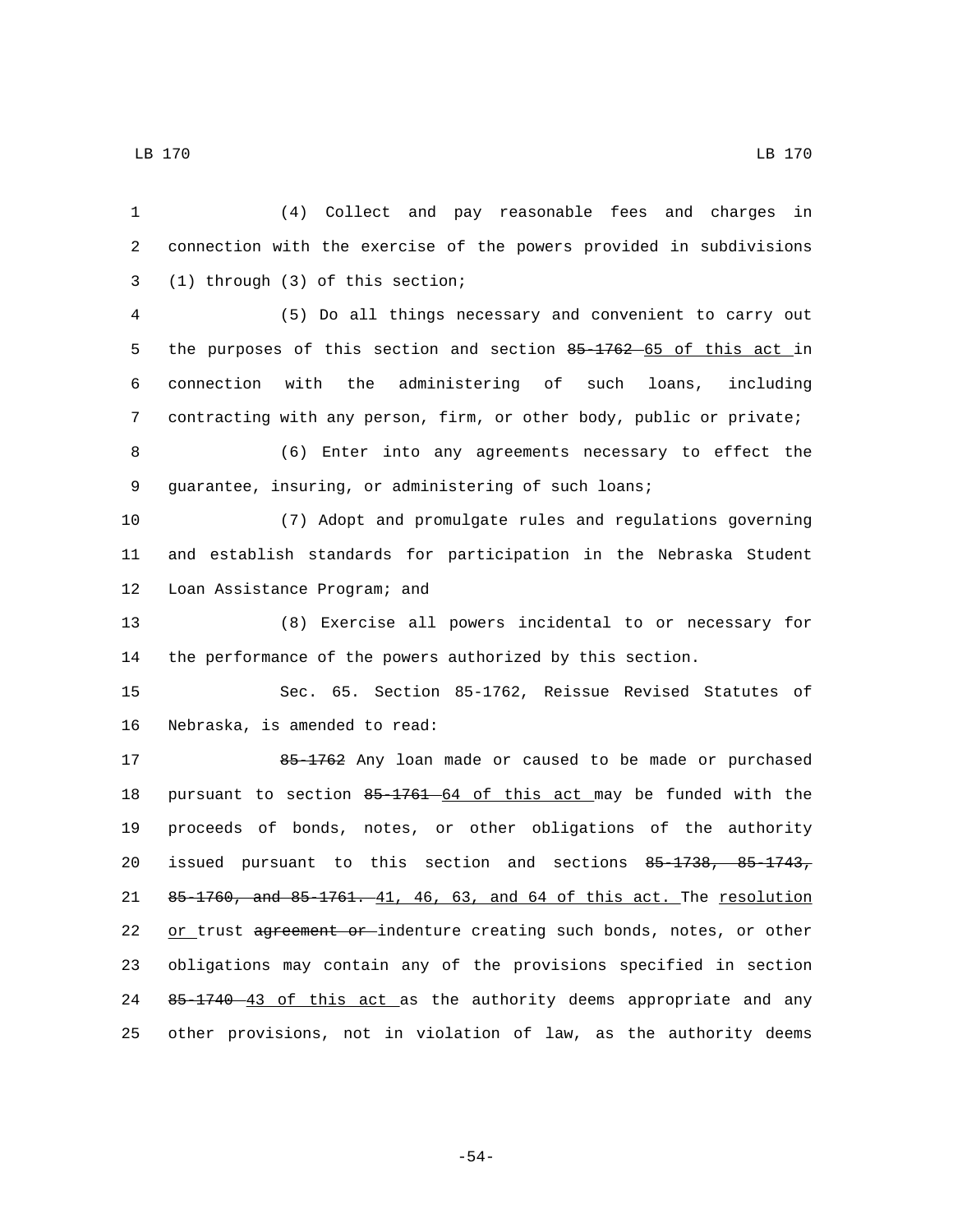reasonable and proper for the security of the holders of such bonds, 2 notes, or other obligations.

 The proceeds of any such bonds, notes, or other obligations may be used and applied by the authority to make loans to such institutions and cause loans to be made by the institutions to their qualified students, to pay financing costs, including legal, underwriting, investment banking, accounting, rating agency, printing, and other similar costs, to fund any reserve funds deemed necessary or advisable by the authority, to pay interest on such bonds, notes, or other obligations for any period deemed necessary or advisable by the authority, and to pay all other necessary and 12 incidental costs and expenses.

 Sec. 66. Section 85-1763, Reissue Revised Statutes of 14 Nebraska, is amended to read:

15 85-1763 (1) It is the intent of the Legislature that the changes made by Laws 1993, LB 465, in the name of the Nebraska Educational Facilities Authority Act to the Nebraska Educational Finance Authority Act and in the name of the Nebraska Educational Facilities Authority to the Nebraska Educational Finance Authority shall not affect or alter any rights, privileges, or obligations 21 existing immediately prior to September 9, 1993.

 (2) It is the intent of the Legislature that the changes made by this legislative bill in the name of the Nebraska Educational Finance Authority Act to the Nebraska Educational, Health, and Social Services Finance Authority Act and in the name of the Nebraska